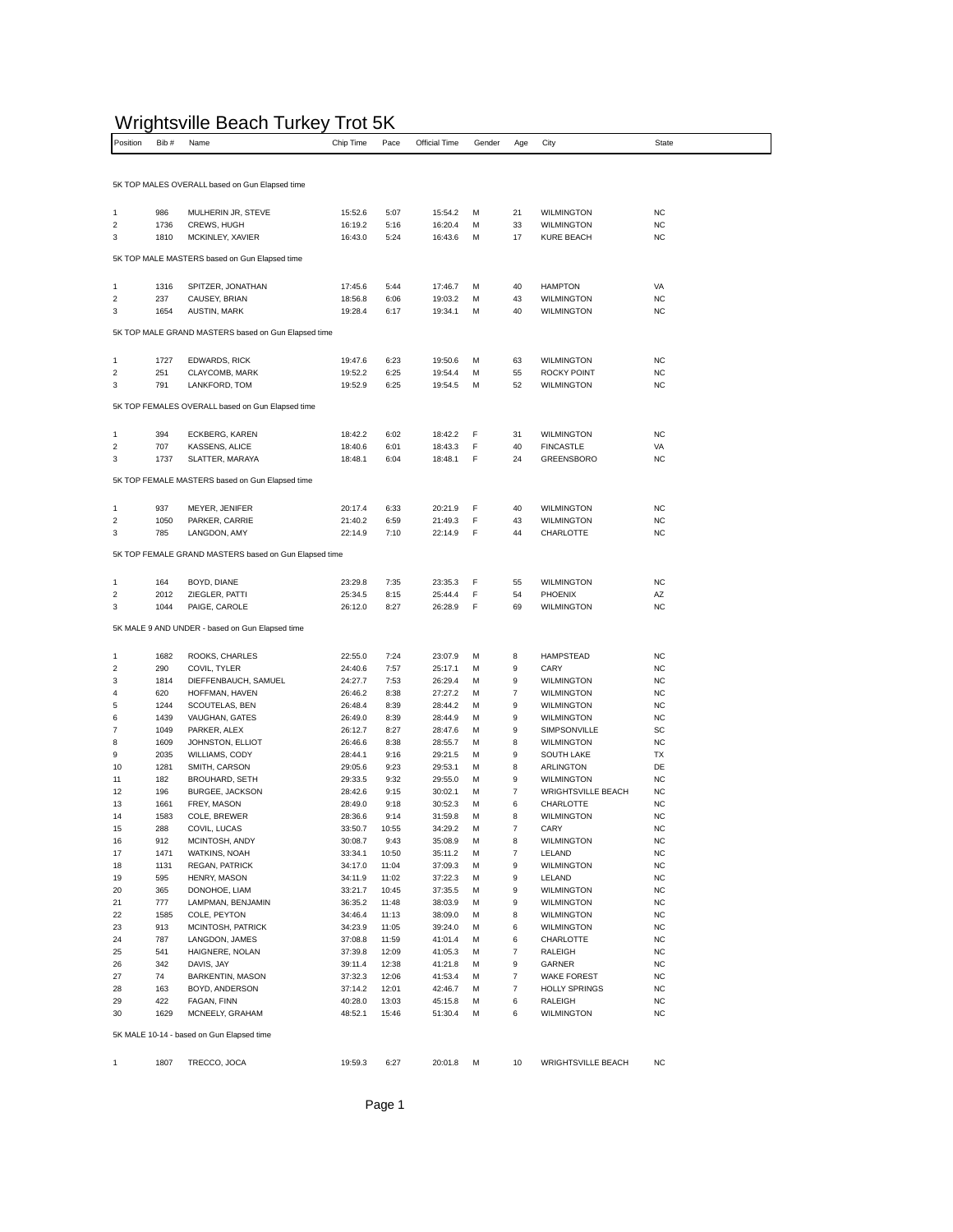| Position                  | Bib #        | Name                                         | Chip Time          | Pace           | Official Time      | Gender | Age      | City                                           | State                  |
|---------------------------|--------------|----------------------------------------------|--------------------|----------------|--------------------|--------|----------|------------------------------------------------|------------------------|
| $\overline{c}$            | 585          | HEAD, ERIK                                   | 20:47.3            | 6:42           | 20:51.9            | М      | 13       | <b>WILMINGTON</b>                              | <b>NC</b>              |
| 3                         | 565          | HASTINGS, ZACH                               | 20:58.2            | 6:46           | 20:58.2            | М      | 14       | HAYMARKET                                      | VA                     |
| 4                         | 1497         | WHITEHURST, BENJAMIN                         | 21:16.4            | 6:52           | 21:37.6            | М      | 12       | <b>WILMINGTON</b>                              | <b>NC</b>              |
| 5                         | 1515         | <b>WILLIAMS, CHANCE</b>                      | 21:50.0            | 7:03           | 21:53.2            | М      | 11       | <b>HEDGESVILLE</b>                             | <b>MD</b>              |
| 6                         | 1062         | PATZ, MARK                                   | 21:58.3            | 7:05           | 22:16.5            | М      | 13       | <b>WILMINGTON</b>                              | <b>NC</b>              |
| $\boldsymbol{7}$<br>8     | 1686<br>936  | BORUM, MASON                                 | 22:12.0            | 7:10           | 22:33.7            | М      | 11       | <b>WILMINGTON</b><br><b>WILMINGTON</b>         | <b>NC</b><br><b>NC</b> |
| 9                         | 1567         | MEYER, ELI<br>HOBBS, HOLDEN                  | 24:00.1<br>23:45.2 | 7:45<br>7:40   | 24:04.7<br>24:12.1 | М<br>М | 13<br>14 | <b>NEW CANAAN</b>                              | CT                     |
| 10                        | 736          | KING, COLIN                                  | 23:40.8            | 7:38           | 24:27.6            | М      | 12       | RALEIGH                                        | <b>NC</b>              |
| 11                        | 1757         | NIXON, CHASE                                 | 24:15.5            | 7:49           | 24:55.2            | М      | 14       | <b>WILMINGTON</b>                              | <b>NC</b>              |
| 12                        | 1606         | JOHNETON, ETHAN                              | 24:35.0            | 7:56           | 24:56.8            | М      | 13       | <b>WILMINGTON</b>                              | <b>NC</b>              |
| 13                        | 128          | BEW, JOSHUA ETHAN                            | 24:41.9            | 7:58           | 25:09.8            | М      | 13       | <b>HAMPTON</b>                                 | VA                     |
| 14                        | 1642         | APPLER, ALIAM                                | 25:12.1            | 8:08           | 25:15.0            | М      | 10       | <b>WRIGHTSVILLE BEACH</b>                      | <b>NC</b>              |
| 15                        | 629          | HOMER, ALDEN                                 | 22:52.3            | 7:23           | 25:27.2            | М      | 11       | <b>WILMINGTON</b>                              | <b>NC</b>              |
| 16<br>17                  | 120          | BESTE, ALEXANDER                             | 24:57.9            | 8:03           | 25:36.6            | М      | 13<br>11 | <b>WILMINGTON</b>                              | <b>NC</b><br><b>NC</b> |
| 18                        | 1159<br>1758 | ROCHE, PARKER<br>NIXON, LUKE                 | 24:55.8<br>25:16.4 | 8:02<br>8:09   | 25:38.9<br>25:56.8 | М<br>М | 11       | <b>WILMINGTON</b><br><b>WILMINGTON</b>         | <b>NC</b>              |
| 19                        | 1143         | RICHARDSON, JACK                             | 25:33.9            | 8:15           | 26:04.7            | М      | 10       | <b>WILMINGTON</b>                              | <b>NC</b>              |
| 20                        | 872          | MARSHALL, JACK                               | 26:24.8            | 8:31           | 26:57.2            | М      | 12       | <b>WILMINGTON</b>                              | <b>NC</b>              |
| 21                        | 1222         | SCHAUDT, TYLER                               | 25:56.9            | 8:22           | 27:09.7            | М      | 10       | <b>WILMINGTON</b>                              | <b>NC</b>              |
| 22                        | 1721         | MORGADO, MICHAEL                             | 26:59.4            | 8:42           | 27:13.7            | М      | 14       | CHARLESTON                                     | WV                     |
| 23                        | 1219         | SCHAUDT, CONNOR                              | 26:04.3            | 8:25           | 27:17.3            | М      | 13       | <b>WILMINGTON</b>                              | <b>NC</b>              |
| 24                        | 762          | KYFF, JACK                                   | 26:11.6            | 8:27           | 27:28.4            | М      | 12       | <b>WILMINGTON</b>                              | <b>NC</b>              |
| 25                        | 306          | CREDLE, HANK                                 | 25:46.5            | 8:19           | 27:59.4            | М      | 14       | <b>WEST END</b>                                | <b>NC</b>              |
| 26                        | 685          | JOHNSON, CORBIN                              | 27:23.4            | 8:50           | 28:04.9            | М      | 12       | <b>WILMINGTON</b><br><b>WRIGHTSVILLE BEACH</b> | <b>NC</b>              |
| 27<br>28                  | 198<br>32    | BURGEE, JOHN (JT)<br>ALLISON, MICHAEL        | 26:56.6<br>26:14.5 | 8:41<br>8:28   | 28:19.5<br>28:26.6 | М<br>М | 13<br>12 | CHARLOTTE                                      | <b>NC</b><br><b>NC</b> |
| 29                        | 668          | JACOBS, PHILLIP                              | 25:52.5            | 8:21           | 28:42.2            | М      | 14       | <b>WILMINGTON</b>                              | <b>NC</b>              |
| 30                        | 2002         | <b>WILT, CHARLES</b>                         | 27:36.1            | 8:54           | 28:53.7            | М      | 11       | <b>WRIGHTSVILLE BEACH</b>                      | <b>NC</b>              |
| 31                        | 602          | HILL, TUCKER                                 | 25:51.4            | 8:20           | 28:59.9            | М      | 14       | RALEIGH                                        | <b>NC</b>              |
| 32                        | 878          | MARUSHACK, LUKE                              | 29:10.8            | 9:25           | 29:21.7            | М      | 14       | <b>WILMINGTON</b>                              | <b>NC</b>              |
| 33                        | 1295         | SMITH, OWEN                                  | 28:30.6            | 9:12           | 29:43.3            | М      | 11       | <b>HOLLY SPRINGS</b>                           | <b>NC</b>              |
| 34                        | 126          | BEW, JORDAN                                  | 29:48.1            | 9:37           | 30:59.6            | М      | 11       | <b>HAMPTON</b>                                 | VA                     |
| 35                        | 740          | KING, PATRICK                                | 31:11.5            | 10:04          | 32:04.5            | М      | 14       | RALEIGH                                        | <b>NC</b>              |
| 36                        | 1469         | WATKINS, BRENNAN                             | 30:51.7            | 9:57           | 32:26.8            | М      | 12       | LELAND                                         | <b>NC</b>              |
| 37                        | 1035<br>59   | ORTIZ, NATHANIEL                             | 31:36.5            | 10:12          | 32:42.3            | М      | 11<br>10 | <b>WILMINGTON</b>                              | <b>NC</b><br><b>NC</b> |
| 38<br>39                  | 221          | BAHR, RYDER<br>CANNON, LIAM                  | 29:29.5<br>29:17.8 | 9:31<br>9:27   | 32:42.6<br>33:24.5 | М<br>М | 12       | <b>WILMINGTON</b><br><b>WILMINGTON</b>         | <b>NC</b>              |
| 40                        | 208          | <b>BUSCH, CHARLES</b>                        | 30:45.8            | 9:55           | 33:44.3            | М      | 10       | CHICAGO                                        | IL                     |
| 41                        | 888          | MCCARTER, GAVIN                              | 30:43.5            | 9:55           | 33:47.0            | М      | 10       | WAXHAW                                         | <b>NC</b>              |
| 42                        | 506          | GONZALEZ CAQUIAS, DIEGO                      | 30:50.9            | 9:57           | 34:31.9            | М      | 13       | <b>WILMINGTON</b>                              | <b>NC</b>              |
| 43                        | 1367         | TATE, AJ                                     | 34:22.0            | 11:05          | 34:39.3            | М      | 12       | <b>CASTLE HAYNE</b>                            | <b>NC</b>              |
| 44                        | 358          | DIETZ, DAVIN                                 | 34:06.2            | 11:00          | 35:23.1            | М      | 10       | LELAND                                         | <b>NC</b>              |
| 45                        | 950          | MINNICH, ETHAN                               | 32:25.6            | 10:27          | 36:22.3            | М      | 12       | <b>WILMINGTON</b>                              | <b>NC</b>              |
| 46                        | 93           | BEACH, DYLAN                                 | 36:17.1            | 11:42          | 37:02.6            | М      | 13       | NORTH POTOMAC                                  | <b>MD</b>              |
| 47<br>48                  | 199<br>1603  | <b>BURGEE, THOMAS</b><br><b>KELLY, CHASE</b> | 35:52.8<br>35:51.4 | 11:34<br>11:34 | 37:11.3<br>40:06.3 | М<br>М | 11<br>11 | <b>WRIGHTSVILLE BEACH</b><br><b>WILMINGTON</b> | <b>NC</b><br><b>NC</b> |
| 49                        | 481          | GANEY, RYAN                                  | 41:08.4            | 13:16          | 42:19.3            | М      | 10       | <b>WILMINGTON</b>                              | <b>NC</b>              |
| 50                        | 228          | CARROLL, KEVIN                               | 43:50.2            | 14:08          | 44:32.7            | М      | 14       | <b>DERWOOD</b>                                 | <b>MD</b>              |
| 51                        | 1441         | VAUGHAN, MASON                               | 42:59.2            | 13:52          | 45:05.4            | М      | 12       | <b>WILMINGTON</b>                              | <b>NC</b>              |
| 52                        | 803          | LEE, GABE                                    | 40:49.9            | 13:10          | 45:46.3            | М      | 11       | <b>WILMINGTON</b>                              | <b>NC</b>              |
| 53                        | 579          | HAWTHORNE, SAM                               | 43:33.1            | 14:03          | 46:33.7            | М      | 12       | <b>COLUMBUS</b>                                | OH                     |
| 54                        | 341          | DAVIS, JACK                                  | 42:52.4            | 13:50          | 47:26.0            | М      | 12       | <b>GARNER</b>                                  | <b>NC</b>              |
|                           |              | 5K MALE 15-19 - based on Gun Elapsed time    |                    |                |                    |        |          |                                                |                        |
| 1                         | 731          | KHAGHANI, AMIR                               | 17:17.3            | 5:35           | 17:18.9            | М      | 19       | <b>BETHESA</b>                                 | MD                     |
| $\overline{2}$            | 985          | MULHERIN, SEAN                               | 17:23.3            | 5:36           | 17:24.1            | М      | 18       | <b>WILMINGTON</b>                              | <b>NC</b>              |
| 3                         | 1587         | HOFFMAN, DESTIN                              | 19:00.7            | 6:08           | 19:05.4            | М      | 15       | <b>WILMINGTON</b>                              | <b>NC</b>              |
| 4                         | 901          | MCCORMICK, SHANE                             | 18:13.8            | 5:53           | 19:16.9            | М      | 18       | <b>WILMINGTON</b>                              | <b>NC</b>              |
| 5                         | 454          | FONVIELLE, MCLEAN                            | 20:00.0            | 6:27           | 20:20.8            | М      | 17       | ALEXANDRIA                                     | VA                     |
| 6                         | 477          | GALATRO, JOSH                                | 20:27.6            | 6:36           | 20:42.3            | М      | 15       | <b>FREDERICKSBURG</b>                          | VA                     |
| $\overline{\mathfrak{c}}$ | 525          | GREGOIRE, CHRISTOPHER                        | 20:21.7            | 6:34           | 20:43.8            | М      | 15       | <b>WILMINTON</b>                               | <b>NC</b>              |
| 8                         | 814          | LENNON, PRESTON                              | 21:22.5            | 6:54           | 21:23.8            | М      | 17       | <b>WILMINGTON</b>                              | <b>NC</b>              |
| 9                         | 267          | COLLINS, ELI                                 | 21:25.3            | 6:55           | 21:27.6            | М      | 19       | <b>WILMINGTON</b>                              | <b>NC</b>              |
| 10                        | 1229<br>1074 | SCHRAM, BEN                                  | 21:41.9<br>21:36.4 | 6:59<br>6:58   | 21:50.4<br>21:52.5 | М<br>М | 19<br>18 | <b>WILMINGTON</b><br><b>WILMINGTON</b>         | <b>NC</b><br><b>NC</b> |
| 11<br>12                  | 1104         | PHELPS, TYLER<br>PRICE, BRODY                | 22:16.3            | 7:11           | 22:36.2            | М      | 18       | SHENANDOAH JUNCTION                            | WV                     |
| 13                        | 175          | BRANIGAN, MIKE                               | 22:04.4            | 7:07           | 22:42.7            | М      | 19       | <b>ELMIRA</b>                                  | <b>NY</b>              |
| 14                        | 826          | LINETT, EVAN                                 | 21:22.7            | 6:54           | 23:05.6            | М      | 18       | <b>WILMINGTON</b>                              | <b>NC</b>              |
| 15                        | 515          | GORE, HUNTER                                 | 22:50.6            | 7:22           | 23:06.5            | М      | 17       | <b>HAMILTON</b>                                | VA                     |
| 16                        | 965          | MORGAN, JARED                                | 23:21.2            | 7:32           | 23:41.4            | М      | 19       | <b>WILMINGTON</b>                              | <b>NC</b>              |
| 17                        | 696          | JOHNSON, WYATT                               | 23:06.7            | 7:27           | 23:44.1            | М      | 17       | <b>WILMINGTON</b>                              | <b>NC</b>              |
| 18                        | 517          | GRACE, DYLAN                                 | 23:41.4            | 7:38           | 24:22.8            | М      | 18       | CAROLINA BEACH                                 | <b>NC</b>              |
| 19                        | 412          | ELLER, BRICE                                 | 24:16.9            | 7:50           | 25:18.8            | М      | 17       | <b>WILMINGTON</b>                              | <b>NC</b>              |
| 20                        | 534          | HADEL, JOHN                                  | 24:15.9            | 7:49           | 25:23.8            | м      | 19       | <b>WILMINGTON</b>                              | <b>NC</b>              |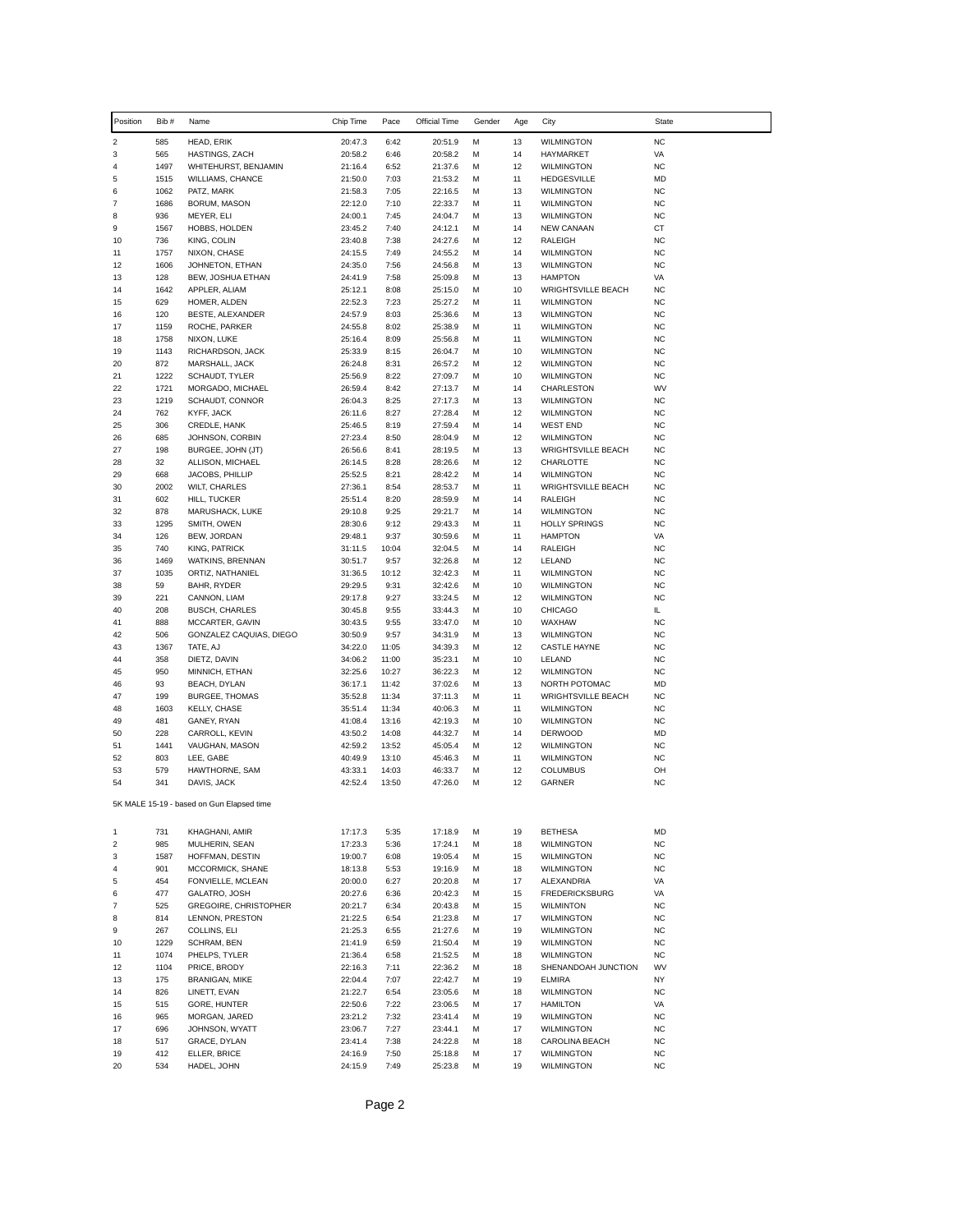| Position                  | Bib#         | Name                                      | Chip Time          | Pace           | Official Time      | Gender | Age      | City                                     | <b>State</b>           |
|---------------------------|--------------|-------------------------------------------|--------------------|----------------|--------------------|--------|----------|------------------------------------------|------------------------|
| 21                        | 1821         | LOOK, TRISTAN                             | 25:17.5            | 8:09           | 25:25.1            | М      | 16       | <b>WALNUT COVE</b>                       | <b>NC</b>              |
| 22                        | 508          | GONZALEZ CAQUIAS, JOSE                    | 21:49.5            | 7:02           | 25:28.6            | M      | 18       | <b>WILMINGTON</b>                        | <b>NC</b>              |
| 23                        | 372          | DONOVAN, PETER                            | 22:26.6            | 7:14           | 25:37.3            | М      | 17       | <b>WILMINGTON</b>                        | <b>NC</b>              |
| 24                        | 1348         | STURKEY, BRADFORD                         | 25:52.2            | 8:21           | 25:52.2            | М      | 18       | <b>FORT MILL</b>                         | SC                     |
| 25                        | 1404         | TOURVILLE, NICK                           | 23:44.9            | 7:39           | 25:52.7            | М      | 18       | <b>FORT MILL</b>                         | SC                     |
| 26                        | 1121         | RAUSCH, ADAM                              | 22:49.5            | 7:22           | 26:00.9            | м      | 17       | SCHNECKSVILLE                            | PA                     |
| 27<br>28                  | 1298         | SMITH, THOMAS                             | 23:50.1            | 7:41           | 26:03.7            | М<br>М | 19       | <b>WILSON</b>                            | <b>NC</b><br><b>NC</b> |
| 29                        | 1368<br>1022 | TATE, MATTHEW<br>OLATIDOYE, OLUFEMI       | 26:09.9<br>24:00.5 | 8:26<br>7:45   | 26:26.9<br>26:30.0 | м      | 15<br>16 | <b>CASTLE HAYNE</b><br><b>WILMINGTON</b> | <b>NC</b>              |
| 30                        | 1021         | OLATIDOYE, OLAJIDE                        | 24:07.8            | 7:47           | 26:37.5            | M      | 18       | <b>WILMINGTON</b>                        | <b>NC</b>              |
| 31                        | 151          | BORNTRAGER, NOAH                          | 23:18.3            | 7:31           | 26:43.8            | М      | 19       | <b>WILMINGTON</b>                        | <b>NC</b>              |
| 32                        | 1420         | TURNER, ANDREW                            | 25:37.6            | 8:16           | 26:47.7            | м      | 16       | <b>MCLEAN</b>                            | VA                     |
| 33                        | 1037         | ORTIZ, WILLIAM                            | 26:13.2            | 8:27           | 27:19.3            | M      | 15       | <b>WILMINGTON</b>                        | <b>NC</b>              |
| 34                        | 149          | BONEY IV, LESLIE                          | 26:57.2            | 8:42           | 27:21.6            | М      | 15       | RALEIGH                                  | <b>NC</b>              |
| 35                        | 1423         | TURNER, QUENTIN                           | 26:25.3            | 8:31           | 27:23.6            | М      | 18       | <b>MCLEAN</b>                            | VA                     |
| 36                        | 1531         | <b>WILLIFORD, TREY</b>                    | 24:29.5            | 7:54           | 27:57.7            | м      | 19       | <b>WILMINGTON</b>                        | <b>NC</b>              |
| 37                        | 1152         | ROBBINS, KYLE                             | 27:50.1            | 8:59           | 28:23.6            | м      | 19       | <b>WEST SIMSBURY</b>                     | CT                     |
| 38                        | 472          | FRENCH, TYLER                             | 24:51.7            | 8:01           | 28:26.6            | М      | 17       | <b>WILMINGTON</b>                        | <b>NC</b>              |
| 39                        | 1713         | HU, KEVIN                                 | 27:05.9            | 8:44           | 28:30.9            | M      | 16       | <b>WILMINGTON</b>                        | <b>NC</b>              |
| 40                        | 536          | HADEL, LEE                                | 27:23.8            | 8:50           | 28:31.9            | м      | 16       | <b>WILMINGTON</b>                        | <b>NC</b>              |
| 41                        | 1725         | GERALD, ZACK                              | 28:11.3            | 9:05           | 28:37.7            | М      | 15       | <b>WILMINGTON</b>                        | <b>NC</b>              |
| 42<br>43                  | 526<br>519   | <b>GREGOIRE, NICHOLAS</b><br>GRAY, LOGAN  | 28:35.4<br>29:11.8 | 9:13<br>9:25   | 29:15.6<br>29:22.2 | М<br>м | 16<br>16 | <b>WILMINTON</b><br><b>WILMINGTON</b>    | <b>NC</b><br><b>NC</b> |
| 44                        | 92           | BEACH, BRIAN                              | 29:10.6            | 9:25           | 29:37.6            | М      | 15       | NORTH POTOMAC                            | MD                     |
| 45                        | 776          | LAMM, WILLIAM                             | 26:34.8            | 8:34           | 29:41.0            | М      | 19       | <b>COLUMBUS</b>                          | OH                     |
| 46                        | 440          | FINELLI, NICHOLAS                         | 26:41.7            | 8:36           | 30:12.8            | М      | 17       | <b>MIDDLETOWN</b>                        | DE                     |
| 47                        | 1571         | HOBBS, CHARLIE                            | 27:52.0            | 8:59           | 30:43.0            | М      | 17       | <b>NEW CANAAN</b>                        | СT                     |
| 48                        | 109          | BENNETT, BRENDAN                          | 27:02.3            | 8:43           | 30:54.4            | М      | 19       | <b>WILMINGTON</b>                        | <b>NC</b>              |
| 49                        | 555          | HARRIS, MARSHALL                          | 29:03.8            | 9:22           | 31:38.5            | М      | 19       | <b>WILMINGTON</b>                        | <b>NC</b>              |
| 50                        | 219          | CANNON, JACK                              | 29:18.7            | 9:27           | 33:25.0            | м      | 15       | <b>WILMINGTON</b>                        | <b>NC</b>              |
| 51                        | 952          | MINNICH, JOSEPH                           | 29:50.2            | 9:37           | 33:46.9            | м      | 17       | <b>WILMINGTON</b>                        | <b>NC</b>              |
| 52                        | 632          | HOOD, EVAN                                | 33:29.3            | 10:48          | 36:15.7            | М      | 19       | <b>KINSTON</b>                           | <b>NC</b>              |
| 53                        | 1526         | WILLIAMS, RYAN                            | 35:06.4            | 11:19          | 36:47.6            | М      | 19       | <b>WILMINGTON</b>                        | <b>NC</b>              |
| 54                        | 1269         | SIMMONS, PARKER                           | 34:58.6            | 11:17          | 37:38.2            | М      | 18       | <b>WILMINGTON</b>                        | <b>NC</b>              |
| 55                        | 1255         | SEYER, CAMERON                            | 37:05.2            | 11:58          | 37:48.9            | М      | 16       | <b>WILMINGTON</b>                        | <b>NC</b>              |
| 56<br>57                  | 270<br>314   | COLLINS, NOAH                             | 37:47.7<br>39:36.2 | 12:11<br>12:46 | 37:55.9            | М<br>м | 17<br>17 | <b>WILMINGTON</b>                        | <b>NC</b><br><b>NC</b> |
| 58                        | 38           | <b>CUMMINGS, DREW</b><br>ALVARO, LUCAS    | 44:04.0            | 14:13          | 39:36.2<br>46:59.2 | M      | 18       | <b>CASTLE HAYNE</b><br><b>CINCINNATI</b> | OH                     |
| 59                        | 229          | CARROLL, RYAN                             | 47:53.3            | 15:27          | 48:38.6            | М      | 17       | <b>DERWOOD</b>                           | MD                     |
| 60                        | 684          | JOHNSON, CHRISTOPHER                      | 45:42.0            | 14:45          | 49:25.5            | М      | 17       | PAINTED POST                             | <b>NY</b>              |
| 61                        | 58           | BAHR, MASON                               | 55:11.2            | 17:48          | 58:23.6            | м      | 16       | <b>WILMINGTON</b>                        | <b>NC</b>              |
| 62                        | 577          | HAWTHORNE, CAMERON                        | 56:02.1            | 18:05          | 59:04.6            | м      | 17       | <b>COLUMBUS</b>                          | OH                     |
| 63                        | 485          | <b>GARRIS, HUNTER</b>                     | 1:00:42.5          | 19:35          | 1:01:22.1          | М      | 15       | <b>WILMINGTON</b>                        | <b>NC</b>              |
| 64                        | 115          | BENTON, CODY                              | 56:28.2            | 18:13          | 1:01:56.9          | м      | 18       | <b>WILMINGTON</b>                        | <b>NC</b>              |
| 65                        | 864          | MARKOWSKI, GREGORY                        | 57:40.9            | 18:36          | 1:03:22.3          | М      | 16       | <b>WILMINGTON</b>                        | <b>NC</b>              |
| 66                        | 1747         | HARTMAN, ADAM                             | 1:01:06.0          | 19:43          | 1:04:29.2          | М      | 17       | <b>SIDNEY</b>                            | IL.                    |
|                           |              | 5K MALE 20-29 - based on Gun Elapsed time |                    |                |                    |        |          |                                          |                        |
| 1                         | 1579         | WOODBURY, ALAN                            | 17:42.2            | 5:43           | 17:43.1            | М      | 25       | <b>WILMINGTON</b>                        | <b>NC</b>              |
| 2                         | 1095         | PORTER, CHRISTOPHER                       | 18:30.1            | 5:58           | 18:37.0            | м      | 20       | ALEXANDRIA                               | VA                     |
| 3                         | 1732         | TOMASELLI, ROSS                           | 18:39.2            | 6:01           | 18:56.4            | М      | 23       | <b>WILMINGTON</b>                        | <b>NC</b>              |
| 4                         | 1744         | PHILLIS, CHARLES                          | 18:58.4            | 6:07           | 19:01.8            | М      | 25       |                                          | PA                     |
| 5                         | 1030         | O'NEIL, MICHAEL                           | 19:01.7            | 6:08           | 19:14.1            | М      | 20       | <b>WILMINGTON</b>                        | <b>NC</b>              |
| 6                         | 1630         | NIX, BRANDON                              | 19:13.9            | 6:12           | 19:14.5            | М      | 20       | <b>WILMINGTON</b>                        | NC                     |
| $\overline{\mathfrak{c}}$ | 931          | MENARD, RAOUL                             | 19:31.5            | 6:18           | 19:44.6            | м      | 23       | <b>HERMITAGE</b>                         | PA                     |
| 8                         | 154          | <b>BOSCH, TANNER</b>                      | 19:56.9            | 6:26           | 19:58.9            | M      | 26       | <b>HAMPSTEAD</b>                         | <b>NC</b>              |
| 9                         | 1429         | VAN DER MERWE, BEN                        | 19:50.9            | 6:24           | 20:13.9            | М      | 21       | <b>WILMINGTON</b>                        | <b>NC</b>              |
| 10<br>11                  | 1343<br>1369 | STRANGE, KEVIN<br>TATE, SEAN              | 20:22.4<br>20:30.3 | 6:34<br>6:37   | 20:29.0<br>20:39.6 | M<br>M | 29<br>20 | <b>NEW YORK</b><br>CASTLE HAYNE          | NY<br><b>NC</b>        |
| 12                        | 586          | HEAD, EVAN                                | 20:46.2            | 6:42           | 20:51.0            | М      | 20       | <b>WILMINGTON</b>                        | <b>NC</b>              |
| 13                        | 1382         | THOMAS, JOSHUA                            | 20:46.5            | 6:42           | 20:51.6            | м      | 27       | <b>WILMINGTON</b>                        | <b>NC</b>              |
| 14                        | 2005         | DEMETRIOUS, MATTHEW                       | 20:42.3            | 6:41           | 21:06.5            | M      | 22       | <b>WILMINGTON</b>                        | <b>NC</b>              |
| 15                        | 354          | DERENBERGER, STEVEN                       | 21:02.2            | 6:47           | 21:12.2            | М      | 24       | HAMPSTEAD                                | <b>NC</b>              |
| 16                        | 1491         | <b>WERLING, ANDY</b>                      | 20:48.1            | 6:43           | 21:16.7            | М      | 27       | DENVER                                   | CO                     |
| 17                        | 644          | HUNTER, ADAM                              | 21:09.4            | 6:49           | 21:22.0            | M      | 23       | <b>WILMINGTON</b>                        | <b>NC</b>              |
| 18                        | 576          | HAWKINS, WILL                             | 20:57.5            | 6:45           | 21:34.1            | М      | 24       | WAYZATA                                  | MN                     |
| 19                        | 1203         | SANTOMASSI, CHRISTOPHER                   | 21:33.4            | 6:57           | 21:38.0            | М      | 21       | <b>WILMINGTON</b>                        | <b>NC</b>              |
| 20                        | 883          | MATHENEY, LUKE                            | 21:31.2            | 6:56           | 21:38.1            | M      | 22       | <b>WRIGHTSVILLE BEACH</b>                | <b>NC</b>              |
| 21                        | 609          | HINDS, RYAN                               | 21:40.8            | 6:59           | 22:06.7            | М      | 22       | <b>WILMINGTON</b>                        | <b>NC</b>              |
| 22                        | 658          | JACKSON, COLLIN                           | 21:28.0            | 6:55           | 22:14.2            | М      | 27       | <b>CORNELIUS</b>                         | <b>NC</b>              |
| 23                        | 582          | HAYWOOD, HUBERT                           | 21:00.8            | 6:46           | 22:19.2            | М      | 27       | RALEIGH                                  | <b>NC</b>              |
| 24                        | 1013<br>9    | NUGENT, RYAN                              | 21:52.4            | 7:03           | 22:35.4            | м      | 24       | <b>WILMINGTON</b>                        | <b>NC</b><br><b>NC</b> |
| 25<br>26                  | 821          | ADAMS, DANIEL L.<br>LEVINTOW, DAVID       | 21:54.6<br>22:02.9 | 7:04<br>7:06   | 22:39.6<br>22:42.9 | М<br>M | 21<br>25 | <b>WILMINGTON</b><br>LELAND              | <b>NC</b>              |
| 27                        | 683          | JOHNSON, BRAD                             | 22:54.4            | 7:23           | 22:58.8            | М      | 24       | <b>WILMINGTON</b>                        | NC                     |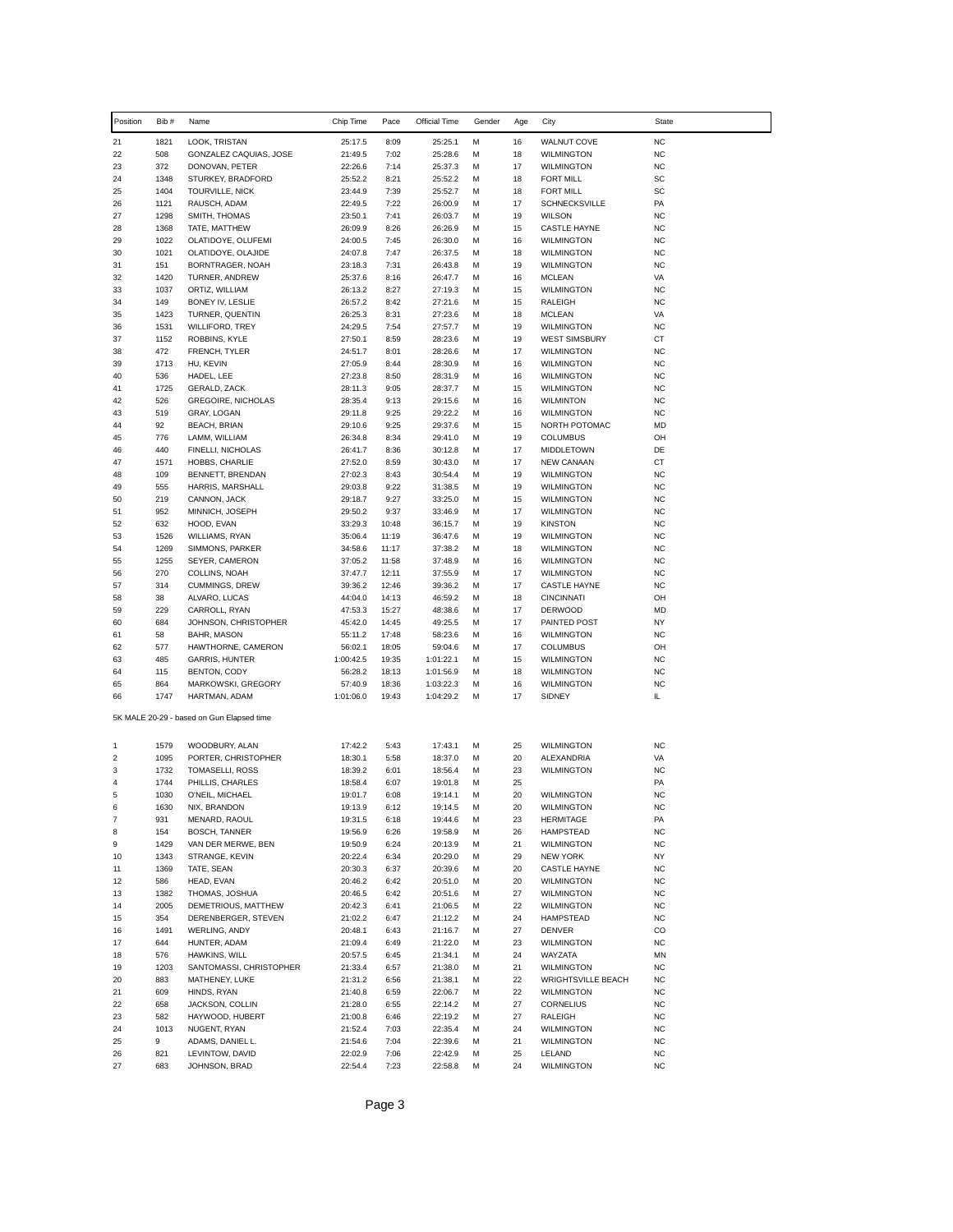| Position   | Bib #       | Name                               | Chip Time          | Pace           | Official Time      | Gender | Age      | City                                   | <b>State</b>           |
|------------|-------------|------------------------------------|--------------------|----------------|--------------------|--------|----------|----------------------------------------|------------------------|
| 28         | 754         | KNAPP, ROBBY                       | 22:10.5            | 7:09           | 23:05.0            | M      | 28       | <b>WILMINGTON</b>                      | <b>NC</b>              |
| 29         | 1580        | THREATT, JAVEN                     | 21:59.8            | 7:05           | 23:08.4            | М      | 20       | <b>TAMPA</b>                           | FL                     |
| 30         | 413         | ELLER, TREY                        | 22:17.6            | 7:11           | 23:15.8            | M      | 20       | <b>WILMINGTON</b>                      | <b>NC</b>              |
| 31<br>32   | 1354<br>225 | SULT, ZACHARY<br>CARPENITO, JOSH   | 23:09.9<br>21:43.7 | 7:28<br>7:00   | 23:16.0<br>23:17.1 | м<br>М | 23<br>20 | <b>WILMINGTON</b><br><b>WILMINGTON</b> | <b>NC</b><br><b>NC</b> |
| 33         | 2016        | SASSER, H                          | 22:40.1            | 7:19           | 23:25.4            | M      | 28       | <b>WRIGHTSVILLE BEACH</b>              | <b>NC</b>              |
| 34         | 990         | MURPHY, SHANE                      | 22:33.7            | 7:16           | 23:48.2            | М      | 28       | <b>WILMINGTON</b>                      | <b>NC</b>              |
| 35         | 442         | FISCHER, JAKE                      | 22:49.6            | 7:22           | 24:04.8            | M      | 26       | <b>WILMINGTON</b>                      | <b>NC</b>              |
| 36         | 682         | JOHNSON, ALEX                      | 22:18.5            | 7:12           | 24:07.8            | М      | 21       | <b>WILMINGTON</b>                      | <b>NC</b>              |
| 37         | 1068        | PENEGRE, ALEXANDRE                 | 23:57.7            | 7:44           | 24:38.4            | M      | 22       | <b>WILMINGTON</b>                      | <b>NC</b>              |
| 38         | 921         | MCMANUS, RYAN                      | 22:48.2            | 7:21           | 24:39.6            | M      | 28       | LELAND                                 | <b>NC</b>              |
| 39<br>40   | 808<br>1588 | LEICHTMAN, BRIAN<br>VISSER, RYAN   | 24:19.4<br>22:51.7 | 7:51<br>7:22   | 24:44.8<br>24:52.8 | М<br>M | 20<br>20 | <b>BOLTON</b><br><b>WILMINGTON</b>     | <b>NC</b><br><b>NC</b> |
| 41         | 1704        | COLEMAN, ZACH                      | 23:55.8            | 7:43           | 25:00.7            | М      | 22       | <b>WILMINGTON</b>                      | <b>NC</b>              |
| 42         | 1815        | FERRY, JOSH                        | 23:52.7            | 7:42           | 25:35.9            | M      | 26       | <b>WILMINGTON</b>                      | <b>NC</b>              |
| 43         | 851         | MAARSCHALK, COREY                  | 25:05.4            | 8:05           | 25:41.9            | M      | 28       | <b>WILMINGTON</b>                      | <b>NC</b>              |
| 44         | 698         | JONES, FRANKLIN                    | 24:26.7            | 7:53           | 25:48.3            | M      | 25       | <b>WILMINGTON</b>                      | <b>NC</b>              |
| 45         | 1734        | MASICH, TOM                        | 24:24.2            | 7:52           | 25:55.6            | М      | 26       | WINSTON-SALEM                          | <b>NC</b>              |
| 46         | 674         | JOACHIM, BENJAMIN                  | 22:12.6            | 7:10           | 26:05.9            | M      | 29       | <b>NEW YORK</b>                        | NY                     |
| 47<br>48   | 171<br>204  | BRADSHAW, WES<br>BURNETT, IAIN     | 21:37.3<br>24:43.0 | 6:58<br>7:58   | 26:11.8<br>26:36.4 | M<br>М | 28<br>28 | CHARLOTTE<br>SPOKANE                   | <b>NC</b><br>WA        |
| 49         | 1200        | SALERNO, JUSTIN                    | 22:06.6            | 7:08           | 26:40.5            | M      | 28       | <b>RALEIGH</b>                         | <b>NC</b>              |
| 50         | 854         | MAESTRI, ANTHONY                   | 26:19.7            | 8:29           | 26:46.0            | М      | 23       | <b>MCLEAN</b>                          | VA                     |
| 51         | 704         | KAMINSKAS, STEPHEN                 | 26:22.6            | 8:30           | 26:52.6            | М      | 26       | <b>WILMINGTON</b>                      | <b>NC</b>              |
| 52         | 1280        | SMILEY, STEVEN                     | 26:12.2            | 8:27           | 26:55.1            | M      | 27       | <b>WILMINGTON</b>                      | <b>NC</b>              |
| 53         | 56          | AUTEN, JEFF                        | 24:53.0            | 8:02           | 26:56.9            | М      | 23       | CHARLOTTE                              | <b>NC</b>              |
| 54<br>55   | 746         | KIRCHOFF, KATARINA                 | 26:05.9<br>24:05.6 | 8:25<br>7:46   | 27:04.6<br>27:11.8 | M<br>M | 20<br>24 | <b>WILMINGTON</b>                      | <b>NC</b><br><b>NC</b> |
| 56         | 110<br>1591 | BENNETT, CONNOR<br>OWENS, NICK     | 25:14.7            | 8:08           | 27:13.7            | м      | 28       | <b>WILMINGTON</b><br><b>WILMINGTON</b> | <b>NC</b>              |
| 57         | 19          | ALBERT, RYAN                       | 26:26.6            | 8:32           | 27:14.4            | М      | 28       | LELAND                                 | <b>NC</b>              |
| 58         | 940         | MICHAEL, PATRICK                   | 26:56.4            | 8:41           | 27:24.3            | M      | 29       | <b>CHARLOTTE</b>                       | <b>NC</b>              |
| 59         | 715         | KEISTLER, WILLIAM                  | 26:13.5            | 8:27           | 27:27.6            | М      | 24       | <b>WILMINGTON</b>                      | <b>NC</b>              |
| 60         | 1174        | ROONEY, BRIAN                      | 26:32.5            | 8:34           | 27:34.3            | M      | 26       | WILMINGTON                             | <b>NC</b>              |
| 61         | 829         | LIPSCOMBE, DAKOTA                  | 25:48.9            | 8:19           | 27:39.7            | M      | 20       | <b>WRIGHTSVILLE BEACH</b>              | <b>NC</b>              |
| 62<br>63   | 1740<br>677 | ADAMS, SAM<br>JOACHIM, SAM         | 25:13.8<br>23:54.2 | 8:08<br>7:43   | 27:46.4<br>27:48.4 | М<br>M | 27<br>26 | <b>WILMINGTON</b><br><b>WILMINGTON</b> | <b>NC</b><br><b>NC</b> |
| 64         | 1042        | PADEZANIN, RYAN                    | 27:29.7            | 8:52           | 27:53.3            | M      | 21       | <b>WILMINGTON</b>                      | <b>NC</b>              |
| 65         | 532         | HAAG, MICHAEL                      | 27:59.9            | 9:02           | 27:59.9            | M      | 26       | <b>LEXINGTON</b>                       | KY                     |
| 66         | 1698        | FLORES DE, ELLIOT                  | 27:52.8            | 8:59           | 28:10.1            | М      | 25       | <b>WILMINGTON</b>                      | <b>NC</b>              |
| 67         | 1358        | SWANEY, BENJAMIN                   | 26:55.8            | 8:41           | 28:16.7            | M      | 29       | RALEIGH                                | <b>NC</b>              |
| 68         | 1724        | GERALD, ALEX                       | 28:01.8            | 9:02           | 28:28.1            | М      | 22       | <b>WILMINGTON</b>                      | <b>NC</b>              |
| 69<br>70   | 535<br>467  | HADEL, KYLE<br>FREEMAN, CHARLIE    | 27:31.7<br>27:13.0 | 8:53<br>8:47   | 28:51.3<br>28:56.1 | M<br>M | 21<br>28 | <b>WILMINGTON</b><br><b>WILMINGTON</b> | <b>NC</b><br><b>NC</b> |
| 71         | 21          | ALBRECHT, EDWARD                   | 26:11.8            | 8:27           | 29:02.7            | M      | 20       | <b>WILMINGTON</b>                      | <b>NC</b>              |
| 72         | 664         | JACKWAY, ANDREW                    | 26:59.7            | 8:42           | 29:12.9            | M      | 26       | <b>WILMINGTON</b>                      | <b>NC</b>              |
| 73         | 1224        | SCHEPER, MICHAEL                   | 27:36.0            | 8:54           | 29:18.8            | M      | 25       | ATLANTA                                | GA                     |
| 74         | 1196        | SAFFO, NICK                        | 28:53.7            | 9:19           | 29:30.1            | M      | 21       | <b>WRIGHTSVILLE BEACH</b>              | <b>NC</b>              |
| 75         | 1263        | SHERNISKY, TERRY                   | 29:10.8            | 9:25           | 29:36.9            | М      | 28       | <b>HERMITAGE</b>                       | PA                     |
| 76         | 1173        | ROONEY, ANDREW                     | 28:11.0            | 9:05           | 29:42.4            | М      | 28       | <b>WILMINGTON</b>                      | <b>NC</b>              |
| 77<br>78   | 1304<br>807 | SOLIS, TREVOR<br>LEIBOWITZ, BRETT  | 28:25.5<br>27:50.5 | 9:10<br>8:59   | 30:01.1<br>30:03.1 | M<br>М | 25<br>25 | <b>WILMINGTON</b><br><b>DURHAM</b>     | <b>NC</b><br><b>NC</b> |
| 79         | 125         | BEUCHER, ZACHARY                   | 29:15.7            | 9:26           | 30:13.3            | М      | 26       | <b>WILMINGTON</b>                      | <b>NC</b>              |
| 80         | 107         | BELL, KEVIN                        | 27:45.9            | 8:57           | 30:16.4            | M      | 20       | <b>WILMINGTON</b>                      | <b>NC</b>              |
| 81         | 1562        | WEBER, JACKSON                     | 25:38.2            | 8:16           | 30:24.3            | M      | 23       | <b>WILMINGTON</b>                      | <b>NC</b>              |
| 82         | 286         | COSTELLA, MICHAEL                  | 28:14.8            | 9:06           | 30:40.8            | м      | 23       | WILMINGTON                             | <b>NC</b>              |
| 83         | 543         | HAIST, JON                         | 30:17.0            | 9:46           | 30:51.6            | М      | 24       | <b>WILMINGTON</b>                      | <b>NC</b>              |
| 84         | 755         | KNOX, BRANDON                      | 29:59.0            | 9:40           | 31:04.5            | М      | 29       | <b>WILMINGTON</b>                      | NC                     |
| 85<br>86   | 41<br>702   | ALVARO, TAYLOR<br>KALIL, AARON     | 28:24.0<br>28:16.5 | 9:10<br>9:07   | 31:41.9<br>31:56.3 | М<br>М | 22<br>27 | CINCINNATI<br><b>SNEADS FERRY</b>      | OH<br>NC               |
| 87         | 450         | FOCER, LUKE                        | 29:13.1            | 9:25           | 32:01.9            | М      | 28       | <b>WILMINGTON</b>                      | NC                     |
| 88         | 1681        | PENTALOR, JAMES                    | 28:32.3            | 9:12           | 32:17.5            | М      | 23       | <b>WILMINGTON</b>                      | NC                     |
| 89         | 113         | BENNETT IV, PAUL                   | 29:51.4            | 9:38           | 32:55.6            | М      | 26       | <b>WILMINGTON</b>                      | NC                     |
| 90         | 741         | KING, TAYLOR                       | 31:37.9            | 10:12          | 32:57.3            | М      | 26       | WILMINGTON                             | NC                     |
| 91         | 1008        | NIEMANN, JEREMIAH                  | 31:04.1            | 10:01          | 33:21.6            | М      | 20       | WILMINGTON                             | NC                     |
| 92<br>93   | 967<br>1427 | MORRIS, BARRETT<br>TYSINGER, MATT  | 31:33.8<br>33:32.3 | 10:11<br>10:49 | 34:07.1            | M<br>М | 29       | CHARLOTTE                              | NC<br><b>NC</b>        |
| 94         | 1093        | PORCELLI, ANDREW                   | 33:30.9            | 10:48          | 34:36.5<br>34:36.5 | М      | 21<br>21 | WILMINGTON<br>WILMINGTON               | NC                     |
| 95         | 1228        | SCHOOLFIELD, WILL                  | 33:32.1            | 10:49          | 34:36.9            | M      | 21       | <b>WILMINGTON</b>                      | NC                     |
| 96         | 49          | ANTIS, PARKER                      | 34:49.8            | 11:14          | 34:49.8            | М      | 25       | <b>WILMINGTON</b>                      | <b>NC</b>              |
| 97         | 48          | ANTIS, CARSON                      | 33:38.5            | 10:51          | 34:55.3            | М      | 28       | <b>WILMINGTON</b>                      | NC                     |
| 98         | 356         | DIAZ, JUAN                         | 31:16.3            | 10:05          | 35:04.5            | М      | 28       | <b>WILMINGTON</b>                      | <b>NC</b>              |
| 99         | 158         | BOULIER, MARK                      | 30:37.3            | 9:53           | 35:55.8            | М      | 28       | WILMINGTON                             | <b>NC</b>              |
| 100        | 384<br>610  | DRESERIS, CHRIS                    | 32:28.8<br>36:12.7 | 10:28<br>11:41 | 36:30.7            | М      | 27       | MIAMI                                  | FL<br>NC               |
| 101<br>102 | 550         | HINDS, SYDNEY<br>HANSELMANN, KEVIN | 35:26.7            | 11:26          | 38:53.7<br>39:13.3 | М<br>М | 20<br>25 | WILMINGTON<br>WILMINGTON               | <b>NC</b>              |
| 103        | 1117        | RAMSBOTTOM, JAMES                  | 35:28.0            | 11:26          | 40:26.8            | М      | 27       | <b>GREENVILLE</b>                      | NC                     |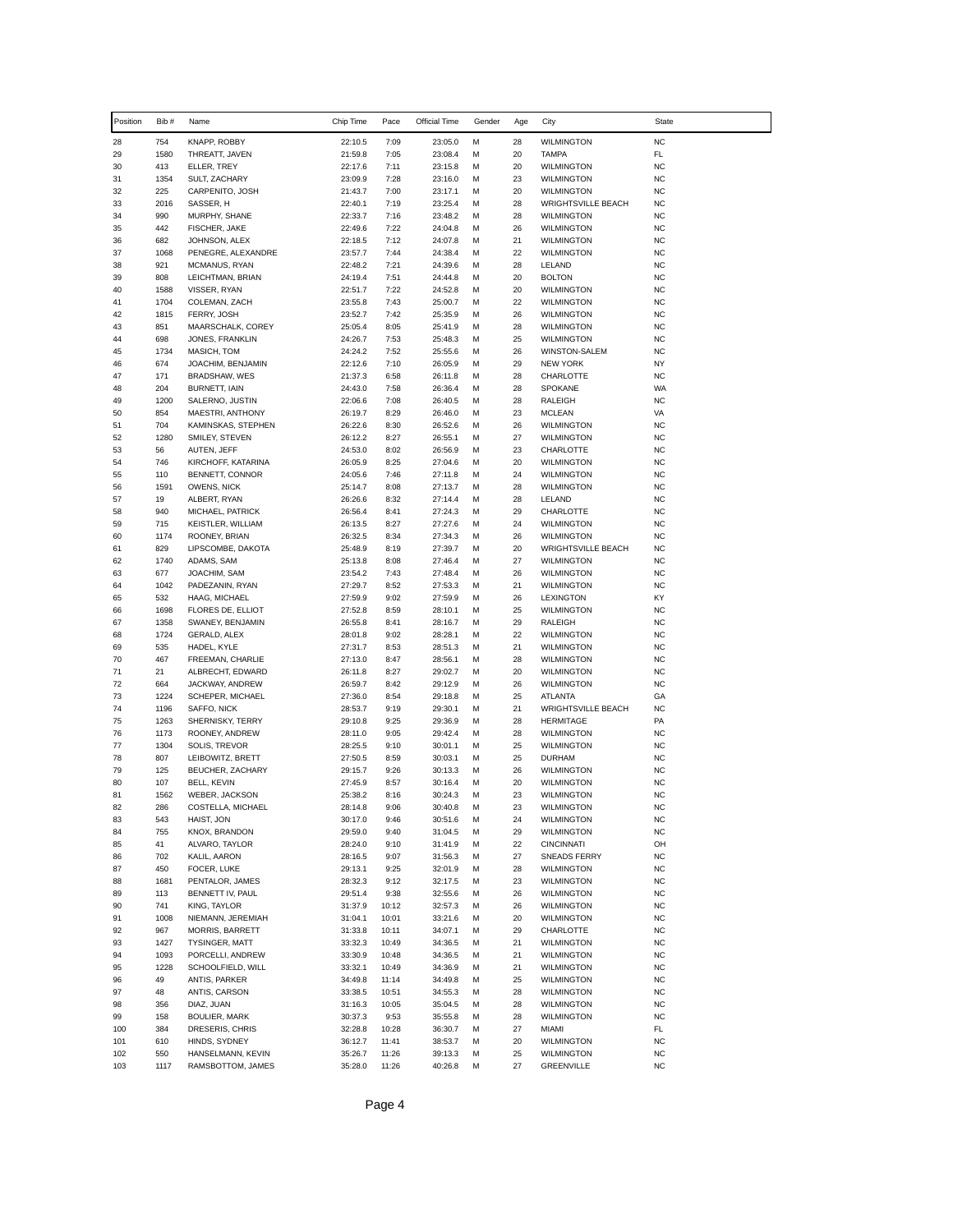| Position         | Bib#           | Name                                      | Chip Time          | Pace           | Official Time      | Gender | Age      | City                                 | State                  |
|------------------|----------------|-------------------------------------------|--------------------|----------------|--------------------|--------|----------|--------------------------------------|------------------------|
| 104              | 420            | EVANS, JONATHAN                           | 37:25.8            | 12:04          | 42:26.5            | м      | 27       | <b>WILMINGTON</b>                    | <b>NC</b>              |
| 105              | 701            | JORDAN, ERIC                              | 41:37.2            | 13:25          | 45:39.9            | м      | 29       | <b>WILMINGTON</b>                    | <b>NC</b>              |
| 106              | 362            | DOMINGUEZ, JORDAN                         | 43:52.2            | 14:09          | 46:17.6            | м      | 23       | SWANSBORO                            | <b>NC</b>              |
| 107              | 503            | GOMEZ, ANDREW                             | 44:25.2            | 14:20          | 48:17.7            | М      | 24       | RALEIGH                              | <b>NC</b>              |
| 108              | 501            | GOLDMAN, JOSH                             | 44:33.9            | 14:22          | 49:59.3            | М      | 27       | <b>ARLINGTON</b>                     | VA<br><b>NC</b>        |
| 109<br>110       | 293<br>1133    | COX, DAVID<br>REYNOLDS, ZACHARY           | 46:46.9<br>49:02.1 | 15:05<br>15:49 | 51:48.2<br>52:09.0 | м<br>М | 23<br>21 | <b>WILMINGTON</b><br>MANCHESTER      | <b>NH</b>              |
| 111              | 897            | MCCAULEY, CHRIS                           | 51:19.6            | 16:33          | 55:14.8            | М      | 26       | <b>WILMINGTON</b>                    | <b>NC</b>              |
| 112              | 1311           | SOUTHERLAND, WILL                         | 56:30.1            | 18:14          | 1:01:58.4          | М      | 22       | <b>WILMINGTON</b>                    | <b>NC</b>              |
|                  |                | 5K MALE 30-39 - based on Gun Elapsed time |                    |                |                    |        |          |                                      |                        |
| 1                | 417            | ERGAS, JEREMIAH                           | 18:16.0            | 5:54           | 18:16.0            | М      | 30       | <b>FAIRFAX</b>                       | VA                     |
| $\boldsymbol{2}$ | 1077           | PHILLIPS, KYLE                            | 19:15.7            | 6:13           | 19:19.5            | М      | 39       | <b>WILMINGTON</b>                    | <b>NC</b>              |
| 3                | 1643           | PRATT, JAMIE                              | 19:22.1            | 6:15           | 19:24.6            | М      | 33       | <b>WILMINGTON</b>                    | <b>NC</b>              |
| 4                | 280            | COOMBES, DREW                             | 19:27.5            | 6:16           | 19:27.5            | М      | 32       | <b>WILMINGTON</b>                    | <b>NC</b>              |
| 5                | 1371           | TAYLOR, JAMES                             | 20:26.8            | 6:35           | 20:33.0            | М      | 32       | ATLANTA                              | GA                     |
| 6                | 1243           | SCOTT, TIM                                | 20:35.5            | 6:38           | 20:40.5            | м      | 36       | LELAND                               | <b>NC</b>              |
| $\overline{7}$   | 752            | KLOTZ, RYON                               | 20:42.5            | 6:41           | 20:48.9            | M      | 38       | <b>ASHBURN</b>                       | DE                     |
| 8<br>9           | 1302<br>1634   | SMYTHE, IAN<br>ILLESCAS, GUSTAVO          | 20:57.7<br>21:00.0 | 6:45<br>6:46   | 20:57.7<br>21:02.0 | М<br>М | 35<br>39 | LELAND<br><b>FAYETTEVILLE</b>        | <b>NC</b><br><b>NC</b> |
| 10               | 1696           | CARPENTER, JUSTIN                         | 20:52.7            | 6:44           | 21:05.7            | М      | 35       | <b>RICHMOND</b>                      | VA                     |
| 11               | 1180           | ROSEMAN, JASON                            | 20:13.9            | 6:31           | 21:24.2            | М      | 33       | CHARLOTTE                            | <b>NC</b>              |
| 12               | 601            | HILL, SHAUN                               | 21:40.6            | 6:59           | 21:47.7            | М      | 36       | <b>WILMINGTON</b>                    | <b>NC</b>              |
| 13               | 1652           | RHENALS, EDDY                             | 20:38.7            | 6:39           | 21:55.9            | М      | 30       | PHILADELPHIA                         | PA                     |
| 14               | 1215           | SAWYKO, JOSEPH                            | 15:54.1            | 5:08           | 22:01.8            | М      | 38       | <b>WILMINGTON</b>                    | NC                     |
| 15               | 1259           | SHEATS, LIVINGSTON                        | 21:55.9            | 7:04           | 22:09.9            | М      | 31       | <b>WILMINGTON</b>                    | <b>NC</b>              |
| 16               | 1716           | SHEATS, LEVI                              | 21:59.5            | 7:05           | 22:13.4            | М      | 33       | <b>NEWPORT NEWS</b>                  | VA                     |
| 17               | 1026           | OLSON, JUSTIN                             | 21:58.0            | 7:05           | 22:31.5            | М      | 37       | <b>WATHA</b>                         | <b>NC</b>              |
| 18               | 623            | HOGENMILLER, JOE                          | 21:50.4            | 7:03           | 22:40.3            | М      | 38       | <b>JACKSONVILLE</b>                  | <b>NC</b>              |
| 19<br>20         | 640<br>521     | HUFF, MATTHEW<br>GREEN, ANDY              | 22:03.3<br>22:47.6 | 7:07<br>7:21   | 22:45.6<br>22:55.4 | М<br>М | 37<br>31 | <b>MONROE</b><br>ATLANTA             | GA<br>GA               |
| 21               | 17             | ADDUCCI, MICHAEL                          | 21:37.1            | 6:58           | 22:58.0            | М      | 34       | <b>SHOREWOOD</b>                     | WS                     |
| 22               | 1685           | ROOKS, JEFF                               | 23:09.8            | 7:28           | 23:09.8            | м      | 37       | <b>HAMPSTEAD</b>                     | <b>NC</b>              |
| 23               | 849            | LYNCH, RYAN                               | 23:02.8            | 7:26           | 23:12.5            | М      | 36       | <b>HAMPSTEAD</b>                     | <b>NC</b>              |
| 24               | 1631           | HUSS, NICK                                | 22:50.0            | 7:22           | 23:15.4            | М      | 34       | <b>WILMINGTON</b>                    | <b>NC</b>              |
| 25               | 1450           | VIELE, PETER                              | 22:07.8            | 7:08           | 23:32.2            | м      | 37       | <b>WILMINGTON</b>                    | <b>NC</b>              |
| 26               | 1373           | TAYLOR, MATTHEW                           | 22:54.0            | 7:23           | 23:40.1            | M      | 35       | <b>WRIGHTSVILLE BEACH</b>            | <b>NC</b>              |
| 27               | 1363           | SZKOTNICKI, GREGORY                       | 23:18.4            | 7:31           | 23:49.2            | М      | 32       | <b>GASTONIA NC</b>                   | <b>NC</b>              |
| 28               | 628            | HOLLEY, JONATHAN                          | 21:48.0            | 7:02           | 23:50.4            | М      | 33       | <b>HOUSTON</b>                       | ТX                     |
| 29<br>30         | 672<br>1184    | <b>JESSUP, WILLIAM</b><br>ROWLEY, JEREMY  | 23:50.5<br>23:43.1 | 7:41<br>7:39   | 23:50.5<br>23:50.6 | М<br>М | 30<br>33 | OAK ISLAND<br>LELAND                 | <b>NC</b><br><b>NC</b> |
| 31               | 599            | HIFKO, NATHANIEL                          | 22:51.1            | 7:22           | 24:11.0            | М      | 37       | CARTHAGE                             | <b>NC</b>              |
| 32               | 312            | CRUZ, CHRISTOPHER                         | 24:12.7            | 7:48           | 24:12.7            | М      | 32       | <b>WILMINGTON</b>                    | <b>NC</b>              |
| 33               | 1525           | WILLIAMS, ROBERT                          | 23:51.2            | 7:42           | 24:13.1            | М      | 37       | <b>WILMINGTON</b>                    | <b>NC</b>              |
| 34               | 1621           | HARRIS, JIM                               | 23:09.1            | 7:28           | 24:22.4            | М      | 35       | RALEIGH                              | <b>NC</b>              |
| 35               | 136            | BLACKMAN, SHAWN                           | 23:38.6            | 7:37           | 24:30.9            | М      | 36       | ROCHESTER                            | NY                     |
| 36               | 3              | ACEVEDO, DANIEL                           | 24:28.9            | 7:54           | 24:50.7            | м      | 31       | <b>FOREST</b>                        | VA                     |
| 37               | 2008           | DURHAM, CHARLIE                           | 24:52.7            | 8:01           | 24:52.7            | М      | 36       | CHARLOTTE                            | <b>NC</b>              |
| 38               | 958            | MONROE, NICHOLAS                          | 24:15.9            | 7:49           | 25:02.6            | м      | 31       | <b>RICHMOND</b>                      | VA                     |
| 39               | 349            | DEBERRY, ADAM                             | 24:43.9            | 7:58           | 25:20.9            | м      | 36       | <b>CASTLE HAYNE</b>                  | NC                     |
| 40<br>41         | 184<br>129     | BROWN, AUSTIN<br><b>BIGGS, DOUGLAS</b>    | 24:49.9<br>25:26.5 | 8:00<br>8:12   | 25:21.8<br>25:26.5 | м<br>М | 38<br>37 | <b>BETHESDA</b><br>ATLANTA           | MD<br>GA               |
| 42               | 1175           | ROSE, JAMES                               | 22:55.1            | 7:24           | 25:33.0            | М      | 37       | <b>HAMPSTEAD</b>                     | <b>NC</b>              |
| 43               | 850            | MAARSCHALK, BRIAN                         | 25:04.1            | 8:05           | 25:41.8            | м      | 35       | CANTON                               | OH                     |
| 44               | 653            | IRELAND, MENDALL                          | 24:35.2            | 7:56           | 25:46.4            | М      | 39       | RALEIGH                              | <b>NC</b>              |
| 45               | 681            | JOHNSEN, C.                               | 24:57.8            | 8:03           | 25:58.7            | М      | 39       | <b>WILMINGTON</b>                    | <b>NC</b>              |
| 46               | 282            | COOPER, BRENDAN                           | 26:06.5            | 8:25           | 26:21.0            | м      | 31       | RALEIGH                              | <b>NC</b>              |
| 47               | 1506           | WILDER, MICHAEL                           | 24:27.8            | 7:53           | 26:25.6            | М      | 34       | <b>WILMINGTON</b>                    | NC                     |
| 48               | 820            | LESESKY, MATTHEW                          | 22:04.6            | 7:07           | 26:27.0            | М      | 39       | <b>DURHAM</b>                        | <b>NC</b>              |
| 49               | 1325           | STEIN, STEVE                              | 23:05.5            | 7:27           | 26:27.1            | м      | 34       | <b>WILMINGTON</b>                    | NC                     |
| 50               | 1236           | SCIORTINO, CHRIS                          | 25:24.4            | 8:12           | 26:37.6            | м      | 31       | <b>WILMINGTON</b>                    | <b>NC</b>              |
| 51<br>52         | 428<br>1317    | FERRETTI, COREY<br>SPITZER, TRIMBLE       | 26:05.1<br>24:49.0 | 8:25<br>8:00   | 26:37.9<br>26:41.3 | М<br>м | 31<br>38 | <b>FREDERICK</b><br><b>HAMPTON</b>   | MD<br>VA               |
| 53               | 551            | HANSROTE, ADAM                            | 24:38.3            | 7:57           | 26:46.7            | м      | 30       | RALEIGH                              | NC                     |
| 54               | 1442           | VAUGHAN, MATTHEW                          | 25:12.0            | 8:08           | 26:57.6            | м      | 30       | <b>VENICE</b>                        | CA                     |
| 55               | 275            | COOK, CHRIS                               | 26:11.9            | 8:27           | 26:58.7            | м      | 34       | PENSACOLA                            | FL                     |
| 56               | 1345           | STRICKLAND, HEATHER                       | 27:11.0            | 8:46           | 27:11.0            | м      | 36       | RALEIGH                              | NC                     |
| 57               | $\overline{c}$ | ABERNETHY, QUENTIN                        | 24:48.2            | 8:00           | 27:11.9            | М      | 36       | LELAND                               | <b>NC</b>              |
| 58               | 1018           | O'KELLEY, SHAWN                           | 25:48.6            | 8:19           | 27:12.9            | м      | 38       | <b>WILMINGTON</b>                    | <b>NC</b>              |
| 59               | 945            | MILLER, AL                                | 25:14.4            | 8:08           | 27:14.1            | м      | 38       | <b>HAMPSTEAD</b>                     | <b>NC</b>              |
| 60               | 885            | MAUCLAIR, MATT                            | 25:50.1            | 8:20           | 27:14.2            | м      | 37       | PITTSBURGH                           | PA                     |
| 61               | 1188           | RUSTEIKAS, SCOTT                          | 25:45.8            | 8:18           | 27:16.3            | м      | 31       | WILMINGTON                           | <b>NC</b>              |
| 62<br>63         | 1416<br>954    | TUMOLO, GREG                              | 26:01.0            | 8:24           | 27:19.3            | м<br>М | 38       | WILMINGTON                           | <b>NC</b><br><b>NC</b> |
| 64               | 1530           | MITWOL, ANDY<br>WILLIAMSON, VAN           | 26:11.5<br>26:20.5 | 8:27<br>8:30   | 27:24.2<br>27:29.1 | М      | 36<br>33 | <b>WRIGHTSVILLE BEACH</b><br>ATLANTA | GA                     |
|                  |                |                                           |                    |                |                    |        |          |                                      |                        |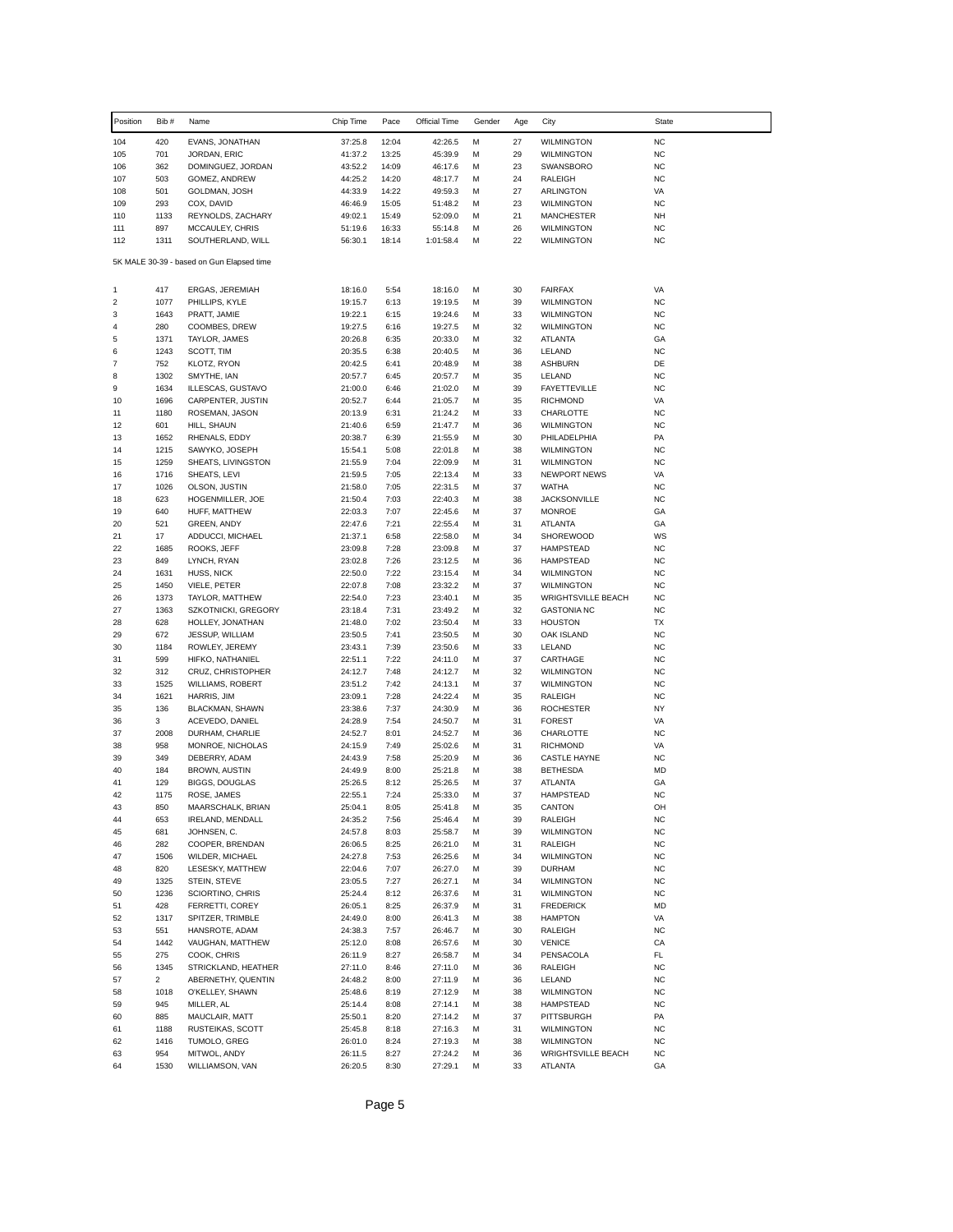| Position   | Bib #                | Name                                           | Chip Time          | Pace           | Official Time      | Gender | Age      | City                                   | <b>State</b>           |
|------------|----------------------|------------------------------------------------|--------------------|----------------|--------------------|--------|----------|----------------------------------------|------------------------|
| 65         | 1223                 | SCHELL, ROBERT                                 | 26:04.0            | 8:25           | 27:29.4            | М      | 31       | <b>WILMINGTON</b>                      | <b>NC</b>              |
| 66         | 621                  | HOFFMAN, WILLIAM                               | 26:48.5            | 8:39           | 27:29.5            | M      | 38       | <b>WILMINGTON</b>                      | <b>NC</b>              |
| 67         | 1065                 | PENDLETON, ERIC                                | 27:01.6            | 8:43           | 27:29.7            | М      | 33       | MARTINEZ                               | GA                     |
| 68<br>69   | 948<br>207           | MILLER, KEVIN<br><b>BURNS, MATT</b>            | 26:26.8<br>26:39.0 | 8:32<br>8:36   | 27:30.9            | М<br>М | 37<br>37 | <b>WILMINGTON</b><br><b>WILMINGTON</b> | <b>NC</b><br><b>NC</b> |
| 70         | 1355                 | SWAIN, JASON                                   | 25:14.5            | 8:08           | 28:02.6<br>28:30.4 | M      | 35       | <b>WILMINGTON</b>                      | <b>NC</b>              |
| 71         | 1339                 | STONE, DONNIE                                  | 26:49.6            | 8:39           | 28:40.9            | M      | 30       | <b>WILMINGTON</b>                      | <b>NC</b>              |
| 72         | 434                  | FIELDS, EPHRAIM                                | 28:34.2            | 9:13           | 28:48.2            | М      | 35       | <b>WILMINGTON</b>                      | <b>NC</b>              |
| 73         | 283                  | COOPER, NEAL                                   | 28:59.3            | 9:21           | 28:59.3            | M      | 31       | <b>WILMINGTON</b>                      | <b>NC</b>              |
| 74         | 140                  | BLOOM, KEVIN                                   | 26:51.5            | 8:40           | 29:00.9            | M      | 37       | <b>WILMINGTON</b>                      | <b>NC</b>              |
| 75         | 844                  | LUST, ADAM                                     | 28:02.3<br>28:47.4 | 9:03<br>9:17   | 29:02.5            | М<br>M | 31<br>39 | <b>HIGH POINT</b>                      | <b>NC</b><br>VA        |
| 76<br>77   | $\mathbf{1}$<br>1344 | ABDELSALAM, TAMER<br>STRICKLAND, AARON         | 28:34.6            | 9:13           | 29:05.0<br>29:09.5 | M      | 36       | <b>EVINGTON</b><br>RALEIGH             | <b>NC</b>              |
| 78         | 942                  | MILAM, ALEX                                    | 28:22.5            | 9:09           | 29:11.6            | M      | 31       | <b>WILMINGTON</b>                      | <b>NC</b>              |
| 79         | 545                  | HALL, JASON                                    | 26:39.0            | 8:36           | 29:34.7            | М      | 36       | <b>WILMINGTON</b>                      | <b>NC</b>              |
| 80         | 1448                 | <b>VERNIERI, TOMMY</b>                         | 29:06.5            | 9:23           | 29:35.2            | M      | 33       | MOUNT PLEASANT                         | SC                     |
| 81         | 246                  | CHERRY, HENRY                                  | 28:21.1            | 9:09           | 29:50.8            | M      | 35       | <b>WILMINGTON</b>                      | <b>NC</b>              |
| 82<br>83   | 50<br>1822           | ARISTY, RAMON<br>PARISEAU, JOEY                | 28:22.8<br>27:52.2 | 9:09<br>8:59   | 29:58.8<br>30:02.5 | М<br>M | 38<br>30 | <b>WILMINGTON</b><br>CHARLOTTE         | <b>NC</b><br><b>NC</b> |
| 84         | 206                  | BURNETTE, PAUL                                 | 28:10.0            | 9:05           | 30:04.0            | M      | 36       | <b>GREAT FALLS</b>                     | VA                     |
| 85         | 1114                 | QUADRIO, BRIAN                                 | 29:36.8            | 9:33           | 30:12.6            | М      | 35       | <b>WILMINGTON</b>                      | <b>NC</b>              |
| 86         | 1381                 | THADEN, MARK                                   | 29:24.0            | 9:29           | 30:16.9            | М      | 36       | <b>FREDERICKSBURG</b>                  | MD                     |
| 87         | 397                  | EDMONDSON, BARRETT                             | 29:36.5            | 9:33           | 30:35.5            | M      | 34       | MT. PLEASANT                           | SC                     |
| 88         | 1225                 | SCHMALZ, JACOB                                 | 29:10.1            | 9:25           | 31:10.0            | M      | 35       | <b>WILMINGTON</b>                      | <b>NC</b>              |
| 89<br>90   | 143<br>1474          | <b>BODINE, MICHAEL</b><br>WATSON, STEVE        | 27:53.9<br>30:52.3 | 8:59<br>9:57   | 31:18.5<br>31:19.9 | M<br>М | 36<br>33 | WEBSTER<br><b>HAMPSTEAD</b>            | <b>NY</b><br><b>NC</b> |
| 91         | 1155                 | ROBERTS, CHADWICK                              | 28:20.7            | 9:08           | 31:31.8            | M      | 37       | <b>WILMINGTON</b>                      | <b>NC</b>              |
| 92         | 51                   | ASKWITH, NATHAN                                | 30:09.2            | 9:44           | 31:37.3            | M      | 36       | <b>WILMINGTON</b>                      | <b>NC</b>              |
| 93         | 1379                 | TEWELL, ROY                                    | 29:22.7            | 9:28           | 31:38.4            | М      | 33       | WA                                     | DC                     |
| 94         | 301                  | <b>CRATE, THOMAS</b>                           | 27:34.9            | 8:54           | 32:11.5            | M      | 32       | <b>WAKE FOREST</b>                     | <b>NC</b>              |
| 95         | 978                  | MORROW, ZACH                                   | 27:34.4            | 8:54           | 32:20.0            | M      | 32       | <b>WILMINGTON</b>                      | <b>NC</b>              |
| 96         | 1647                 | WAGNER, SCOTT                                  | 31:21.3            | 10:07          | 32:28.1            | M      | 39       | <b>WILMINGTON</b>                      | <b>NC</b>              |
| 97<br>98   | 135<br>1483          | BITTNER, COREY<br><b>WELLER, MATT</b>          | 29:13.4<br>32:04.9 | 9:25<br>10:21  | 32:46.9<br>32:54.9 | М<br>M | 30<br>32 | <b>WILMINGTON</b><br><b>GREENSBORO</b> | <b>NC</b><br><b>NC</b> |
| 99         | 717                  | <b>KELLS, CONOR</b>                            | 31:26.9            | 10:08          | 33:24.5            | M      | 36       | WA                                     | DE                     |
| 100        | 716                  | KELLS, BRENDAN                                 | 31:28.9            | 10:09          | 33:25.8            | М      | 32       | <b>WENHAM</b>                          | МA                     |
| 101        | 244                  | CHANDLER, JEFF                                 | 28:14.8            | 9:06           | 33:28.4            | M      | 36       | CHARLOTTE                              | <b>NC</b>              |
| 102        | 1729                 | TURNER, MICHAEL                                | 28:59.8            | 9:21           | 33:32.6            | M      | 33       | <b>WILMINGTON</b>                      | <b>NC</b>              |
| 103        | 797                  | LARMEE, TYLER                                  | 28:15.5            | 9:07           | 33:34.8            | M      | 39       | CHARLOTTE                              | <b>NC</b>              |
| 104<br>105 | 101<br>1360          | <b>BEERS, MATHEW</b><br>SWEENEY, DON           | 32:31.3<br>33:15.3 | 10:29<br>10:44 | 34:40.3<br>35:05.0 | М<br>M | 30<br>34 | ORLANDO<br><b>WILMINGTON</b>           | FL<br><b>NC</b>        |
| 106        | 218                  | CANADAY, CHRIS                                 | 31:01.2            | 10:00          | 35:10.2            | M      | 36       | WA                                     | DE                     |
| 107        | 1720                 | MORTENSEN, ROB                                 | 30:10.6            | 9:44           | 35:10.8            | М      | 37       | <b>BOSTON</b>                          | MA                     |
| 108        | 330                  | DANIEL, BROCK                                  | 32:32.3            | 10:30          | 35:18.7            | M      | 34       | <b>WILMINGTON</b>                      | <b>NC</b>              |
| 109        | 1221                 | SCHAUDT, TROY                                  | 33:50.7            | 10:55          | 35:34.6            | M      | 38       | <b>WILMINGTON</b>                      | <b>NC</b>              |
| 110        | 1129                 | REGAN, CONOR                                   | 34:18.9            | 11:04          | 37:10.9            | M      | 35       | <b>WILMINGTON</b>                      | <b>NC</b>              |
| 111<br>112 | 594<br>1256          | HENRY, KYLE<br>SHAFER, RYAN                    | 34:19.4<br>35:37.0 | 11:04<br>11:29 | 37:29.2<br>37:33.5 | М<br>M | 36<br>30 | LELAND<br><b>WILMINGTON</b>            | <b>NC</b><br><b>NC</b> |
| 113        | 1523                 | WILLIAMS, MARKEL                               | 33:41.6            | 10:52          | 37:37.6            | M      | 36       | <b>WILMINGTON</b>                      | <b>NC</b>              |
| 114        | 374                  | DOTSEY, CHRISTIAN                              | 33:42.2            | 10:52          | 37:50.5            | M      | 32       | <b>WINTER GARDEN</b>                   | FL                     |
| 115        | 1582                 | <b>RENTON, PATRICK</b>                         | 33:42.8            | 10:52          | 38:01.0            | M      | 36       | <b>WILMINGTON</b>                      | <b>NC</b>              |
| 116        | 1163                 | ROCKWOOD, MARK                                 | 36:25.5            | 11:45          | 38:04.2            | М      | 36       | <b>HOUSTON</b>                         | TX                     |
| 117        | 329                  | D'ANDREA, FRANK                                | 36:08.9            | 11:39          | 38:15.4            | М      | 39       | <b>WILMINGTON</b>                      | <b>NC</b>              |
| 118<br>119 | 1194<br>212          | SAELENS, ZACH<br>BUSH, ZACH                    | 31:22.7<br>31:19.2 | 10:07<br>10:06 | 38:18.5<br>38:18.9 | М<br>М | 38<br>32 | <b>KURE BEACH</b><br>KURE BEACH        | <b>NC</b><br><b>NC</b> |
| 120        | 46                   | ANNAND, STUART                                 | 36:16.2            | 11:42          | 38:59.5            | М      | 36       | <b>ASHEVILLE</b>                       | <b>NC</b>              |
| 121        | 247                  | CHRISTOFIDIS, RAPHAEL                          | 36:27.4            | 11:45          | 39:25.3            | M      | 33       | <b>WILMINGTON</b>                      | <b>NC</b>              |
| 122        | 1039                 | OST, MIKE                                      | 36:27.9            | 11:45          | 39:25.5            | М      | 33       | <b>WILMINGTON</b>                      | <b>NC</b>              |
| 123        | 264                  | COLEMAN, MARK                                  | 39:05.6            | 12:36          | 39:26.5            | М      | 38       | <b>WILMINGTON</b>                      | <b>NC</b>              |
| 124        | 914                  | MCINTOSH, STEPHEN                              | 34:30.3            | 11:08          | 39:30.7            | M      | 39       | <b>WILMINGTON</b>                      | <b>NC</b>              |
| 125<br>126 | 1218<br>780          | SCHAEFFER III, MILTON TURNER<br>LAMPMAN, JASON | 36:09.6<br>38:31.4 | 11:40<br>12:25 | 40:03.0<br>40:09.2 | М<br>M | 30<br>39 | <b>WILMINGTON</b><br><b>WILMINGTON</b> | <b>NC</b><br><b>NC</b> |
| 127        | 549                  | HAMRICK, RICHARD                               | 37:51.3            | 12:13          | 40:23.3            | М      | 33       | SILVER SPRING                          | MD                     |
| 128        | 1147                 | RICKNER, JOEL                                  | 37:10.0            | 11:59          | 41:01.8            | М      | 38       | CHARLOTTE                              | <b>NC</b>              |
| 129        | 539                  | HAIGNERE, ANDY                                 | 37:41.2            | 12:09          | 41:05.8            | М      | 39       | <b>RALEIGH</b>                         | <b>NC</b>              |
| 130        | 824                  | LEWIS, RUSSELL                                 | 36:46.5            | 11:52          | 41:07.2            | М      | 37       | <b>WAKE FOREST</b>                     | <b>NC</b>              |
| 131        | 258                  | COFINI, ARIEL                                  | 33:21.4            | 10:45          | 41:09.8            | М      | 38       | RALEIGH                                | <b>NC</b>              |
| 132        | 1466                 | WARREN, WARD                                   | 38:27.5            | 12:24          | 41:50.6            | М      | 39       | CHARLOTTE<br>VALRICO                   | <b>NC</b>              |
| 133<br>134 | 378<br>1388          | DOVE, JEFF<br>THOMPSON, GREG                   | 38:34.0<br>39:29.4 | 12:26<br>12:44 | 42:27.3<br>42:40.1 | M<br>М | 36<br>36 | <b>WILMINGTON</b>                      | FL<br><b>NC</b>        |
| 135        | 239                  | CHALK, KYE                                     | 37:29.6            | 12:05          | 42:51.9            | М      | 35       | <b>WRIGHTSVILLE BEACH</b>              | <b>NC</b>              |
| 136        | 1283                 | SMITH, DAVID                                   | 38:55.5            | 12:33          | 43:19.4            | М      | 38       | <b>WILLOW SPRING</b>                   | <b>NC</b>              |
| 137        | 1282                 | SMITH, DAVID                                   | 38:55.6            | 12:33          | 43:19.4            | М      | 38       | <b>WILLOW SPRING</b>                   | <b>NC</b>              |
| 138        | 404                  | EDWARDS, SAMUEL                                | 41:18.5            | 13:19          | 43:33.6            | М      | 34       | <b>WILMINGTON</b>                      | <b>NC</b>              |
| 139        | 1575                 | LLOOTER, MICHAEL                               | 42:29.4            | 13:42          | 43:54.0            | M      | 32       | CHATTANOOGA                            | TN                     |
| 140        | 1294                 | SMITH, NICK                                    | 44:58.9            | 14:30          | 44:58.9            | М      | 37       | <b>WILMINGTON</b>                      | <b>NC</b>              |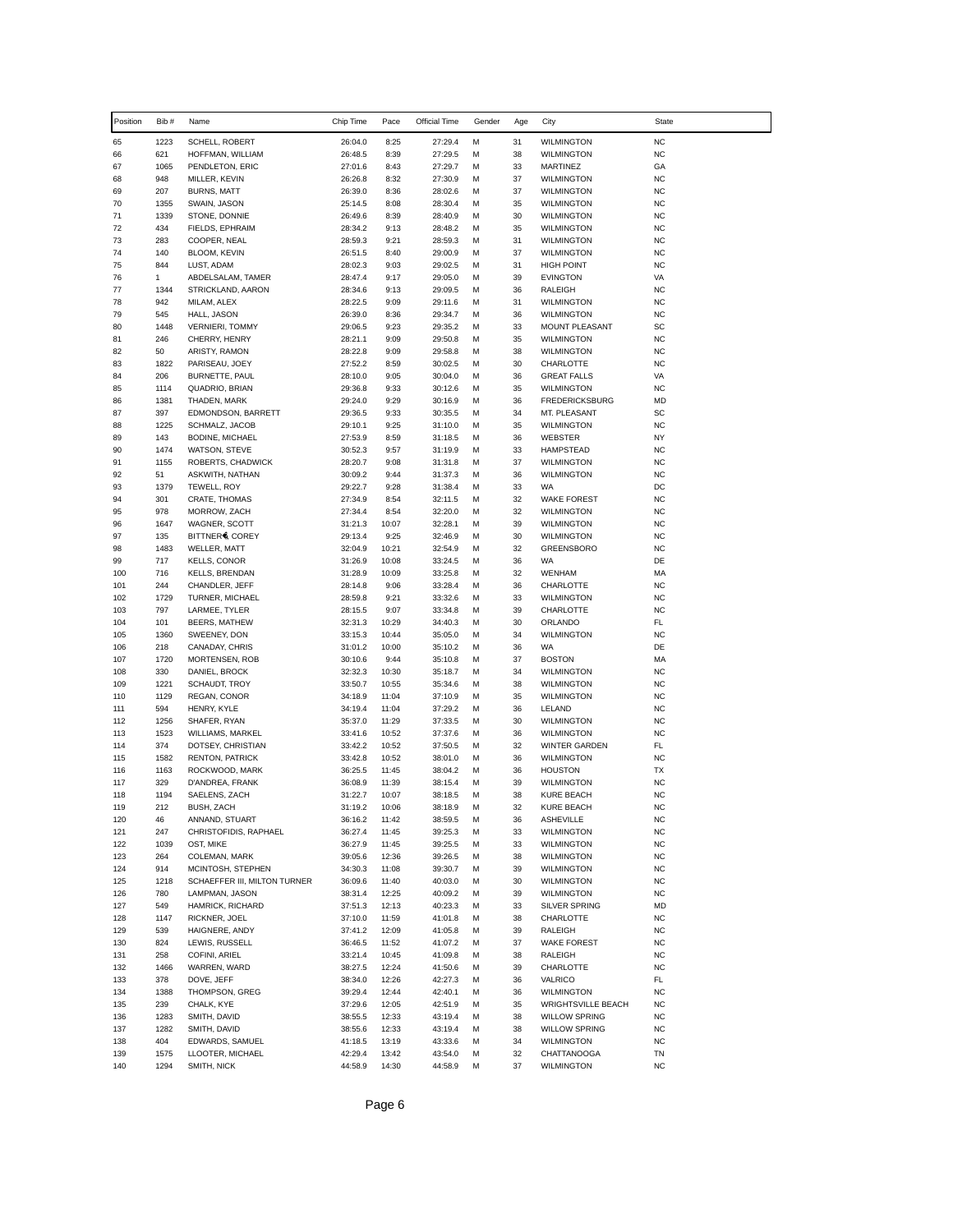| Position                       | Bib#         | Name                                                | Chip Time          | Pace           | Official Time      | Gender | Age      | City                                      | <b>State</b>           |
|--------------------------------|--------------|-----------------------------------------------------|--------------------|----------------|--------------------|--------|----------|-------------------------------------------|------------------------|
| 141                            | 1633         | REED, WILLIAM                                       | 42:54.8            | 13:50          | 45:18.2            | M      | 38       | <b>HAMPSTEAD</b>                          | <b>NC</b>              |
| 142                            | 367          | DONOVAN, BRENDEN                                    | 42:20.6            | 13:39          | 45:30.4            | М      | 35       | <b>WILMINGTON</b>                         | <b>NC</b>              |
| 143                            | 805          | LEE, MICHAEL                                        | 40:46.8            | 13:09          | 45:46.1            | M      | 36       | <b>WILMINGTON</b>                         | <b>NC</b>              |
| 144<br>145                     | 303<br>36    | CRECELIUS, RYAN<br>ALVAREZ SANCHEZ, BERNARDO        | 39:28.7<br>42:02.8 | 12:44<br>13:34 | 45:54.8<br>46:12.5 | м<br>M | 32<br>32 | <b>WILMINGTON</b><br><b>HAMPSTEAD</b>     | <b>NC</b><br><b>NC</b> |
| 146                            | 1306         | SOUTER, WILL                                        | 43:53.2            | 14:09          | 46:18.2            | M      | 34       | <b>WILMINGTON</b>                         | <b>NC</b>              |
| 147                            | 1623         | <b>KEENER, JON</b>                                  | 41:47.4            | 13:29          | 46:34.6            | М      | 38       | RALEIGH                                   | <b>NC</b>              |
| 148                            | 484          | GARNER, SAM                                         | 41:40.7            | 13:26          | 46:48.8            | M      | 36       | <b>WILMINGTON</b>                         | <b>NC</b>              |
| 149                            | 673          | JOACHIM, AARON                                      | 42:58.1            | 13:52          | 46:54.0            | М      | 31       | <b>NEW YORK</b>                           | NY                     |
| 150                            | 1336         | STEWART, WILLIAM                                    | 42:53.8            | 13:50          | 47:26.3            | M      | 34       | <b>WILMINGTON</b>                         | NC                     |
| 151                            | 1557         | YOUNG, CHRIS                                        | 42:05.1            | 13:35          | 47:53.7            | M      | 37       | <b>WILMINGTON</b>                         | <b>NC</b>              |
| 152<br>153                     | 1238<br>90   | SCOTT, BRYAN<br><b>BAZIN, JASON</b>                 | 45:11.6<br>47:12.0 | 14:35<br>15:14 | 48:57.2<br>49:33.6 | М<br>M | 36<br>39 | <b>WINSTON SALEM</b><br><b>WILMINGTON</b> | <b>NC</b><br>NC        |
| 154                            | 27           | ALLEN, DANIEL                                       | 47:11.4            | 15:13          | 49:34.2            | M      | 36       | <b>WILMINGTON</b>                         | <b>NC</b>              |
| 155                            | 1628         | MCNEELY, MANDY                                      | 47:46.8            | 15:25          | 50:24.9            | M      | 37       | <b>WILMINGTON</b>                         | <b>NC</b>              |
| 156                            | 1627         | MCNEELY, PATRICK                                    | 48:55.2            | 15:47          | 51:33.3            | М      | 37       | <b>WILMINGTON</b>                         | <b>NC</b>              |
| 157                            | 127          | BEW, JOSHUA                                         | 52:14.1            | 16:51          | 54:44.3            | M      | 38       | <b>NEWPORT NEWS</b>                       | VA                     |
| 158                            | 296          | COX, MATTHEW                                        | 52:00.4            | 16:46          | 56:56.2            | М      | 36       | <b>WILMINGTON</b>                         | <b>NC</b>              |
| 159                            | 1272         | SIMMS, STEVE                                        | 52:05.5            | 16:48          | 57:00.4            | M      | 39       | <b>WILMINGTON</b>                         | <b>NC</b>              |
| 160<br>161                     | 905<br>1618  | MCGINNIS, JEFF<br>WEIVELL, MATT                     | 57:54.5<br>57:55.8 | 18:41<br>18:41 | 57:54.5<br>57:55.8 | M<br>М | 32<br>30 | <b>WILMINGTON</b><br><b>WILMINGTON</b>    | <b>NC</b><br><b>NC</b> |
| 162                            | 62           | BAILLARGEON, JOE                                    | 55:55.0            | 18:02          | 58:55.6            | M      | 32       | <b>WILMINGTON</b>                         | <b>NC</b>              |
| 163                            | 42           | AMATO, CHAD                                         | 59:19.4            | 19:08          | 59:19.4            | М      | 32       | <b>WILMINGTON</b>                         | <b>NC</b>              |
| 164                            | 1000         | NELSON, RICHARD                                     | 56:07.7            | 18:06          | 59:56.6            | М      | 31       | <b>WILMINGTON</b>                         | <b>NC</b>              |
| 165                            | 1189         | RUTT, JOHN                                          | 55:22.4            | 17:52          | 1:01:01.0          | М      | 39       | LELAND                                    | <b>NC</b>              |
| 166                            | 974          | MORRISON, JOHN                                      | 1:02:41.7          | 20:13          | 1:06:45.6          | М      | 33       | FORT WALTON BEACH                         | FL                     |
| 167                            | 409          | EGAN, CHARLES                                       | 1:10:17.1          | 22:40          | 1:16:51.5          | M      | 36       | <b>WILMINGTON</b>                         | <b>NC</b>              |
|                                |              | 5K MALE 40-49 - based on Gun Elapsed time           |                    |                |                    |        |          |                                           |                        |
| 1                              | 1484         | <b>WELLERSDICK, SHAWN</b>                           | 19:32.3            | 6:18           | 19:38.2            | M      | 43       | <b>WILMINGTON</b>                         | <b>NC</b>              |
| $\overline{\mathbf{c}}$        | 475          | GALATRO, DEREK                                      | 19:35.3            | 6:19           | 19:48.9            | М      | 47       | <b>FREDERICKSBURG</b>                     | VA                     |
| 3                              | 256          | COCKRUM, JOHN                                       | 19:43.2            | 6:22           | 19:49.0            | M      | 41       | <b>HAMPSTEAD</b>                          | <b>NC</b>              |
| 4                              | 1149         | RISLEY, STEVE                                       | 20:35.6            | 6:38           | 20:35.6            | М      | 41       | <b>CASTLE HAYNE</b>                       | <b>NC</b>              |
| 5                              | 641          | HUNDLEY, JIM                                        | 20:30.9            | 6:37           | 20:36.9            | М      | 45       | <b>WILMINGTON</b>                         | <b>NC</b>              |
| 6                              | 1412         | TULLY, MATT                                         | 20:13.6            | 6:31           | 20:59.0            | M      | 42<br>40 | <b>SUN PRAIRIE</b>                        | WS                     |
| $\overline{\mathfrak{c}}$<br>8 | 1712<br>1742 | SIKES, COURTNEY<br>CONNOLLY, AIDAN                  | 21:11.7<br>22:06.8 | 6:50<br>7:08   | 21:13.8<br>22:06.8 | М<br>M | 49       | <b>BERNARDSVILLE</b><br><b>LEXINGTON</b>  | NJ<br>ΚY               |
| 9                              | 227          | CARROLL, J                                          | 21:49.1            | 7:02           | 22:15.5            | М      | 47       | <b>GAITHERSBURG</b>                       | MD                     |
| 10                             | 1816         | MANSON, GREG                                        | 22:22.1            | 7:13           | 22:30.8            | M      | 45       | RALEGH                                    | <b>NC</b>              |
| 11                             | 1296         | SMITH, ROB                                          | 21:24.0            | 6:54           | 22:37.4            | М      | 45       | <b>HOLLY SPRINGS</b>                      | <b>NC</b>              |
| 12                             | 488          | <b>GATES, NICHOLAS</b>                              | 21:49.8            | 7:02           | 22:41.0            | M      | 42       | LELAND                                    | <b>NC</b>              |
| 13                             | 186          | <b>BROWN, KEVIN</b>                                 | 22:13.2            | 7:10           | 22:52.8            | M      | 42       | CA                                        | MD                     |
| 14<br>15                       | 788<br>972   | LANGDON, JIM<br>MORRIS, MIKE                        | 22:40.9<br>22:50.6 | 7:19<br>7:22   | 23:00.8<br>24:11.5 | M<br>M | 45<br>44 | CHARLOTTE<br>ATLANTA                      | <b>NC</b><br>GA        |
| 16                             | 1315         | SPEARS, DAN                                         | 23:46.8            | 7:40           | 24:29.4            | М      | 42       | <b>WILMINGTON</b>                         | <b>NC</b>              |
| 17                             | 627          | HOLLER, JEFFREY                                     | 24:32.1            | 7:55           | 24:44.2            | M      | 48       | <b>WILMINGTON</b>                         | <b>NC</b>              |
| 18                             | 1406         | TREPPEL, MATT                                       | 24:09.3            | 7:47           | 24:55.3            | М      | 46       | <b>WILMINGTON</b>                         | <b>NC</b>              |
| 19                             | 1233         | SCHULTZ, CHRIS                                      | 22:48.4            | 7:21           | 25:15.3            | M      | 41       | <b>NEW ORLEANS</b>                        | LA                     |
| 20                             | 1804         | JOHNSON, PETE                                       | 24:08.7            | 7:47           | 25:16.0            | M      | 43       | <b>PITTSBORO</b>                          | <b>NC</b>              |
| 21                             | 1330         | STEVENS, GARY                                       | 24:54.6            | 8:02           | 25:31.4            | М      | 41       | <b>WILMINGTON</b>                         | <b>NC</b>              |
| 22<br>23                       | 1384<br>756  | THOMPSON, CARL<br>KOBER, DAVID                      | 25:10.6<br>24:56.8 | 8:07<br>8:03   | 25:37.6<br>25:52.0 | M<br>M | 45<br>44 | <b>WILMINGTON</b><br><b>WILMINGTON</b>    | NC<br><b>NC</b>        |
| 24                             | 1671         | JOHNSON, MICHAEL                                    | 24:45.6            | 7:59           | 25:53.6            | м      | 46       | <b>WILMINGTON</b>                         | <b>NC</b>              |
| 25                             | 697          | JONES, BOB                                          | 24:36.4            | 7:56           | 25:54.5            | м      | 47       | WILMINGTON                                | <b>NC</b>              |
| 26                             | 1347         | STURKEY, BRAD                                       | 25:58.2            | 8:23           | 25:58.2            | М      | 46       | <b>FORT MILL</b>                          | SC                     |
| 27                             | 1738         | SLATTER, MARC                                       | 26:16.9            | 8:28           | 26:20.9            | M      | 45       | <b>KURE BEACH</b>                         | NC                     |
| 28                             | 1115         | QUAM, PAUL                                          | 26:24.8            | 8:31           | 26:24.8            | М      | 49       | WILMINGTON                                | NC                     |
| 29                             | 910          | MCHALE, SHAND                                       | 24:06.1            | 7:46           | 26:28.6            | M      | 46       | PHILADELPHIA                              | PA                     |
| 30<br>31                       | 78<br>890    | <b>BARKER JR, ROBERT</b><br>MCCARTHY, KEVIN         | 25:52.7            | 8:21<br>8:22   | 26:36.8            | М<br>M | 44<br>47 | RALEIGH<br><b>WILMINGTON</b>              | <b>NC</b><br>NC        |
| 32                             | 1691         | TOPPIN, GARY                                        | 25:55.4<br>26:57.6 | 8:42           | 26:56.0<br>26:57.6 | М      | 43       | CAROLINA BEACH                            | NC                     |
| 33                             | 338          | DAVIAU, JAMES                                       | 25:20.9            | 8:10           | 27:00.5            | М      | 46       | LELAND                                    | NC                     |
| 34                             | 592          | HEMENWAY, BRIAN                                     | 26:23.5            | 8:31           | 27:09.1            | М      | 43       | <b>HAMPSTEAD</b>                          | NC                     |
| 35                             | 305          | CREDLE, ERIC                                        | 25:45.3            | 8:18           | 27:33.2            | M      | 47       | <b>WEST END</b>                           | NC                     |
| 36                             | 1695         | CARPENTER, CODY                                     | 24:58.0            | 8:03           | 27:42.8            | М      | 40       | CHARLOTTE                                 | <b>NC</b>              |
| 37                             | 344          | DAVIS, MATT                                         | 25:40.5            | 8:17           | 27:50.4            | М      | 41       | GARNER                                    | NC                     |
| 38                             | 222          | CAQUIAS GONZALEZ, EILEEN<br><b>WESTFALL, CARTER</b> | 24:31.2            | 7:55           | 28:11.8            | M      | 45       | <b>WILMINGTON</b>                         | NC.                    |
| 39<br>40                       | 1640<br>1247 | SCOUTELAS, TIM                                      | 27:28.0<br>26:27.9 | 8:52<br>8:32   | 28:31.4<br>28:33.2 | М<br>М | 41<br>43 | OAKLAND<br><b>WILMINGTON</b>              | CA<br>NC               |
| 41                             | 1142         | RICHARDSON, CHRIS                                   | 28:04.2            | 9:03           | 28:34.5            | М      | 45       | <b>WILMINGTON</b>                         | NC                     |
| 42                             | 5            | ACKERSON, ART                                       | 26:29.5            | 8:33           | 28:37.1            | M      | 44       | <b>WILMINGTON</b>                         | <b>NC</b>              |
| 43                             | 1569         | HOBBS, SCOTT                                        | 26:00.4            | 8:23           | 28:51.3            | М      | 48       | <b>NEW CANAAN</b>                         | СT                     |
| 44                             | 999          | NEFF, BARRY                                         | 25:09.5            | 8:07           | 28:54.6            | М      | 40       | <b>FAYETTEVILLE</b>                       | <b>NC</b>              |
| 45                             | 1503         | WHITLOW, BRAD                                       | 25:13.9            | 8:08           | 29:11.6            | M      | 45       | WILMINGTON                                | <b>NC</b>              |
| 46                             | 1465         | WARREN, MARK                                        | 25:58.8            | 8:23           | 29:17.9            | М      | 45       | <b>WILMINGTON</b>                         | NC                     |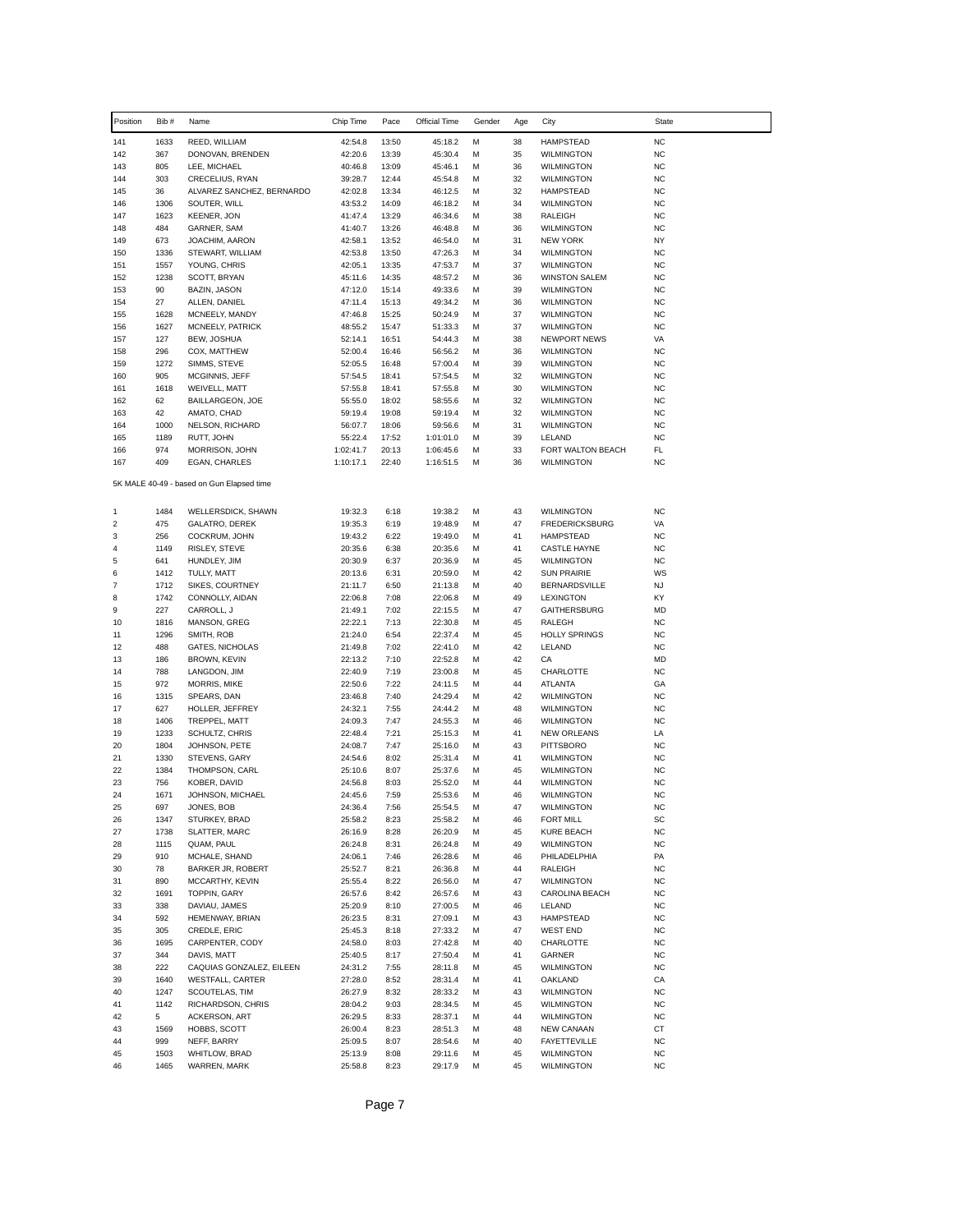| Position   | Bib #       | Name                                    | Chip Time          | Pace           | Official Time      | Gender | Age      | City                                   | <b>State</b>           |
|------------|-------------|-----------------------------------------|--------------------|----------------|--------------------|--------|----------|----------------------------------------|------------------------|
| 47         | 1083        | PIPER, ERIC                             | 25:30.7            | 8:14           | 29:21.4            | M      | 43       | <b>WILMINGTON</b>                      | <b>NC</b>              |
| 48         | 649         | HUTSON, KEVIN                           | 29:02.5            | 9:22           | 29:28.1            | M      | 45       | <b>WILMINGTON</b>                      | <b>NC</b>              |
| 49         | 103         | BEHM, CHRISTOPHER                       | 28:07.4            | 9:04           | 29:36.1            | M      | 42       | <b>WILMINGTON</b>                      | <b>NC</b>              |
| 50         | 432         | FERRETTI, WILLIAM                       | 29:05.8            | 9:23           | 29:37.6            | М      | 49       | <b>FREDERICK</b>                       | MD                     |
| 51<br>52   | 591<br>1112 | HEGARTY, WILLIAM<br>PUGH, MATT          | 28:43.5<br>28:18.0 | 9:16<br>9:08   | 29:39.0<br>29:50.5 | M<br>M | 41<br>43 | <b>WILMINGTON</b><br><b>WILMINGTON</b> | <b>NC</b><br><b>NC</b> |
| 53         | 197         | <b>BURGEE, JOHN</b>                     | 28:42.1            | 9:15           | 30:02.8            | M      | 46       | <b>WRIGHTSVILLE BEACH</b>              | <b>NC</b>              |
| 54         | 210         | <b>BUSCH, WAYNE</b>                     | 27:05.1            | 8:44           | 30:03.4            | М      | 44       | <b>CHICAGO</b>                         | IL                     |
| 55         | 1597        | HILDRETH, BRAD                          | 28:06.7            | 9:04           | 30:10.0            | M      | 48       | <b>WILMINGTON</b>                      | <b>NC</b>              |
| 56         | 1570        | HOBBS, IAN                              | 27:18.2            | 8:48           | 30:11.1            | M      | 45       | <b>NEW CANAAN</b>                      | CT                     |
| 57         | 438         | FINELLI, LOUIS                          | 26:41.6            | 8:36           | 30:13.1            | М      | 47       | <b>MIDDLETOWN</b>                      | DE                     |
| 58         | 728         | <b>KENDALL, BRENT</b>                   | 27:38.7            | 8:55           | 30:22.6            | M      | 41       | <b>SILVER SPRING</b>                   | <b>MD</b>              |
| 59<br>60   | 955<br>10   | MOEHNKE, JOHN<br>ADAMS, GEOFF           | 29:36.7<br>30:27.5 | 9:33<br>9:49   | 30:30.4<br>30:46.2 | M<br>M | 49<br>47 | <b>WILMINGTON</b><br><b>BURLINGTON</b> | <b>NC</b><br>VT        |
| 61         | 81          | BARNETT, OLIVER                         | 27:00.6            | 8:43           | 30:50.2            | M      | 40       | PALMDALE                               | CA                     |
| 62         | 708         | KASULIS, AARON                          | 30:53.7            | 9:58           | 30:53.7            | M      | 42       | LELAND                                 | <b>NC</b>              |
| 63         | 800         | LATIMER, ROBERT                         | 28:10.4            | 9:05           | 30:55.7            | M      | 47       | <b>ANNAPOLIS</b>                       | <b>MD</b>              |
| 64         | 1658        | FREY, GREG                              | 28:51.9            | 9:18           | 30:55.8            | М      | 41       | CHARLOTTE                              | <b>NC</b>              |
| 65         | 423         | FAGAN, KEVIN                            | 26:24.8            | 8:31           | 31:11.4            | M      | 45       | <b>RALEIGH</b>                         | <b>NC</b>              |
| 66         | 667         | JACOBS, PHILLIP                         | 28:25.7            | 9:10           | 31:17.7            | м      | 45       | <b>WILMINGTON</b>                      | <b>NC</b>              |
| 67<br>68   | 619<br>960  | HOFFACKER, ERIK<br>MOORE, CHRISTOPHER   | 29:22.5<br>27:53.1 | 9:28<br>8:59   | 31:21.0<br>31:35.1 | M<br>М | 43<br>47 | <b>WILMINGTON</b><br>CHARLOTTE         | <b>NC</b><br><b>NC</b> |
| 69         | 190         | BRUNO, DANIEL                           | 29:03.8            | 9:22           | 31:36.6            | M      | 41       | <b>WILMINGTON</b>                      | <b>NC</b>              |
| 70         | 1092        | POPAJOHN, GEORGE                        | 30:47.0            | 9:56           | 31:50.9            | M      | 48       | <b>WILMINGTON</b>                      | <b>NC</b>              |
| 71         | 396         | EDGERTON, MICHAEL                       | 27:27.9            | 8:51           | 31:58.4            | M      | 40       | <b>WILMINGTON</b>                      | <b>NC</b>              |
| 72         | 241         | CHAMBERS, CHARLES                       | 30:55.3            | 9:58           | 32:00.1            | М      | 48       | <b>WILMINGTON</b>                      | <b>NC</b>              |
| 73         | 1544        | WOOD, JERRY                             | 28:22.8            | 9:09           | 32:07.8            | M      | 46       | <b>MARTINSVILLE</b>                    | VA                     |
| 74         | 398         | EDRINGTON, DAVID                        | 31:23.5            | 10:07          | 32:49.7<br>33:36.8 | M      | 48       | PINEHUTST                              | <b>NC</b>              |
| 75<br>76   | 725<br>1402 | <b>KELLY, PATRICK</b><br>TOURVILLE, BOB | 29:21.4<br>31:43.6 | 9:28<br>10:14  | 33:54.0            | М<br>M | 46<br>49 | <b>WILMINGTON</b><br><b>FORT MILL</b>  | <b>NC</b><br>SC        |
| 77         | 1190        | RUTT, LES                               | 30:42.3            | 9:54           | 34:16.8            | M      | 45       | LELAND                                 | <b>NC</b>              |
| 78         | 1116        | RALEY, SCOTT                            | 33:20.6            | 10:45          | 34:17.1            | M      | 44       | <b>WILMINGTON</b>                      | <b>NC</b>              |
| 79         | 889         | MCCARTER, SHAWN                         | 31:19.9            | 10:06          | 34:23.2            | М      | 45       | WAXHAW                                 | <b>NC</b>              |
| 80         | 2036        | WILLIAMS, JAY                           | 33:46.5            | 10:54          | 34:24.3            | M      | 49       | <b>SOUTH LAKE</b>                      | <b>TX</b>              |
| 81         | 289         | COVIL, STEVE                            | 33:54.2            | 10:56          | 34:32.8            | M      | 45       | CARY                                   | <b>NC</b>              |
| 82<br>83   | 1547<br>813 | WYNN, BENJAMIN<br>LENNON, JOHN          | 33:50.4<br>34:13.0 | 10:55<br>11:02 | 34:43.0<br>34:59.0 | М<br>M | 40<br>49 | RALEIGH<br><b>WILMINGTON</b>           | <b>NC</b><br><b>NC</b> |
| 84         | 1086        | POINDEXTER, CHRIS                       | 35:02.1            | 11:18          | 35:02.1            | M      | 49       | CHARLOTTE                              | <b>NC</b>              |
| 85         | 874         | MARTIN, ADRIAN                          | 30:57.2            | 9:59           | 35:18.3            | M      | 49       | <b>WILMINGTON</b>                      | <b>NC</b>              |
| 86         | 1208        | SAPP, CORBIN                            | 31:52.6            | 10:17          | 35:35.9            | М      | 47       | <b>ELON</b>                            | <b>NC</b>              |
| 87         | 487         | GASSNER, STEFAN                         | 33:48.0            | 10:54          | 35:53.9            | M      | 40       | ARLINGTON                              | <b>NC</b>              |
| 88         | 560         | HASTINGS, BRYAN                         | 32:57.5            | 10:38          | 35:56.7            | M      | 45       | <b>HAYMARKET</b>                       | VA                     |
| 89<br>90   | 436<br>709  | FINELLI, CHRIS<br>KAYLER, DAYTON        | 32:35.5<br>31:37.4 | 10:31<br>10:12 | 36:06.7<br>36:21.9 | M<br>M | 46<br>49 | <b>WILMINGTON</b><br>LELAND            | <b>NC</b><br><b>NC</b> |
| 91         | 470         | FRENCH, BRAD                            | 32:56.4            | 10:37          | 36:43.1            | м      | 41       | MT PLEASANT                            | SC                     |
| 92         | 516         | GORE, RANDY                             | 36:30.0            | 11:46          | 36:49.8            | M      | 46       | <b>HAMILTON</b>                        | VA                     |
| 93         | 272         | CONKEN, JEFF                            | 34:06.5            | 11:00          | 36:52.2            | М      | 45       | SANFORD                                | <b>NC</b>              |
| 94         | 1393        | TIPPETT, MARK                           | 33:17.4            | 10:44          | 36:56.1            | M      | 48       | <b>WILMINGTON</b>                      | <b>NC</b>              |
| 95         | 94          | <b>BEACH, TOM</b>                       | 36:25.0            | 11:45          | 37:08.9            | M      | 47       | NORTH POTOMAC                          | MD                     |
| 96         | 75          | <b>BARKENTIN, SCOTT</b>                 | 32:54.2            | 10:37          | 37:13.4            | M      | 40       | <b>WAKE FOREST</b>                     | <b>NC</b>              |
| 97<br>98   | 67<br>1688  | BAIN, JAMES<br>NOAKES, PETER            | 34:01.3<br>34:35.4 | 10:58<br>11:09 | 37:22.1<br>37:25.6 | M<br>M | 45<br>46 | <b>WILMINGTON</b><br><b>WILMINGTON</b> | <b>NC</b><br><b>NC</b> |
| 99         | 460         | FOWLER, SPENCER                         | 32:16.2            | 10:25          | 37:26.9            | М      | 48       | <b>WILMINGTON</b>                      | <b>NC</b>              |
| 100        | 459         | FOWLER, SCOTT                           | 32:18.3            | 10:25          | 37:28.7            | М      | 48       | <b>WILMINGTON</b>                      | <b>NC</b>              |
| 101        | 366         | DONOHOE, WILL                           | 33:21.1            | 10:45          | 37:34.7            | М      | 46       | <b>WILMINGTON</b>                      | <b>NC</b>              |
| 102        | 1584        | COLE, ALDEN                             | 34:44.8            | 11:12          | 38:08.5            | М      | 46       | <b>WILMINGTON</b>                      | <b>NC</b>              |
| 103        | 505         | GONZALEZ, JOSE                          | 38:27.4            | 12:24          | 38:27.4            | M      | 44       | <b>WILMINGTON</b>                      | <b>NC</b>              |
| 104        | 1036        | ORTIZ, SAM                              | 39:28.5            | 12:44          | 40:37.4            | М      | 43       | <b>WILMINGTON</b>                      | <b>NC</b>              |
| 105<br>106 | 1811<br>587 | LUND, ANDY<br>HEANEY, AIDAN             | 38:40.0<br>37:07.3 | 12:28<br>11:58 | 40:51.9<br>41:06.5 | М<br>M | 42<br>46 | RALEGH<br><b>WILMINGTON</b>            | <b>NC</b><br><b>NC</b> |
| 107        | 1357        | SWAIN, STEVE                            | 39:50.2            | 12:51          | 43:03.7            | М      | 45       | <b>WILMINGTON</b>                      | <b>NC</b>              |
| 108        | 1436        | VARNER, CHRIS                           | 40:23.8            | 13:02          | 43:37.2            | М      | 45       | <b>WILMINGTON</b>                      | <b>NC</b>              |
| 109        | 1440        | VAUGHAN, HEATH                          | 42:59.8            | 13:52          | 45:07.0            | M      | 41       | <b>WILMINGTON</b>                      | <b>NC</b>              |
| 110        | 1468        | WATERS, JON                             | 42:41.1            | 13:46          | 45:14.7            | М      | 47       | <b>FOREST</b>                          | VA                     |
| 111        | 189         | <b>BRUN, LUKAS</b>                      | 40:22.2            | 13:01          | 48:14.7            | М      | 43       | CHAPEL HILL                            | <b>NC</b>              |
| 112        | 1605        | BROMSTEAD, DON                          | 47:56.6            | 15:28          | 50:33.6            | М      | 40       | <b>WILMINGTON</b>                      | <b>NC</b>              |
| 113<br>114 | 319<br>712  | CUNNINGHAM, THOMAS<br>KEEFER, BRIAN     | 48:21.3<br>48:03.4 | 15:36<br>15:30 | 51:33.0            | М<br>М | 48<br>40 | <b>WILMINGTON</b><br><b>RALEIGH</b>    | <b>NC</b><br><b>NC</b> |
| 115        | 1120        | RATLIFF III, ROBERT                     | 47:36.7            | 15:21          | 52:05.3<br>52:12.2 | М      | 40       | <b>WILMINGTON</b>                      | <b>NC</b>              |
| 116        | 1600        | FOX, CHRISTOPHER                        | 50:17.4            | 16:13          | 55:08.9            | М      | 47       | SAINT LOUIS                            | MO                     |
| 117        | 333         | DANIELS, SCOTT                          | 51:53.6            | 16:44          | 55:39.1            | М      | 40       | <b>WILMINGTON</b>                      | <b>NC</b>              |
| 118        | 796         | LARMEE, SCOTT                           | 52:40.4            | 16:59          | 58:02.2            | М      | 42       | CHARLOTTE                              | <b>NC</b>              |
| 119        | 956         | MOELLINGER, ADAM                        | 53:16.3            | 17:11          | 59:01.0            | М      | 48       | <b>WILMINGTON</b>                      | <b>NC</b>              |
| 120        | 580         | HAWTHORNE, SCOT                         | 56:02.9            | 18:05          | 59:04.3            | М      | 47       | <b>COLUMBUS</b>                        | OH                     |
| 121        | 25          | ALEXANDER, SCOTTIE                      | 57:42.6            | 18:37          | 1:01:20.3          | М      | 49       | LAKE WORTH                             | FL                     |
| 122        | 657         | JACKS, PAUL                             | 56:30.1            | 18:14          | 1:01:35.9          | М      | 49       | <b>HENDERSON</b>                       | <b>NV</b>              |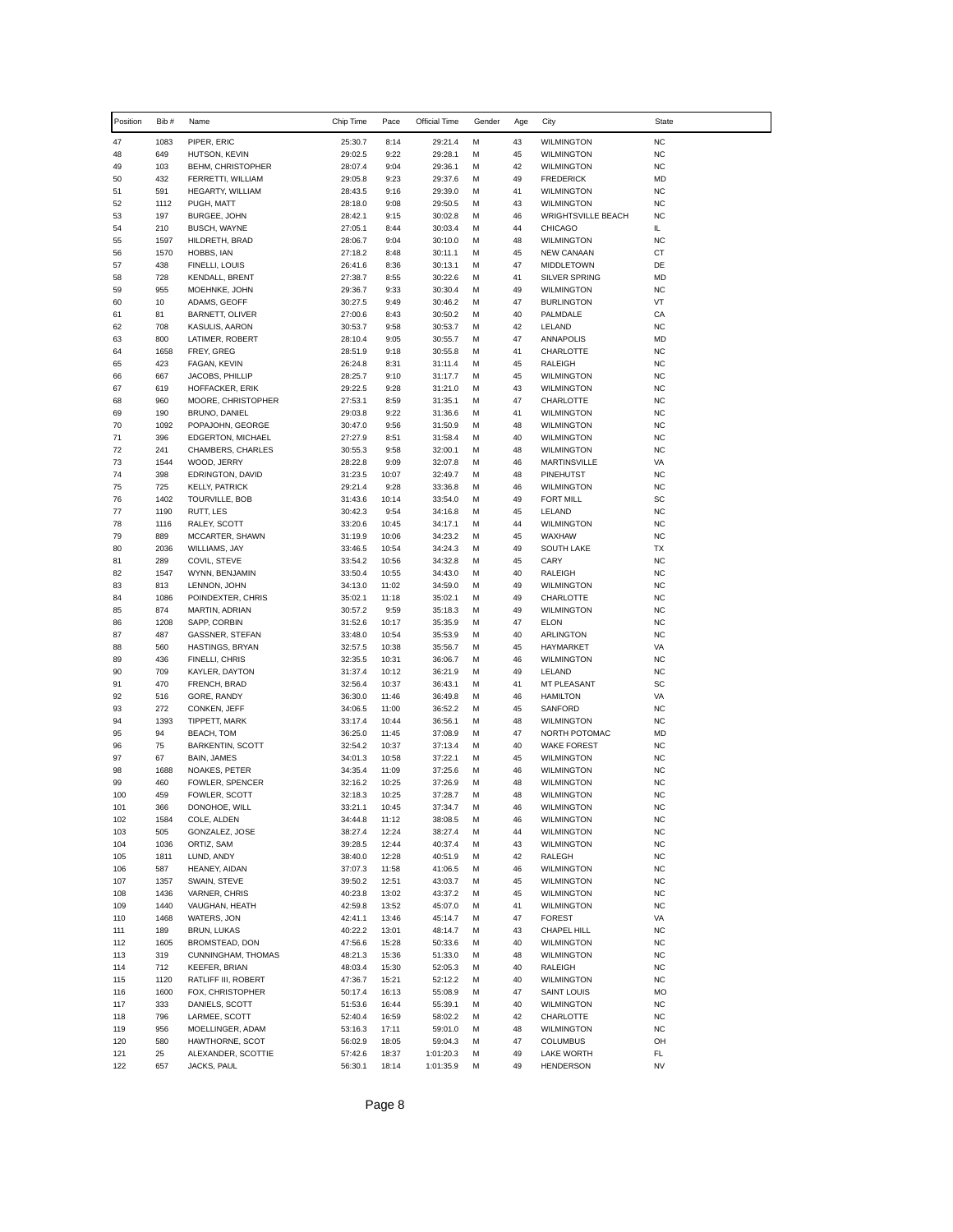| Position       | Bib#         | Name                                      | Chip Time          | Pace          | Official Time      | Gender | Age      | City                                    | State                  |
|----------------|--------------|-------------------------------------------|--------------------|---------------|--------------------|--------|----------|-----------------------------------------|------------------------|
| 123            | 690          | JOHNSON, MARK                             | 59:04.2            | 19:03         | 1:02:21.6          | M      | 48       | N CHARLESTON                            | SC                     |
| 124            | 1058         | PATE, JOE                                 | 56:21.9            | 18:11         | 1:04:14.6          | M      | 45       | <b>WILMINGTON</b>                       | <b>NC</b>              |
|                |              | 5K MALE 50-59 - based on Gun Elapsed time |                    |               |                    |        |          |                                         |                        |
| 1              | 388          | DU PISANIE, JOHAN                         | 19:50.7            | 6:24          | 19:54.7            | M      | 54       | <b>WILMINGTON</b>                       | <b>NC</b>              |
| 2              | 1718         | ALLEN, JOHN                               | 19:52.5            | 6:25          | 19:55.4            | M      | 56       | <b>WILMINGTON</b>                       | <b>NC</b>              |
| 3              | 2025         | MCCULLEN, TRACY                           | 20:25.3            | 6:35          | 20:29.0            | M      | 56       | <b>WILMINGTON</b>                       | <b>NC</b>              |
| 4              | 1574         | SCHMIDT, JEFF                             | 20:54.7            | 6:45          | 20:54.7            | М      | 51       | <b>WILMINGTON</b>                       | <b>NC</b>              |
| 5<br>6         | 2007<br>879  | BLAIR, IAN<br>MARUSHACK, MIKE             | 21:07.6<br>21:17.7 | 6:49<br>6:52  | 21:10.8<br>21:36.5 | M<br>M | 53<br>55 | <b>BETHEL</b><br><b>WILMINGTON</b>      | ME<br><b>NC</b>        |
| $\overline{7}$ | 1141         | RICHARDS, TERENCE                         | 21:30.6            | 6:56          | 21:44.4            | M      | 55       | <b>HERMITAGE</b>                        | PA                     |
| 8              | 810          | LEICHTMAN, MARTIN                         | 22:06.8            | 7:08          | 22:30.7            | M      | 54       | <b>BOLTON</b>                           | <b>NC</b>              |
| 9              | 1096         | PORTER, DANIEL                            | 22:21.2            | 7:13          | 22:31.9            | M      | 50       | ALEXANDRIA                              | VA                     |
| 10             | 1602         | EMERY, JIM                                | 22:49.8            | 7:22          | 22:57.7            | M      | 55       | CHARLOTTE                               | <b>NC</b>              |
| 11             | 617          | HOBBS, TED                                | 22:55.1            | 7:24          | 23:18.0            | M      | 50       | <b>ATLANTA</b>                          | GA                     |
| 12<br>13       | 1656<br>1097 | WAGNER, ROB<br>PORTER, JEFF               | 22:46.9<br>23:24.2 | 7:21<br>7:33  | 23:52.7<br>24:14.9 | M<br>M | 51<br>54 | <b>HAMPSTEAD</b><br><b>WILMINGTON</b>   | <b>NC</b><br><b>NC</b> |
| 14             | 770          | LAIL, PHILIP                              | 24:14.8            | 7:49          | 24:23.9            | M      | 57       | CHARLOTTE                               | <b>NC</b>              |
| 15             | 1820         | TAYLOR, WALKER                            | 24:17.2            | 7:50          | 24:24.0            | M      | 54       | <b>WILMINGTON</b>                       | <b>NC</b>              |
| 16             | 1421         | TURNER, DAVID                             | 23:37.7            | 7:37          | 24:48.5            | M      | 51       | <b>MCLEAN</b>                           | VA                     |
| 17             | 1589         | VISSER, SCOTT                             | 22:56.9            | 7:24          | 24:58.5            | M      | 55       | <b>WILMINGTON</b>                       | <b>NC</b>              |
| 18             | 1644         | MULFORD, STEWART                          | 22:31.8            | 7:16          | 25:20.7            | M      | 57       | <b>WILMINGTON</b>                       | <b>NC</b>              |
| 19             | 1806         | TRECCA, JOHN                              | 25:20.0            | 8:10          | 25:35.6            | M      | 50       | <b>WRIGHTSVILLE BEACH</b>               | <b>NC</b><br><b>MD</b> |
| 20<br>21       | 662<br>1107  | JACKSON, MARTY<br>PRICE JR., JIM          | 23:23.2<br>24:19.4 | 7:33<br>7:51  | 25:55.4<br>26:16.4 | M<br>M | 59<br>52 | CHESAPEAKE BEACH<br>SHENANDOAH JUNCTION | WV                     |
| 22             | 574          | HAWKINS, ROB                              | 24:02.7            | 7:45          | 26:34.2            | M      | 59       | <b>LAKE MARY</b>                        | FL                     |
| 23             | 152          | <b>BOSCH, ERIC</b>                        | 26:03.1            | 8:24          | 26:34.3            | M      | 55       | <b>KANSAS CITY</b>                      | MO                     |
| 24             | 1212         | SAUNDERS, PERRY                           | 26:24.2            | 8:31          | 26:45.2            | M      | 52       | CONCORD                                 | NC                     |
| 25             | 987          | MULHERIN SR, STEVE                        | 27:18.1            | 8:48          | 27:18.1            | M      | 53       | <b>WILMINGTON</b>                       | <b>NC</b>              |
| 26             | 827          | LINETT, LARRY                             | 25:38.4            | 8:16          | 27:24.4            | M      | 56       | <b>WILMINGTON</b>                       | <b>NC</b>              |
| 27             | 828          | LIPSCOMBE, CARROLL                        | 25:48.1            | 8:19          | 27:39.8            | M      | 56       | <b>WRIGHTSVILLE BEACH</b>               | <b>NC</b><br><b>NC</b> |
| 28<br>29       | 528<br>1739  | GUMBS, AL<br>JACOBSON, LAWRENCE           | 27:53.1<br>25:32.9 | 8:59<br>8:14  | 28:13.0<br>28:13.6 | M<br>M | 58<br>56 | <b>BAYFIELD DR</b><br><b>SEATTLE</b>    | WA                     |
| 30             | 193          | <b>BUNCH, STEVE</b>                       | 27:18.1            | 8:48          | 28:17.6            | M      | 53       | <b>WILMINGTON</b>                       | <b>NC</b>              |
| 31             | 390          | DUNLAP, BENJAMIN                          | 26:12.2            | 8:27          | 28:28.1            | M      | 52       | CHARLOTTE                               | <b>NC</b>              |
| 32             | 1730         | RICH, GABE                                | 27:32.4            | 8:53          | 28:31.9            | M      | 59       | <b>WILMINGTON</b>                       | <b>NC</b>              |
| 33             | 742          | KING, WILLIAM                             | 27:29.0            | 8:52          | 28:36.0            | M      | 54       | <b>WILMINGTON</b>                       | <b>NC</b>              |
| 34             | 1492         | <b>WERLING, DAVE</b>                      | 28:11.8            | 9:05          | 28:41.8            | M      | 59       | <b>WILMINGTON</b>                       | <b>NC</b>              |
| 35<br>36       | 1710<br>616  | JACOBS, BRIAN<br>HOBBS, MIKE              | 27:58.6<br>26:15.9 | 9:01<br>8:28  | 28:55.3<br>29:08.4 | M<br>M | 58<br>50 | SHALLOTTE<br>ATLANTA                    | <b>NC</b><br>GA        |
| 37             | 801          | LAWSON, JEFFREY                           | 27:27.5            | 8:51          | 29:12.1            | M      | 54       | <b>WILMINGTON</b>                       | <b>NC</b>              |
| 38             | 1262         | SHERMAN, STAN                             | 25:31.4            | 8:14          | 29:22.2            | M      | 56       | <b>WILMINGTON</b>                       | <b>NC</b>              |
| 39             | 815          | LEONARD, DAN                              | 26:45.8            | 8:38          | 29:25.1            | M      | 55       | CAROLINA BEACH                          | <b>NC</b>              |
| 40             | 318          | CUMMINGS, TIM                             | 28:43.9            | 9:16          | 29:36.1            | M      | 57       | <b>MILTON</b>                           | GA                     |
| 41             | 687          | JOHNSON, KEN                              | 29:00.4            | 9:21          | 29:42.1            | M      | 50       | <b>WILMINGTON</b>                       | <b>NC</b>              |
| 42             | 645          | HUNTER, JEFF<br><b>BRIDGER, CLAUDE</b>    | 28:58.6            | 9:21          | 29:47.7            | M      | 55       | <b>WILMINGTON</b>                       | <b>NC</b>              |
| 43<br>44       | 176<br>1463  | WARREN, JIM                               | 26:07.3<br>28:19.7 | 8:25<br>9:08  | 29:50.0<br>29:59.3 | M<br>M | 57<br>50 | <b>WILMINGTON</b><br><b>WILMINGTON</b>  | <b>NC</b><br><b>NC</b> |
| 45             | 727          | <b>KELLY, STAN</b>                        | 28:46.4            | 9:17          | 30:00.9            | M      | 58       | WINSTON-SALEM                           | <b>NC</b>              |
| 46             | 1101         | POWELL, MIKE                              | 27:59.6            | 9:02          | 30:52.7            | M      | 58       | <b>WILMINGTON</b>                       | <b>NC</b>              |
| 47             | 419          | EVANS, JON                                | 25:57.6            | 8:22          | 30:57.4            | M      | 53       | <b>WILMINGTON</b>                       | <b>NC</b>              |
| 48             | 1823         | SMITH, ELIOT                              | 28:37.2            | 9:14          | 31:01.4            | M      | 54       | <b>WILSON</b>                           | <b>NC</b>              |
| 49             | 146          | BONEY, CHARLES                            | 31:15.8            | 10:05         | 31:15.8            | M      | 59       | <b>WILMINGTON</b>                       | <b>NC</b>              |
| 50<br>51       | 604<br>285   | HINDS, CARL<br>COSTELLA, ANTHONY          | 29:42.2<br>29:39.3 | 9:35<br>9:34  | 31:28.4<br>32:05.0 | М<br>М | 56<br>58 | <b>WILMINGTON</b><br><b>WILMINGTON</b>  | <b>NC</b><br><b>NC</b> |
| 52             | 870          | MARSHALL, BOB                             | 31:32.0            | 10:10         | 32:05.3            | М      | 52       | WILMINGTON                              | <b>NC</b>              |
| 53             | 737          | KING, DAVE                                | 31:19.4            | 10:06         | 32:12.7            | М      | 50       | RALEIGH                                 | <b>NC</b>              |
| 54             | 513          | GOODWIN, THOMAS                           | 32:22.9            | 10:26         | 32:22.9            | М      | 57       | <b>WILMINGTON</b>                       | <b>NC</b>              |
| 55             | 766          | LACY, DAVID                               | 28:27.1            | 9:11          | 32:23.4            | М      | 51       | <b>WILMINGTON</b>                       | <b>NC</b>              |
| 56             | 1577         | JACARUSO, MIKE                            | 29:09.8            | 9:24          | 32:36.5            | М      | 58       | <b>WRIGHTSVILLE BEACH</b>               | <b>NC</b>              |
| 57             | 1428         | TYSINGER, SCOT                            | 29:03.1            | 9:22          | 33:09.7            | М      | 57       | <b>WILMINGTON</b>                       | <b>NC</b>              |
| 58<br>59       | 811<br>1387  | LEITZ, STEVE<br>THOMPSON, FRANK           | 29:00.9<br>30:29.4 | 9:21<br>9:50  | 33:11.7<br>33:23.0 | М<br>М | 51<br>55 | <b>WILMINGTON</b><br><b>RALEIGH</b>     | <b>NC</b><br><b>NC</b> |
| 60             | 1267         | SIMMONS, CLIF                             | 30:49.1            | 9:56          | 33:27.1            | М      | 50       | <b>WILMINGTON</b>                       | NC                     |
| 61             | 606          | HINDS, DAVID                              | 30:48.0            | 9:56          | 33:28.8            | М      | 53       | <b>WILMINGTON</b>                       | <b>NC</b>              |
| 62             | 529          | GUMBS, AL                                 | 33:13.7            | 10:43         | 33:34.0            | М      | 58       | <b>BAYFIELD DR</b>                      | <b>NC</b>              |
| 63             | 117          | BERNSTEIN, BARNETT                        | 31:47.8            | 10:15         | 33:42.2            | М      | 58       | RALEIGH                                 | <b>NC</b>              |
| 64             | 556          | HARRIS, SAMUEL                            | 30:02.4            | 9:41          | 33:45.4            | М      | 53       | RALEIGH                                 | <b>NC</b>              |
| 65             | 1512         | WILLFORD JR, CARL                         | 30:17.8            | 9:46          | 33:50.7            | М      | 52       | <b>WILMINGTON</b>                       | <b>NC</b>              |
| 66<br>67       | 745<br>928   | KIRCHOFF, CHRIS<br>MEDINA, MARCOS         | 33:04.5<br>29:41.6 | 10:40<br>9:35 | 34:02.7<br>34:09.7 | М<br>М | 50<br>53 | <b>WILMINGTON</b><br><b>FAIRFAX</b>     | <b>NC</b><br>VA        |
| 68             | 69           | BALKCUM, JONATHAN                         | 33:47.5            | 10:54         | 34:09.9            | М      | 51       | WILMINGTON                              | <b>NC</b>              |
| 69             | 1665         | WOLFE, JAMES                              | 33:16.7            | 10:44         | 34:13.4            | М      | 51       | <b>WILMINGTON</b>                       | <b>NC</b>              |
| 70             | 1430         | VAN DER MERWE, ERICK                      | 31:35.7            | 10:11         | 34:34.6            | М      | 54       | <b>WILMINGTON</b>                       | <b>NC</b>              |
| 71             | 1019         | OLATIDOYE, BABATUNDE                      | 32:07.2            | 10:22         | 34:36.1            | М      | 56       | <b>WILMINGTON</b>                       | <b>NC</b>              |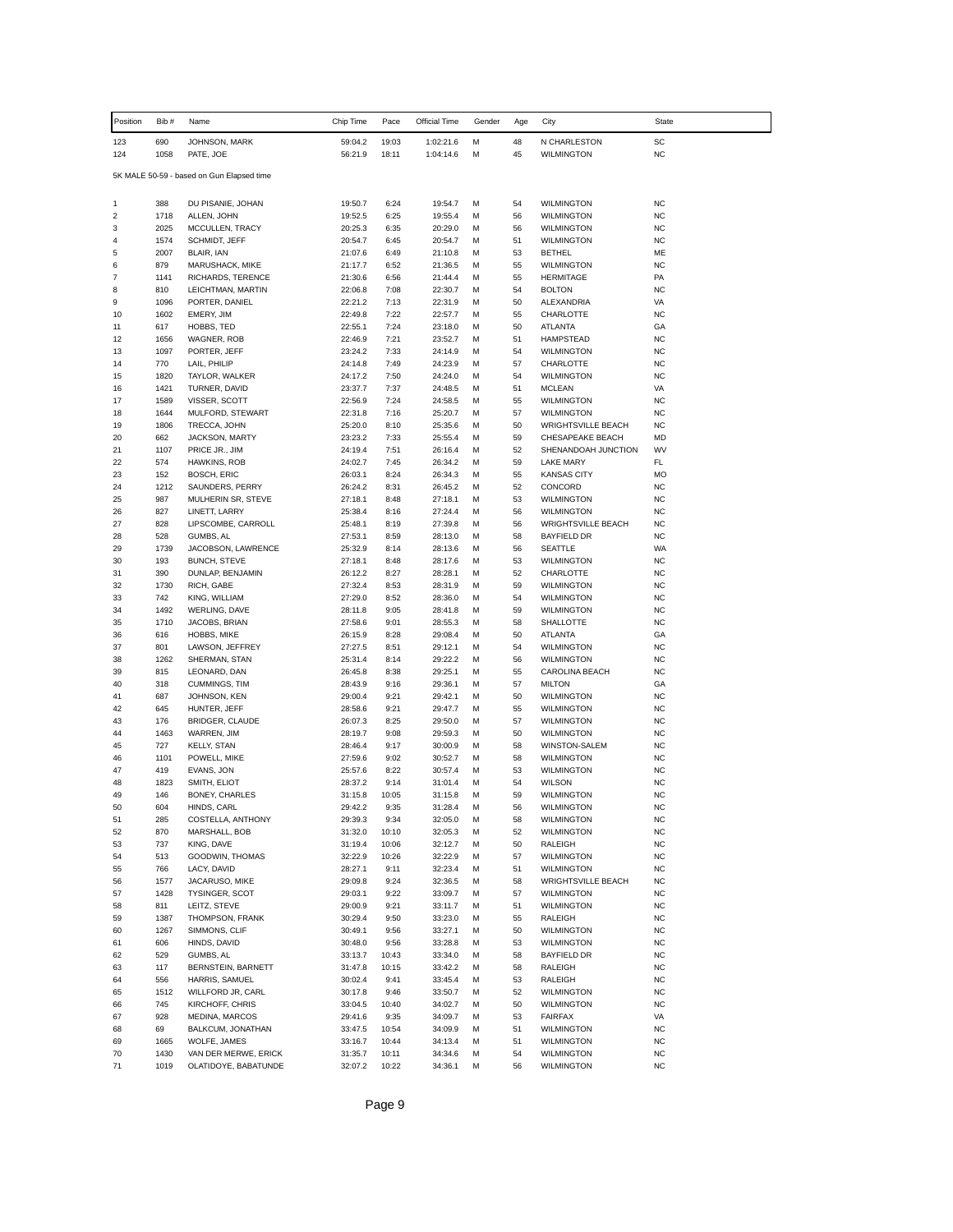| Position   | Bib#         | Name                                      | Chip Time            | Pace           | Official Time          | Gender | Age      | City                                   | State                  |
|------------|--------------|-------------------------------------------|----------------------|----------------|------------------------|--------|----------|----------------------------------------|------------------------|
| 72         | 2028         | SCHULTZ, MIKE                             | 30:23.0              | 9:48           | 34:41.8                | М      | 58       | WAXHAW                                 | <b>NC</b>              |
| 73         | 215          | BYRNES, JOHN                              | 33:02.6              | 10:39          | 34:56.6                | M      | 50       | <b>WILMINGTON</b>                      | <b>NC</b>              |
| 74         | 1708         | ALJOE, KRIS                               | 30:34.8              | 9:52           | 34:57.3                | М      | 52       | COLLEYVILLE                            | TN                     |
| 75         | 201          | <b>BURKE, STEVE</b>                       | 30:32.1              | 9:51           | 35:05.7                | М      | 55       | RALEIGH                                | <b>NC</b>              |
| 76         | 951          | MINNICH, JEFF                             | 32:30.0              | 10:29          | 36:27.5                | М      | 51       | <b>WILMINGTON</b>                      | <b>NC</b>              |
| 77<br>78   | 1293<br>1414 | SMITH, MIKE<br><b>TULLY, PATRICK</b>      | 33:38.8<br>35:43.8   | 10:51<br>11:31 | 36:46.5<br>37:14.5     | м<br>М | 56<br>53 | <b>WILMINGTON</b><br>CHARLOTTE         | <b>NC</b><br><b>NC</b> |
| 79         | 633          | HOOPER, MARK                              | 36:09.5              | 11:40          | 38:05.1                | М      | 55       | <b>CLAYTON</b>                         | <b>NC</b>              |
| 80         | 498          | GOLDMAN, DAVID                            | 32:51.7              | 10:36          | 38:15.2                | м      | 58       | ALEXANDRIA                             | VA                     |
| 81         | 1033         | OOTS, JOE                                 | 34:15.2              | 11:03          | 39:09.7                | M      | 53       | <b>WILMINGTON</b>                      | <b>NC</b>              |
| 82         | 1185         | ROYAL, CHARLES                            | 35:49.9              | 11:33          | 39:32.4                | М      | 55       | <b>WILMINGTON</b>                      | <b>NC</b>              |
| 83         | 1709         | DORMAN, CHUCK                             | 37:44.5              | 12:10          | 39:40.3                | м      | 54       | <b>WILMINGTON</b>                      | <b>NC</b>              |
| 84         | 371<br>675   | DONOVAN, PETER                            | 37:14.4              | 12:01          | 40:14.1                | M<br>М | 59       | <b>WILMINGTON</b>                      | <b>NC</b><br><b>NC</b> |
| 85<br>86   | 1707         | JOACHIM, JAMES<br>KENT, DAN               | 36:30.1<br>36:08.1   | 11:46<br>11:39 | 40:25.9<br>40:35.6     | М      | 57<br>55 | <b>WILMINGTON</b><br><b>WILMINGTON</b> | <b>NC</b>              |
| 87         | 1653         | HOVEY, RONALD                             | 39:38.0              | 12:47          | 41:30.0                | м      | 52       | PHILADELPHIA                           | PA                     |
| 88         | 1561         | ZWAN, FRANK                               | 38:54.8              | 12:33          | 41:34.0                | м      | 56       | <b>WILMINGTON</b>                      | <b>NC</b>              |
| 89         | 224          | CARPENITO, DANIEL                         | 40:01.5              | 12:55          | 41:35.4                | М      | 51       | <b>WILMINGTON</b>                      | <b>NC</b>              |
| 90         | 1183         | ROSENBLOOM, GLENN                         | 38:18.4              | 12:21          | 41:51.9                | M      | 57       | <b>WILMINGTON</b>                      | <b>NC</b>              |
| 91         | 1599         | RUSTEIKAS, GREG                           | 41:03.7              | 13:15          | 42:38.6                | м      | 54       | <b>MANASSAS</b>                        | VA                     |
| 92         | 37           | ALVARO, JAY                               | 39:54.5              | 12:52          | 43:12.4                | М      | 51       | <b>CINCINNATI</b>                      | OH                     |
| 93<br>94   | 1502<br>734  | WHITENER, JOHN<br>KING, ANDREW            | 39:50.4<br>42:12.3   | 12:51<br>13:37 | 43:19.3<br>43:36.2     | М<br>м | 52<br>54 | ASHEBORO<br><b>WILMINGTON</b>          | <b>NC</b><br><b>NC</b> |
| 95         | 327          | DALY, JIM                                 | 41:09.8              | 13:16          | 44:04.3                | М      | 59       | <b>WILMINGTON</b>                      | <b>NC</b>              |
| 96         | 1111         | PROCTOR, GREG                             | 42:18.0              | 13:39          | 44:04.5                | М      | 54       | <b>WRIGHTSVILLE BEACH</b>              | <b>NC</b>              |
| 97         | 1109         | PRIDGEN, DALLAS                           | 38:50.7              | 12:32          | 44:06.5                | М      | 53       | CARRBORO                               | <b>NC</b>              |
| 98         | 1444         | VAUGHAN, STUART (GOT CRABS)               | 42:53.9              | 13:50          | 44:58.1                | М      | 59       | GREENSBORO                             | <b>NC</b>              |
| 99         | 375          | DOUGHERTY, DAVID                          | 41:02.4              | 13:14          | 45:37.1                | М      | 55       | <b>WILMINGTON</b>                      | <b>NC</b>              |
| 100        | 1169         | ROLQUIN, JAMES                            | 41:28.7              | 13:23          | 45:43.3                | М      | 59       | <b>WILMINGTON</b>                      | <b>NC</b>              |
| 101        | 995          | MUSSER, JOHN                              | 45:40.6              | 14:44          | 47:58.7                | М      | 55       | <b>WILMINGTON</b>                      | <b>NC</b>              |
| 102<br>103 | 235<br>292   | CAUDLE, ANTHONY<br>COX, BRIAN             | 44:36.3<br>46:46.5   | 14:23<br>15:05 | 49:04.3<br>51:48.2     | м<br>М | 58<br>56 | <b>WILMINGTON</b><br><b>WILMINGTON</b> | <b>NC</b><br><b>NC</b> |
| 104        | 1338         | STONE, DEDE                               | 49:24.9              | 15:56          | 53:16.3                | М      | 51       | GOLDSBORO                              | <b>NC</b>              |
| 105        | 406          | EFTING, ALAN                              | 52:58.8              | 17:05          | 53:46.5                | м      | 55       | <b>WILMINGTON</b>                      | <b>NC</b>              |
| 106        | 603          | HINDS, ANNE                               | 51:07.6              | 16:29          | 53:49.7                | М      | 52       | <b>WILMINGTON</b>                      | <b>NC</b>              |
| 107        | 381          | DOWNING, D.LON                            | 50:07.1              | 16:10          | 54:59.3                | М      | 59       | <b>WILMINGTON</b>                      | <b>NC</b>              |
| 108        | 132          | <b>BISSELINK, FRANK</b>                   | 51:41.6              | 16:40          | 57:10.0                | м      | 50       | <b>WILMINGTON</b>                      | <b>NC</b>              |
| 109        | 1817         | SANTOVENIA, ELAINE                        | 57:00.1              | 18:23          | 1:02:11.9              | М      | 51       | <b>WILMINGTON</b>                      | <b>NC</b>              |
| 110        | 1818         | SANTOVENIA, GENE                          | 57:00.1              | 18:23          | 1:02:12.0              | м      | 55       | <b>WILMINGTON</b>                      | <b>NC</b>              |
| 111<br>112 | 861<br>254   | MARKOWSKI, ALEX<br>CLEVELAND, PAUL        | 57:34.8<br>1:05:34.6 | 18:34<br>21:09 | 1:03:17.4<br>1:08:13.5 | М<br>М | 53<br>59 | <b>WILMINGTON</b><br>HILLSBOROUGH      | <b>NC</b><br>CA        |
|            |              | 5K MALE 60-69 - based on Gun Elapsed time |                      |                |                        |        |          |                                        |                        |
|            |              |                                           |                      |                |                        |        |          |                                        |                        |
| 1          | 1297         | SMITH, ROBERT                             | 22:07.4              | 7:08           | 22:12.2                | м      | 61       | <b>WILMINGTON</b>                      | <b>NC</b>              |
| 2          | 348          | DE VRIES, GEERT                           | 23:48.8              | 7:41           | 23:54.6                | М      | 61       | <b>ATLANTA</b>                         | GA                     |
| 3          | 655          | <b>ISENHOUR, RICK</b>                     | 26:17.0              | 8:29           | 26:26.2                | М      | 60       | <b>NEWTON</b><br>CHARLOTTE             | <b>NC</b>              |
| 4<br>5     | 1146<br>1728 | RICKNER, GARY<br>TURNER, CRAIG            | 29:18.1<br>25:38.2   | 9:27<br>8:16   | 30:07.9<br>30:11.3     | м<br>М | 67<br>62 | <b>WILMINGTON</b>                      | <b>NC</b><br><b>NC</b> |
| 6          | 1595         | JOYCE JR, PETER                           | 28:33.3              | 9:13           | 31:02.6                | М      | 69       | LELAND                                 | <b>NC</b>              |
| 7          | 524          | GREER, LARRY                              | 28:17.3              | 9:07           | 31:11.9                | м      | 64       | <b>WILMINGTON</b>                      | <b>NC</b>              |
| 8          | 1322         | STARLING, JOHN                            | 27:40.4              | 8:55           | 31:14.7                | М      | 63       | <b>WILMINGTON</b>                      | <b>NC</b>              |
| 9          | 1418         | TUNIS, SCOTT                              | 30:29.4              | 9:50           | 32:59.5                | М      | 60       | <b>WILMINGTON</b>                      | <b>NC</b>              |
| 10         | 1252         | SELLERS, JERRY                            | 30:58.7              | 9:59           | 33:48.3                | М      | 61       | <b>WILMINGTON</b>                      | <b>NC</b>              |
| 11         | 598          | HERLAND, WILLIAM                          | 33:31.7              | 10:49          | 33:59.3                | М      | 65       | LELAND                                 | <b>NC</b>              |
| 12         | 85           | BATCHELOR, KEN                            | 32:46.0              | 10:34          | 34:08.8                | м      | 62       | <b>WILMINGTON</b>                      | <b>NC</b>              |
| 13<br>14   | 570<br>55    | HAWKINS, BILL<br>ATWILL, BILL             | 32:07.0<br>33:26.5   | 10:22<br>10:47 | 34:18.7<br>34:20.6     | M<br>М | 61<br>68 | WAYZATA<br><b>WILMINGTON</b>           | MN<br>NC               |
| 15         | 1237         | SCOTT, ANDY                               | 31:43.9              | 10:14          | 34:27.5                | M      | 68       | <b>WILMINGTON</b>                      | <b>NC</b>              |
| 16         | 1494         | WESSELL, JOHN                             | 31:12.2              | 10:04          | 34:51.6                | M      | 69       | <b>WRIGHTSVILLE BEACH</b>              | <b>NC</b>              |
| 17         | 1528         | WILLIAMSON, REN                           | 31:28.0              | 10:09          | 35:04.7                | М      | 64       | ATLANTA                                | GA                     |
| 18         | 1007         | NIEMANN, HENDRIX                          | 32:59.2              | 10:38          | 35:23.7                | м      | 64       | <b>WILMINGTON</b>                      | <b>NC</b>              |
| 19         | 566          | HAUGEN, DENNIS                            | 32:53.1              | 10:36          | 36:07.4                | M      | 67       | <b>WILMINGTON</b>                      | <b>NC</b>              |
| 20         | 1731         | ATKINSON, ANDY                            | 32:34.0              | 10:30          | 36:12.8                | М      | 68       | <b>WILMINGTON</b>                      | <b>NC</b>              |
| 21         | 1089         | POLUM, MIKE                               | 36:13.7              | 11:41          | 38:07.8                | M<br>M | 66       | <b>DURHAM</b>                          | <b>NC</b>              |
| 22<br>23   | 443<br>29    | FISH, DENNIS<br>ALLEN, SAM                | 41:37.0<br>40:13.0   | 13:25<br>12:58 | 41:37.0<br>42:34.5     | М      | 64<br>66 | <b>BELVILLE</b><br><b>WILMINGTON</b>   | <b>NC</b><br><b>NC</b> |
| 24         | 2027         | WHEATLEY, SAM                             | 39:04.9              | 12:36          | 46:01.3                | M      | 67       | <b>WILMINGTON</b>                      | <b>NC</b>              |
| 25         | 735          | KING, BARRY                               | 42:36.2              | 13:45          | 46:48.5                | M      | 61       | <b>HAMPSTEAD</b>                       | <b>NC</b>              |
| 26         | 1166         | RODE, THOMAS                              | 43:33.3              | 14:03          | 47:48.6                | M      | 62       | <b>WILMINGTON</b>                      | <b>NC</b>              |
| 27         | 1333         | STEWART, GEORGE                           | 44:00.3              | 14:12          | 48:06.2                | M      | 66       | <b>FAIRMONT</b>                        | DE                     |
| 28         | 142          | BODINE, JIM                               | 46:34.7              | 15:01          | 50:01.0                | м      | 64       | WALLACE                                | <b>NC</b>              |
| 29         | 583          | HAYWOOD, HUBERT                           | 45:34.5              | 14:42          | 50:16.6                | м      | 69       | RALEIGH                                | <b>NC</b>              |
| 30<br>31   | 1624<br>575  | GREEN, JOE<br>HAWKINS, TRENA              | 48:12.8              | 15:33          | 50:54.2                | М<br>M | 65       | WRIGHTSVILLE BEACH<br><b>DURHAM</b>    | <b>NC</b><br><b>NC</b> |
| 32         | 573          | HAWKINS, RICHARD                          | 50:03.3<br>50:05.0   | 16:09<br>16:09 | 52:22.0<br>52:24.8     | М      | 62<br>61 | <b>DURHAM</b>                          | NC                     |
|            |              |                                           |                      |                |                        |        |          |                                        |                        |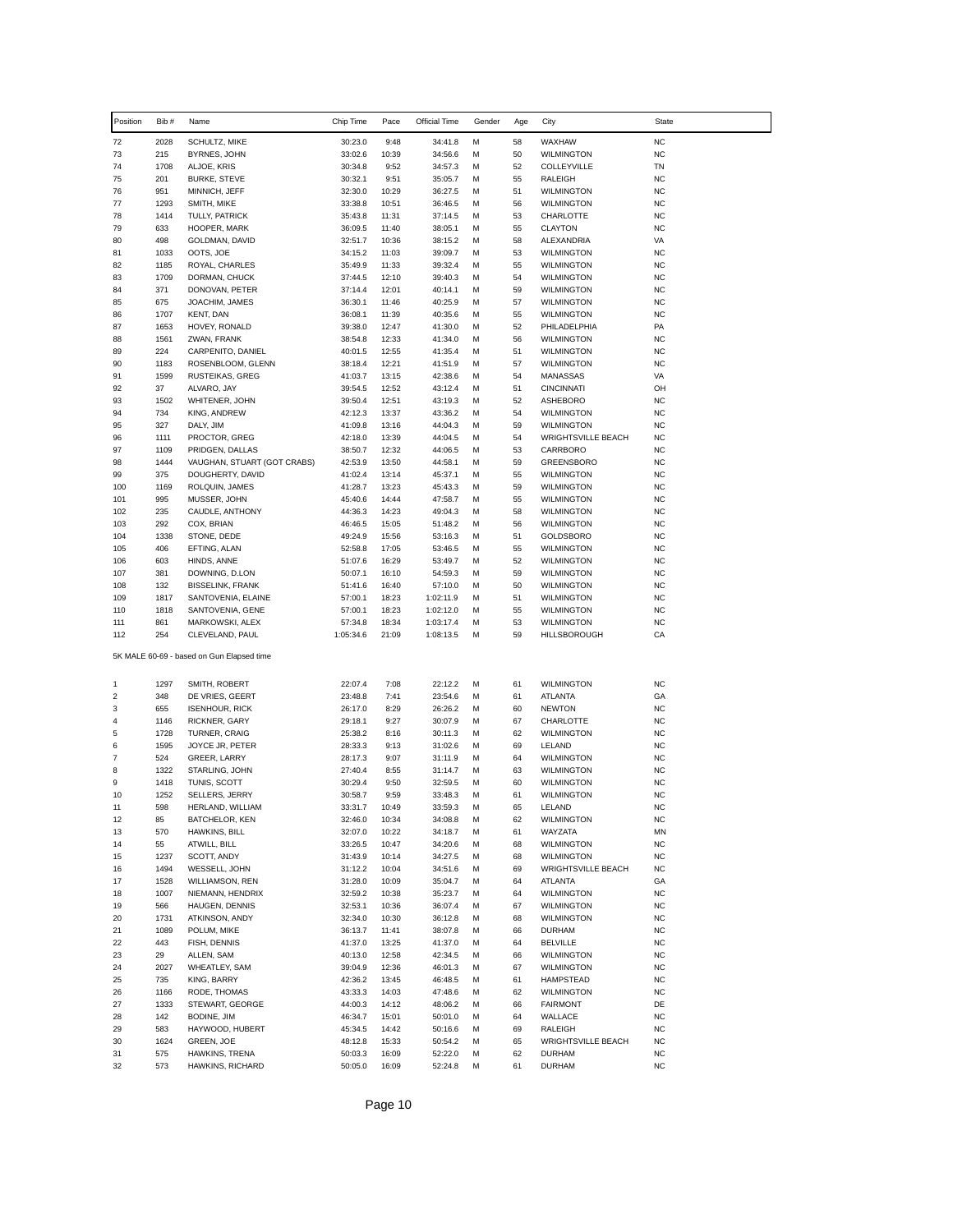| Position                  | Bib#        | Name                                              | Chip Time              | Pace           | Official Time          | Gender | Age              | City                                  | <b>State</b>    |
|---------------------------|-------------|---------------------------------------------------|------------------------|----------------|------------------------|--------|------------------|---------------------------------------|-----------------|
| 33                        | 1435        | VANCE, WILLIAM                                    | 50:04.5                | 16:09          | 54:34.0                | М      | 66               | <b>WILMINGTON</b>                     | <b>NC</b>       |
| 34                        | 1489        | WENNERBERG, GEORGE                                | 52:13.3                | 16:51          | 56:20.7                | M      | 68               | LELAND                                | <b>NC</b>       |
| 35                        | 563         | HASTINGS, KEN                                     | 52:28.1                | 16:55          | 56:47.4                | М      | 64               | <b>MOUNT AIRY</b>                     | MD              |
| 36                        | 1447        | <b>VERNIERI, TOM A</b>                            | 53:22.9                | 17:13          | 56:59.6                | М      | 69               | <b>WILMINGTON</b>                     | <b>NC</b>       |
| 37                        | 1508        | <b>WILKERSON, HAROLD</b>                          | 53:05.3                | 17:07          | 58:52.3                | М      | 65               | <b>WRIGHTSVILLE BEACH</b>             | <b>NC</b>       |
| 38                        | 1533        | WILLNER, STANLEY                                  | 55:02.4                | 17:45          | 59:28.3                | M      | 69               | LELAND                                | <b>NC</b>       |
| 39                        | 933         | MERKERSON, JIM                                    | 56:41.3                | 18:17          | 1:01:21.5              | М      | 67               | <b>WILMINGTON</b>                     | <b>NC</b>       |
| 40                        | 1134        | RHAME, EDWARD                                     | 56:19.8                | 18:10          | 1:01:26.2              | М      | 63               | APEX                                  | <b>NC</b>       |
| 41                        | 1312        | SOUTHERLAND, WILLIAM                              | 56:28.9                | 18:13          | 1:01:57.2              | М      | 60               | <b>WILMINGTON</b>                     | <b>NC</b>       |
| 42                        | 973         | MORRISON, JOHN                                    | 1:02:40.2              | 20:13          | 1:06:45.3              | M      | 62               | FORT WALTON BEACH                     | FL<br>FL.       |
| 43<br>44                  | 1164<br>361 | ROCKWOOD, TOM<br>DJERF, DAVID                     | 1:07:40.8<br>1:05:49.6 | 21:50<br>21:14 | 1:09:20.5<br>1:12:05.4 | М<br>М | 67<br>69         | TALLAHASSEE<br><b>WILMINGTON</b>      | <b>NC</b>       |
|                           |             |                                                   |                        |                |                        |        |                  |                                       |                 |
|                           |             | 5K MALE 70+ - based on Gun Elapsed time           |                        |                |                        |        |                  |                                       |                 |
| 1                         | 497         | GOISOVICH, STEVE                                  | 31:35.0                | 10:11          | 33:19.6                | М      | 71               | <b>WILMINGTON</b>                     | <b>NC</b>       |
| $\sqrt{2}$                | 859         | MANSFIELD, RUDOLPH                                | 34:54.1                | 11:15          | 37:36.3                | М      | 75               | LELAND                                | <b>NC</b>       |
| 3                         | 23          | ALEXANDER, JOHN                                   | 35:55.5                | 11:35          | 39:15.2                | М      | 71               | <b>WILMINGTON</b>                     | <b>NC</b>       |
| $\sqrt{4}$                | 106         | BELL, DAN                                         | 38:43.2                | 12:29          | 39:25.1                | M      | 73               | <b>KURE BEACH</b>                     | <b>NC</b>       |
| 5                         | 181         | <b>BROTH, STUART</b>                              | 39:50.1                | 12:51          | 43:17.1                | м      | 75               | NORTH CHESTERFIELD                    | <b>NC</b>       |
| 6                         | 1456        | WALTERS, PAUL                                     | 41:59.8                | 13:33          | 44:03.9                | М      | 72               | <b>WILMINGTON</b>                     | <b>NC</b>       |
| $\overline{7}$            | 1010        | NINOS, CHUCK                                      | 43:09.8                | 13:55          | 45:45.0                | М      | 71               | <b>WINNABOW</b>                       | <b>NC</b>       |
| 8                         | 1504        | WHITNEY, STANLEY                                  | 48:03.6                | 15:30          | 52:40.5                | М      | 72               | AKRON                                 | OH              |
| 9                         | 1067        | PENDSE, PRABHAKAR                                 | 53:36.9                | 17:17          | 54:01.0                | М      | 80               | <b>WILMINGTON</b>                     | <b>NC</b>       |
| 10                        | 1124        | RAUSCH, DAVE                                      | 57:12.9                | 18:27          | 1:01:18.1              | М      | 73               | CANTON                                | OH              |
| 11                        | 1332        | STEWART, GEORGE                                   | 56:28.2                | 18:13          | 1:01:35.4              | М      | 72               | <b>WILMINGTON</b>                     | <b>NC</b>       |
| 12                        | 265         | COLLING, FRANCIS                                  | 1:00:49.3              | 19:37          | 1:04:50.4              | М      | 79               | <b>WILMINGTON</b>                     | <b>NC</b>       |
| 13                        | 689         | JOHNSON, L.C. ""JOHNNY""                          | 1:05:51.3              | 21:15          | 1:12:04.3              | М      | 70               | <b>WILMINGTON</b>                     | <b>NC</b>       |
| 14                        | 489         | GATTONE, DEAN                                     | 1:05:50.0              | 21:14          | 1:12:05.8              | М      | 72               | <b>WILMINGTON</b>                     | <b>NC</b>       |
|                           |             | 5K MALE NO AGE GIVEN - based on Gun Elapsed time  |                        |                |                        |        |                  |                                       |                 |
| 1                         | 1761        | WOODS, JOHNATHAN                                  | 35:12.6                | 11:21          | 40:43.5                | M      | 99               | <b>WILMINGTON</b>                     | <b>NC</b>       |
|                           |             | 5K FEMALE 9 AND UNDER - based on Gun Elapsed time |                        |                |                        |        |                  |                                       |                 |
| 1                         | 1286        | SMITH, JADE                                       | 13:03.1                | 4:13           | 19:44.5                | F      | 6                | ARLINGTON                             | DE              |
| $\sqrt{2}$                | 1694        | <b>TOPPIN, MARIS</b>                              | 22:52.5                | 7:23           | 23:06.6                | F      | 9                | CAROLINA BEACH                        | <b>NC</b>       |
| 3                         | 1662        | COKER, SIENNA                                     | 25:48.3                | 8:19           | 27:40.4                | F      | 9                | <b>GREENSBORO</b>                     | <b>NC</b>       |
| 4                         | 1460        | WARREN, ELLA                                      | 25:18.4                | 8:10           | 28:37.6                | F      | 9                | <b>WILMINGTON</b>                     | <b>NC</b>       |
| 5                         | 139         | BLOOM, CHLOE                                      | 26:51.5                | 8:40           | 29:00.9                | F      | 9                | <b>WILMINGTON</b>                     | <b>NC</b>       |
| 6                         | 104         | BEHM, JOSETTE                                     | 28:02.8                | 9:03           | 29:31.4                | F      | 9                | <b>WILMINGTON</b>                     | <b>NC</b>       |
| $\overline{\mathfrak{c}}$ | 1594        | HILDRETH, ELLIE                                   | 28:06.5                | 9:04           | 30:09.8                | F      | 9                | <b>WILMINGTON</b>                     | <b>NC</b>       |
| 8                         | 180         | BROOKMAN, SAVANNAH                                | 31:18.0                | 10:06          | 31:50.9                | F      | $\overline{7}$   | <b>WRIGHTSVILLE BEACH</b>             | <b>NC</b>       |
| 9                         | 817         | LEONG, GEMMA                                      | 31:22.9                | 10:07          | 31:55.9                | F      | 8                | <b>WILMINGTON</b>                     | <b>NC</b>       |
| 10                        | 1546        | WOOD, RILEY                                       | 28:21.2                | 9:09           | 32:06.4                | F<br>F | 8<br>8           | <b>MARTINSVILLE</b><br><b>RALEIGH</b> | VA              |
| 11<br>12                  | 1385<br>202 | THOMPSON, DELANEY<br>BURNETT, DREW                | 30:28.6<br>35:14.7     | 9:50<br>11:22  | 33:23.0<br>36:40.3     | F      | 8                | ZIONSVILLE                            | <b>NC</b><br>IN |
| 13                        | 841         | LUND, GREY                                        | 34:35.6                | 11:09          | 36:47.1                | F      | 8                | RALEIGH                               | <b>NC</b>       |
| 14                        | 1073        | PERRY, KIANA                                      | 36:09.6                | 11:40          | 37:01.2                | F      | 8                | <b>WILMINGTON</b>                     | <b>NC</b>       |
| 15                        | 1563        | HOBBS, FAITH                                      | 34:57.4                | 11:16          | 37:49.7                | F      | 9                | <b>NEW CANAAN</b>                     | CT              |
| 16                        | 1581        | RENTON, ELLA                                      | 33:42.5                | 10:52          | 38:00.8                | F      | 8                | <b>WILMINGTON</b>                     | <b>NC</b>       |
| 17                        | 169         | BRADLEY, MAGGIE                                   | 34:29.8                | 11:07          | 38:43.0                | F      | 9                | <b>WILMINGTON</b>                     | <b>NC</b>       |
| 18                        | 779         | LAMPMAN, CONOR                                    | 38:38.5                | 12:28          | 40:07.7                | F      | $\overline{7}$   | <b>WILMINGTON</b>                     | <b>NC</b>       |
| 19                        | 588         | HEANEY, MAEVE                                     | 37:07.1                | 11:58          | 41:06.4                | F      | 7                | <b>WILMINGTON</b>                     | NC              |
| 20                        | 2031        | JACOBS, RACHEL                                    | 38:10.2                | 12:19          | 42:30.2                | F      | 9                | <b>WILMINGTON</b>                     | <b>NC</b>       |
| 21                        | 846         | LYLES, LEA                                        | 38:37.1                | 12:27          | 42:37.0                | F      | 9                | <b>WILMINGTON</b>                     | <b>NC</b>       |
| 22                        | 714         | KEEFER, LILY                                      | 38:45.7                | 12:30          | 42:45.6                | F      | 8                | RALEIGH                               | <b>NC</b>       |
| 23                        | 1248        | SEAY, ALLIE                                       | 38:04.0                | 12:17          | 43:19.1                | F      | 9                | <b>WILMINGTON</b>                     | <b>NC</b>       |
| 24                        | 1056        | PATE, AUDREY                                      | 40:42.8                | 13:08          | 43:30.7                | F      | 9                | <b>WILMINGTON</b>                     | <b>NC</b>       |
| 25                        | 1250        | SEAY, KADE                                        | 38:49.3                | 12:31          | 44:04.2                | F      | $\boldsymbol{7}$ | <b>WILMINGTON</b>                     | <b>NC</b>       |
| 26                        | 781         | LAMPMAN, SYDNEY                                   | 43:27.7                | 14:01          | 44:59.0                | F      | 6                | <b>WILMINGTON</b>                     | <b>NC</b>       |
| 27                        | 1593        | HILDRETH, KATHRYN                                 | 47:34.2                | 15:21          | 49:36.9                | F      | 8                | <b>WILMINGTON</b>                     | <b>NC</b>       |
| 28                        | 1626        | MCNEELY, AVA                                      | 47:46.4                | 15:25          | 50:24.7                | F      | 8                | <b>WILMINGTON</b>                     | <b>NC</b>       |
| 29                        | 922         | MCNAMARA, GRACE                                   | 49:46.2                | 16:03          | 54:57.7                | F      | 9                | <b>WILMINGTON</b>                     | <b>NC</b>       |
| 30                        | 1610        | CARTER, LEXI                                      | 51:45.4                | 16:42          | 55:04.8                | F      | 6                | <b>WILMINGTON</b>                     | <b>NC</b>       |
| 31                        | 1273        | SIMMS, VIVIAN                                     | 51:56.4                | 16:45          | 56:53.6                | F      | 9                | <b>WILMINGTON</b>                     | <b>NC</b>       |
| 32                        | 1271        | SIMMS, AMELIA                                     | 52:02.3                | 16:47          | 56:59.1                | F      | $\boldsymbol{7}$ | <b>WILMINGTON</b>                     | <b>NC</b>       |
| 33                        | 1023        | OLINGER, MIA                                      | 58:38.0                | 18:55          | 1:03:04.0              | F      | 8                | <b>WILMINGTON</b>                     | <b>NC</b>       |
|                           |             | 5K FEMALE 10-14 - based on Gun Elapsed time       |                        |                |                        |        |                  |                                       |                 |
| 1                         | 1637        | DICSON, ARABELLA                                  | 22:00.3                | 7:06           | 22:00.3                | F      | 12               | <b>WRIGHTSVILLE BEACH</b>             | <b>NC</b>       |
| $\boldsymbol{2}$          | 1684        | ROOKS, HELEN                                      | 24:15.1                | 7:49           | 24:27.7                | F      | 10               | HAMPSTEAD                             | <b>NC</b>       |
| 3                         | 1683        | ROOKS, ALLISON                                    | 24:15.3                | 7:49           | 24:28.3                | F      | 10               | HAMPSTEAD                             | <b>NC</b>       |
| 4                         | 1608        | JOHNSTON, ERIN                                    | 24:23.4                | 7:52           | 24:45.7                | F      | 11               | <b>WILMINGTON</b>                     | <b>NC</b>       |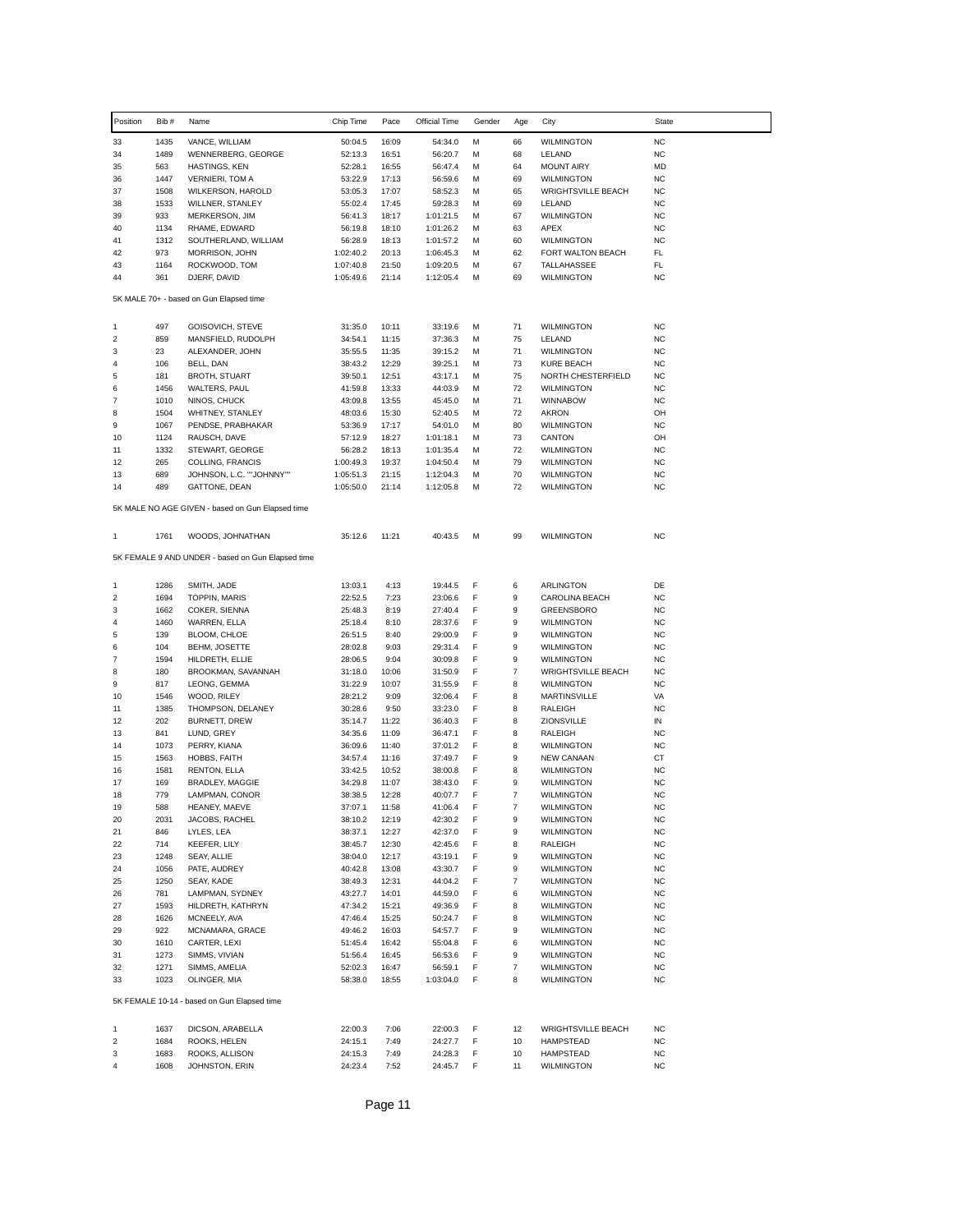| Position       | Bib#         | Name                                        | Chip Time          | Pace           | Official Time      | Gender | Age      | City                                   | <b>State</b>           |
|----------------|--------------|---------------------------------------------|--------------------|----------------|--------------------|--------|----------|----------------------------------------|------------------------|
| 5              | 392          | DUNLAP, ZOE                                 | 22:52.9            | 7:23           | 24:52.9            | F      | 13       | CHARLOTTE                              | <b>NC</b>              |
| 6              | 1648         | FARRELL, ELLIE                              | 24:16.7            | 7:50           | 24:58.6            | F      | 10       | <b>WILMINGTON</b>                      | <b>NC</b>              |
| $\overline{7}$ | 1284         | SMITH, GRAYSON                              | 24:55.1            | 8:02           | 26:04.7            | F      | 14       | <b>HOLLY SPRINGS</b>                   | <b>NC</b>              |
| 8<br>9         | 160<br>1383  | BOWERSOX, ANNA KATHRYN<br>THOMPSON, AVERY   | 25:24.2<br>25:46.1 | 8:12<br>8:19   | 26:09.0<br>26:13.2 | F<br>F | 13<br>14 | CARY<br><b>WILMINGTON</b>              | <b>NC</b><br><b>NC</b> |
| 10             | 53           | ATENTO, NATALIE                             | 24:31.6            | 7:55           | 29:18.1            | F      | 13       | <b>WILMINGTON</b>                      | <b>NC</b>              |
| 11             | 1422         | TURNER, ELENA                               | 28:41.9            | 9:15           | 29:43.7            | F      | 12       | <b>MCLEAN</b>                          | VA                     |
| 12             | 1542         | WITZENMAN, KORA BETH                        | 29:19.8            | 9:27           | 29:44.4            | F      | 11       | <b>WILMINGTON</b>                      | <b>NC</b>              |
| 13             | 31           | ALLISON, CLAIRE                             | 27:46.0            | 8:57           | 29:47.3            | F      | 12       | CHARLOTTE                              | <b>NC</b>              |
| 14             | 763          | KYFF, JENNA                                 | 28:31.7            | 9:12           | 29:49.1            | F      | 13       | <b>WILMINGTON</b>                      | <b>NC</b>              |
| 15<br>16       | 618<br>789   | HOBBS, VIRGINIA<br>LANGDON, MARTHA ANN      | 27:07.7<br>29:18.0 | 8:45<br>9:27   | 29:59.0<br>30:08.0 | F<br>F | 14<br>14 | <b>ATLANTA</b><br>CHARLOTTE            | GA<br><b>NC</b>        |
| 17             | 642          | HUNDLEY, LINDEN                             | 29:58.4            | 9:40           | 30:14.6            | F      | 14       | <b>WILMINGTON</b>                      | <b>NC</b>              |
| 18             | 1753         | PETERKEN, RILEY                             | 27:24.6            | 8:50           | 30:26.6            | F      | 14       | <b>WILMINGTON</b>                      | <b>NC</b>              |
| 19             | 1564         | HOBBS, TESS                                 | 27:51.4            | 8:59           | 30:43.1            | F      | 12       | <b>NEW CANAAN</b>                      | СT                     |
| 20             | 121          | <b>BESTE, CATHERINE</b>                     | 30:56.3            | 9:59           | 30:56.3            | F      | 11       | <b>WILMINGTON</b>                      | <b>NC</b>              |
| 21             | 1693         | TOPPIN, AVA                                 | 27:44.2            | 8:57           | 30:58.0            | F      | 11       | CAROLINA BEACH                         | <b>NC</b>              |
| 22             | 915          | MCINTYRE, NEALE                             | 29:59.2            | 9:40           | 31:02.3            | F      | 10       | <b>WILMINGTON</b>                      | <b>NC</b>              |
| 23<br>24       | 1059<br>1802 | PATE, LYDIA<br>JOHNSON, ABBY                | 28:52.7<br>30:55.4 | 9:19<br>9:58   | 31:39.9<br>32:00.3 | F<br>F | 11<br>14 | <b>WILMINGTON</b><br><b>WILMINGTON</b> | <b>NC</b><br><b>NC</b> |
| 25             | 1572         | PETERKEN, REESE                             | 29:03.5            | 9:22           | 32:04.5            | F      | 11       | <b>WILMINGTON</b>                      | <b>NC</b>              |
| 26             | 1703         | COLEMAN, EMMA                               | 31:09.3            | 10:03          | 32:14.1            | F      | 12       | <b>WILMINGTON</b>                      | <b>NC</b>              |
| 27             | 1674         | KANE, ANNIE                                 | 28:54.6            | 9:19           | 32:22.1            | F      | 13       | <b>WILMINGTON</b>                      | <b>NC</b>              |
| 28             | 1615         | DAVIS, GRACIE                               | 28:55.2            | 9:20           | 32:22.3            | F      | 14       | <b>WILMINGTON</b>                      | <b>NC</b>              |
| 29             | 1565         | HOBBS, SHEA                                 | 29:37.8            | 9:33           | 32:29.2            | F      | 13       | <b>NEW CANAAN</b>                      | СT                     |
| 30             | 1239         | SCOTT, CHLOE                                | 31:14.9            | 10:05          | 32:33.6            | F<br>F | 13       | LELAND                                 | <b>NC</b>              |
| 31<br>32       | 1246<br>399  | SCOUTELAS, LILLY<br><b>EDRINGTON, GRACE</b> | 30:39.5<br>31:22.8 | 9:53<br>10:07  | 32:39.7<br>32:48.9 | F      | 11<br>12 | <b>WILMINGTON</b><br>PINEHURST         | <b>NC</b><br><b>NC</b> |
| 33             | 400          | <b>EDRINGTON, TAYLOR</b>                    | 31:22.6            | 10:07          | 32:49.4            | F      | 12       | <b>PINEHURST</b>                       | <b>NC</b>              |
| 34             | 2001         | BLAIR, ELLA                                 | 33:13.8            | 10:43          | 33:29.1            | F      | 13       | <b>BETHEL</b>                          | ME                     |
| 35             | 1240         | SCOTT, HAILEY                               | 31:40.7            | 10:13          | 34:24.1            | F      | 10       | <b>WILMINGTON</b>                      | <b>NC</b>              |
| 36             | 1702         | HUNDLEY, SYDNEY                             | 34:17.3            | 11:04          | 34:32.0            | F      | 12       | <b>WILMINGTON</b>                      | <b>NC</b>              |
| 37             | 68           | BALKCUM, CHARLOTTE                          | 35:14.8            | 11:22          | 35:37.0            | F      | 11       | <b>WILMINGTON</b>                      | <b>NC</b>              |
| 38<br>39       | 1617<br>205  | PHELPS, OLIVIA<br>BURNETT, JORDAN           | 33:36.2<br>34:27.7 | 10:50<br>11:07 | 35:37.1<br>35:53.8 | F<br>F | 11<br>13 | <b>WILMINGTON</b><br><b>WILMINGTON</b> | <b>NC</b><br><b>NC</b> |
| 40             | 1210         | SATTERLIE, ERIN                             | 34:30.6            | 11:08          | 35:56.5            | F      | 13       | <b>WILMINGTON</b>                      | <b>NC</b>              |
| 41             | 786          | LANGDON, ELINOR                             | 35:30.7            | 11:27          | 36:18.6            | F      | 12       | CHARLOTTE                              | <b>NC</b>              |
| 42             | 162          | BOWERSOX, MAGGIE                            | 35:02.8            | 11:18          | 36:26.4            | F      | 11       | CARY                                   | <b>NC</b>              |
| 43             | 73           | BARKENTIN, KYLEE                            | 32:53.9            | 10:36          | 37:13.5            | F      | 10       | <b>WAKE FOREST</b>                     | <b>NC</b>              |
| 44             | 1270         | SIMMONS, SKY                                | 34:58.6            | 11:17          | 37:37.5            | F      | 12       | <b>WILMINGTON</b>                      | <b>NC</b>              |
| 45<br>46       | 507<br>1660  | GONZALEZ CAQUIAS, GABRIELA<br>FREY, RILEY   | 34:46.8<br>36:40.3 | 11:13<br>11:50 | 38:26.2<br>38:43.0 | F<br>F | 10<br>10 | <b>WILMINGTON</b><br>CHARLOTTE         | <b>NC</b><br><b>NC</b> |
| 47             | 1182         | ROSENBLOOM, AIMEE                           | 35:17.1            | 11:23          | 38:46.9            | F      | 10       | <b>WILMINGTON</b>                      | <b>NC</b>              |
| 48             | 263          | COLEMAN, BAILEY                             | 39:02.9            | 12:35          | 39:25.0            | F      | 12       | <b>WILMINGTON</b>                      | <b>NC</b>              |
| 49             | 116          | BERGSTROM, MEAGAN                           | 38:04.7            | 12:17          | 39:25.0            | F      | 12       | <b>WILMINGTON</b>                      | <b>NC</b>              |
| 50             | 842          | LUND, HAYDEN                                | 38:50.1            | 12:32          | 40:51.2            | F      | 10       | RALEIGH                                | <b>NC</b>              |
| 51             | 1350         | STURKEY, SOPHIA                             | 39:44.9            | 12:49          | 41:51.8            | F      | 10       | <b>FORT MILL</b>                       | SC                     |
| 52             | 480          | GANEY, ERIN                                 | 41:08.8            | 13:16          | 42:19.3            | F      | 12       | <b>WILMINGTON</b>                      | <b>NC</b>              |
| 53<br>54       | 679<br>1386  | JOHN-MELENDEZ, CATALINA<br>THOMPSON, ELLA   | 38:18.8<br>39:30.1 | 12:21<br>12:45 | 42:27.7<br>42:40.7 | F<br>F | 10<br>10 | <b>NEW YORK</b><br><b>WILMINGTON</b>   | NY<br><b>NC</b>        |
| 55             | 1108         | PRIDGEN, BESS                               | 37:50.4            | 12:12          | 43:05.1            | F      | 14       | CARRBORO                               | <b>NC</b>              |
| 56             | 726          | KELLY, SKYLAR                               | 38:56.9            | 12:34          | 43:12.8            | F      | 14       | <b>WILMINGTON</b>                      | NC                     |
| 57             | 2006         | <b>BARTON, CHARLOTTE</b>                    | 41:48.7            | 13:29          | 43:39.7            | F      | 14       | <b>WILMINGTON</b>                      | <b>NC</b>              |
| 58             | 1110         | PRIDGEN, VIRGINIA                           | 38:49.9            | 12:31          | 44:03.7            | F      | 12       | CARRBORO                               | <b>NC</b>              |
| 59             | 795          | LARKINS, LANEY                              | 41:08.2            | 13:16          | 44:05.3            | F      | 14       | <b>WILMINGTON</b>                      | <b>NC</b>              |
| 60<br>61       | 1061<br>1087 | PATTERSON, ZOE<br>POINDEXTER, JESSICA       | 41:12.3<br>41:45.5 | 13:17<br>13:28 | 44:08.8<br>45:05.5 | F<br>F | 10<br>12 | <b>WILMINGTON</b><br>CHARLOTTE         | <b>NC</b><br>NC        |
| 62             | 192          | BUCCARELLI, PAIGE                           | 41:45.7            | 13:28          | 45:05.5            | F      | 11       | CHARLOTTE                              | NC                     |
| 63             | 1172         | RONNER, ELLA                                | 43:52.1            | 14:09          | 45:07.7            | F      | 10       | <b>WILM</b>                            | NC                     |
| 64             | 474          | GALATRO, ABBY                               | 43:46.1            | 14:07          | 45:13.4            | F      | 13       | <b>FREDERICKSBURG</b>                  | VA                     |
| 65             | 710          | KAYLER, GRACE                               | 40:35.7            | 13:05          | 45:21.1            | F      | 12       | LELAND                                 | NC                     |
| 66             | 1516         | WILLIAMS, CHANEY                            | 44:23.2            | 14:19          | 46:05.3            | F      | 14       | <b>HEDGESVILLE</b>                     | MD                     |
| 67             | 678<br>1566  | JOHN-MELENDEZ, CAMILA                       | 41:57.7            | 13:32          | 46:06.0            | F<br>F | 12       | <b>NEW YORK</b>                        | NY                     |
| 68<br>69       | 761          | HOBBS, ELLIE<br>KRISANDA, OLIVIA            | 45:32.6<br>45:59.3 | 14:41<br>14:50 | 48:23.5<br>50:28.2 | F      | 14<br>10 | <b>NEW CANAAN</b><br><b>WILMINGTON</b> | СT<br>NC               |
| 70             | 1803         | JOHNSON, EMI                                | 49:25.1            | 15:56          | 50:31.4            | F      | 12       | <b>WILMINGTON</b>                      | <b>NC</b>              |
| 71             | 1801         | JOHNSON, ALEX                               | 49:24.7            | 15:56          | 50:31.5            | F      | 13       | <b>WILMINGTON</b>                      | NC                     |
| 72             | 1145         | RICHARDSON, SOPHIE                          | 45:48.1            | 14:46          | 51:22.6            | F      | 12       | <b>WILMINGTON</b>                      | NC                     |
| 73             | 774          | LAMAS, MICHELLE                             | 48:21.7            | 15:36          | 52:33.7            | F      | 12       | <b>WILMINGTON</b>                      | <b>NC</b>              |
| 74             | 919          | MCLAM, EMILY                                | 51:27.5            | 16:36          | 53:05.5            | F      | 12       | <b>CORNELIUS</b>                       | NC                     |
| 75             | 1088         | POINDEXTER, SAMANTHA                        | 50:01.8            | 16:08          | 53:38.5            | F      | 10       | CHARLOTTE                              | NC                     |
| 76<br>$77 \,$  | 316<br>562   | CUMMINGS, KASEY<br>HASTINGS, ELLIE          | 51:48.6<br>53:32.4 | 16:43<br>17:16 | 55:20.5<br>57:46.3 | F<br>F | 13<br>12 | <b>CASTLE HAYNE</b><br>HAYMARKET       | <b>NC</b><br>VA        |
| 78             | 1819         | LOOK, KAIA                                  | 53:33.9            | 17:16          | 57:47.6            | F      | 13       | <b>WALNUT COVE</b>                     | NC                     |
| 79             | 1620         | WEIVELL, MADISON                            | 57:57.2            | 18:42          | 57:57.2            | F      | 13       | <b>WILMINGTON</b>                      | <b>NC</b>              |
| 80             | 1214         | SAURAGE, LINDLEY                            | 54:31.9            | 17:35          | 58:24.0            | F      | 14       | <b>ELON</b>                            | NC                     |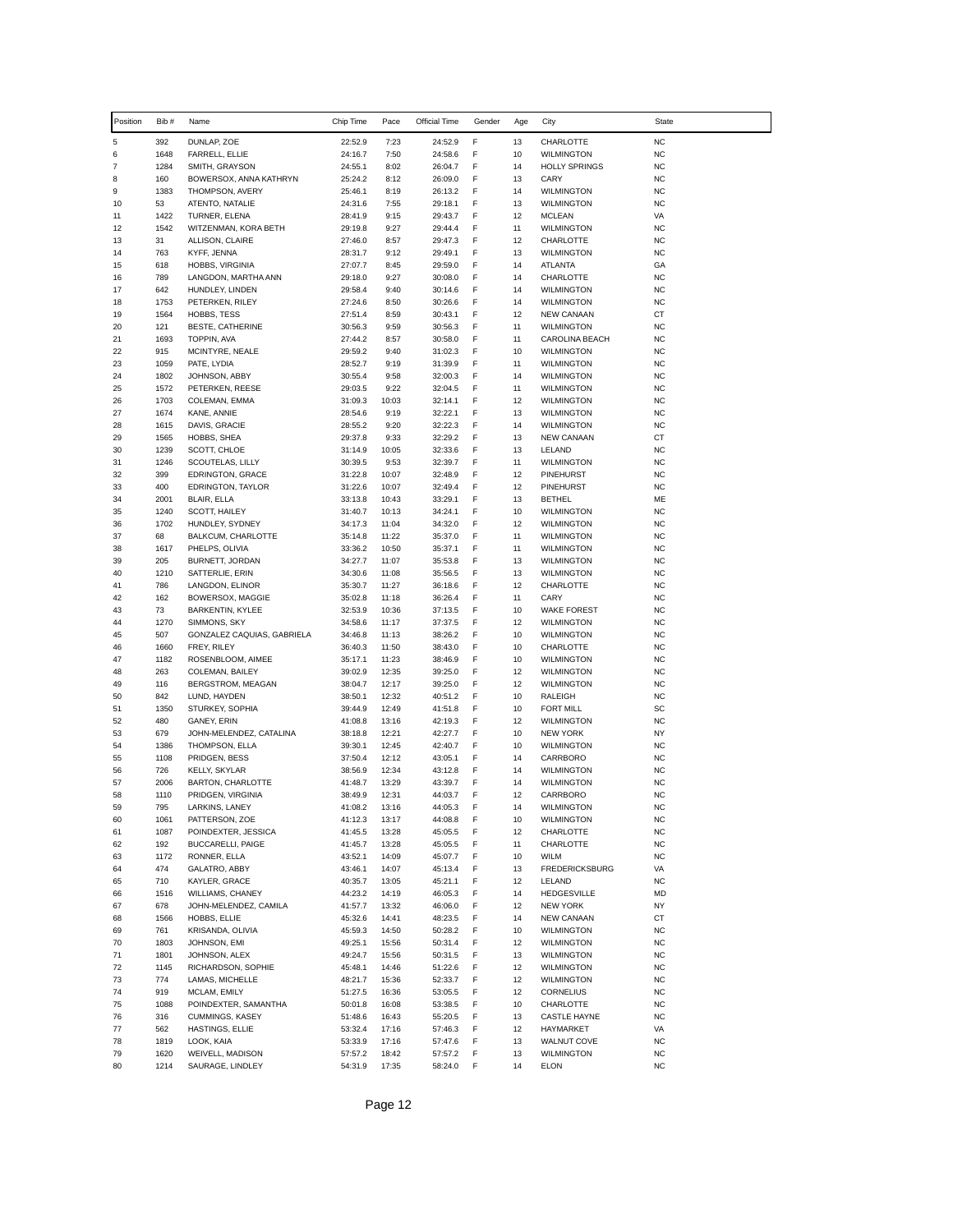| Position                   | Bib#         | Name                                        | Chip Time            | Pace           | Official Time          | Gender | Age      | City                                           | State                  |
|----------------------------|--------------|---------------------------------------------|----------------------|----------------|------------------------|--------|----------|------------------------------------------------|------------------------|
|                            |              |                                             |                      |                |                        |        |          |                                                |                        |
|                            |              | 5K FEMALE 15-19 - based on Gun Elapsed time |                      |                |                        |        |          |                                                |                        |
|                            |              |                                             |                      |                |                        |        |          |                                                |                        |
| $\mathbf{1}$<br>$\sqrt{2}$ | 425<br>1722  | FALKEN, GRACE<br>MORGADO, SOPHIE            | 18:50.1<br>22:48.0   | 6:05<br>7:21   | 18:52.1<br>22:58.7     | F<br>F | 19<br>16 | <b>WINSTON-SALEM</b><br>CHARLESTON             | <b>NC</b><br>WV        |
| 3                          | 1167         | ROHDE, RACHEL                               | 21:03.9              | 6:47           | 23:11.7                | F      | 19       | RALEIGH                                        | <b>NC</b>              |
| 4                          | 733          | KILBOURNE, KATY                             | 24:15.3              | 7:49           | 24:32.7                | F      | 16       | <b>WILMINGTON</b>                              | NC                     |
| 5                          | 1411         | TULLY, LINDSEY                              | 23:13.1              | 7:29           | 24:42.2                | F      | 19       | CHARLOTTE                                      | <b>NC</b>              |
| 6                          | 84           | BARTHE-SUKHERA, SAKINA                      | 24:38.6              | 7:57           | 24:45.0                | F      | 15       | <b>WILMINGTON</b>                              | <b>NC</b>              |
| $\boldsymbol{7}$           | 1755         | HALL, TAYLOR                                | 25:13.2              | 8:08           | 25:29.1                | F      | 18       | DALLAS                                         | ТX                     |
| 8<br>9                     | 1676<br>295  | LINDBERG, ANNAH<br>COX, KEGAN               | 24:41.1<br>25:36.1   | 7:58<br>8:15   | 25:55.8<br>26:00.1     | F<br>F | 19<br>18 | <b>WILMINGTON</b><br><b>WILMINGTON</b>         | <b>NC</b><br><b>NC</b> |
| 10                         | 964          | MORGAN, ANNA                                | 26:59.0              | 8:42           | 27:46.9                | F      | 15       | <b>WILMINGTON</b>                              | <b>NC</b>              |
| 11                         | 250          | CLAY, KENDALL                               | 26:38.7              | 8:35           | 27:49.2                | F      | 19       | <b>HOLLY RIDGE</b>                             | <b>NC</b>              |
| 12                         | 1291         | SMITH, MARIE PAGE                           | 25:26.0              | 8:12           | 27:52.1                | F      | 17       | <b>WILSON</b>                                  | <b>NC</b>              |
| 13                         | 1389         | THOMPSON, TALLEY                            | 27:14.8              | 8:47           | 27:54.3                | F      | 18       | <b>WILMINGTON</b>                              | <b>NC</b>              |
| 14<br>15                   | 918<br>147   | MCLAM, ELLEN<br>BONEY, GRACE                | 27:45.5<br>28:52.9   | 8:57<br>9:19   | 28:43.4<br>28:52.9     | F<br>F | 15<br>15 | CORNELIUS<br>RALEIGH                           | <b>NC</b><br>NC        |
| 16                         | 747          | KIRCHOFF, SAVANNA                           | 27:54.0              | 9:00           | 28:53.3                | F      | 17       | <b>WILMINGTON</b>                              | <b>NC</b>              |
| 17                         | 614          | HOBBS, EVELYN                               | 26:16.7              | 8:28           | 29:08.6                | F      | 19       | ATLANTA                                        | GA                     |
| 18                         | 1069         | PENEGRE, COLETTE                            | 28:32.5              | 9:12           | 29:13.5                | F      | 18       | <b>WILMINGTON</b>                              | <b>NC</b>              |
| 19                         | 527          | <b>GRILL, SYDNEE</b>                        | 29:11.5              | 9:25           | 29:22.0                | F      | 15       | <b>WILMINGTON</b>                              | <b>NC</b>              |
| 20                         | 877          | MARUSHACK, GABRIELLE                        | 29:12.8              | 9:25           | 29:23.0                | F<br>F | 15       | <b>WILMINGTON</b>                              | <b>NC</b><br><b>NC</b> |
| 21<br>22                   | 1664<br>1197 | PHILLIPS, ELLY<br>SAFFO, SOFIA              | 29:15.9<br>28:53.5   | 9:26<br>9:19   | 29:25.7<br>29:30.1     | F      | 15<br>19 | <b>WILMINGTON</b><br><b>WRIGHTSVILLE BEACH</b> | <b>NC</b>              |
| 23                         | 1370         | TAYLOR, ALYSSA                              | 28:14.5              | 9:06           | 29:35.9                | F      | 19       | CHARLOTTE                                      | <b>NC</b>              |
| 24                         | 1227         | SCHOOLFIELD, SUZIE                          | 28:30.8              | 9:12           | 29:36.0                | F      | 18       | <b>WILMINGTON</b>                              | <b>NC</b>              |
| 25                         | 405          | EFTING, ABIGAIL                             | 29:17.2              | 9:27           | 29:47.1                | F      | 17       | <b>WILMINGTON</b>                              | <b>NC</b>              |
| 26                         | 646          | HUNTER, LEE                                 | 28:59.0              | 9:21           | 29:47.5                | F      | 19       | <b>WILMINGTON</b>                              | <b>NC</b>              |
| 27<br>28                   | 1513<br>1407 | <b>WILLIAMS, ABBY</b><br>TROMBLEY, ABBY     | 29:43.6<br>30:09.9   | 9:35<br>9:44   | 30:22.4<br>30:27.7     | F<br>F | 15<br>18 | WINSTON-SALEM<br>SHELBURNE                     | <b>NC</b><br>VT        |
| 29                         | 22           | ALBRECHT, JORDAN                            | 28:01.5              | 9:02           | 30:52.6                | F      | 17       | <b>WILMINGTON</b>                              | NC                     |
| 30                         | 391          | DUNLAP, KATE                                | 29:33.7              | 9:32           | 31:34.1                | F      | 16       | CHARLOTTE                                      | <b>NC</b>              |
| 31                         | 411          | ELDERDICE, AMBER                            | 31:15.6              | 10:05          | 31:34.6                | F      | 18       | <b>WILMINGTON</b>                              | <b>NC</b>              |
| 32                         | 693          | JOHNSON, SAMANTHA                           | 31:15.4              | 10:05          | 31:34.7                | F      | 15       | <b>WILMINGTON</b>                              | NC                     |
| 33                         | 383          | DREESSEN, MERLE                             | 29:54.3              | 9:39           | 31:38.2                | F      | 15       | <b>WILMINGTON</b>                              | <b>NC</b>              |
| 34<br>35                   | 1714<br>638  | HAL, TAYLOR<br>HUCKABEE, MADISON            | 29:24.7<br>29:32.3   | 9:29<br>9:32   | 31:44.9<br>31:47.9     | F<br>F | 18<br>18 | DALLAS<br><b>WRIGHTSVILLE BEACH</b>            | TX<br><b>NC</b>        |
| 36                         | 317          | CUMMINGS, MIKAYLA                           | 31:29.7              | 10:09          | 32:21.9                | F      | 15       | <b>MILTON</b>                                  | GA                     |
| 37                         | 943          | MILIOTIS, ALEXANDRA                         | 28:53.0              | 9:19           | 32:36.1                | F      | 18       | <b>WILMINGTON</b>                              | <b>NC</b>              |
| 38                         | 294          | COX, GRIFFIN                                | 33:41.5              | 10:52          | 33:41.5                | F      | 19       | <b>WILMINGTON</b>                              | <b>NC</b>              |
| 39                         | 953          | MINNICH, TESSA                              | 29:50.3              | 9:37           | 33:46.9                | F      | 18       | <b>WILMINGTON</b>                              | <b>NC</b>              |
| 40<br>41                   | 757<br>1206  | KONITZER, KELLIE<br>SAPP, BENNETT           | 29:48.0<br>30:31.4   | 9:37<br>9:51   | 33:57.4<br>34:19.8     | F<br>F | 19<br>16 | <b>WILMMINGTON</b><br><b>ELON</b>              | <b>NC</b><br><b>NC</b> |
| 42                         | 1398         | TORPEY, ARIANNA                             | 33:44.8              | 10:53          | 34:21.4                | F      | 18       | <b>WRIGHTSVILLE BEACH</b>                      | <b>NC</b>              |
| 43                         | 799          | LATIMER, MEGAN                              | 32:50.7              | 10:35          | 35:35.9                | F      | 19       | ANNAPOLIS                                      | MD                     |
| 44                         | 639          | HUCKABEE, SAVANNAH                          | 33:39.1              | 10:51          | 35:52.5                | F      | 16       | WRIGHTSVILLE BEACH                             | <b>NC</b>              |
| 45                         | 1486         | <b>WELLS, LAUREN</b>                        | 34:19.1              | 11:04          | 35:55.6                | F      | 15       | <b>WILMINGTON</b>                              | <b>NC</b>              |
| 46<br>47                   | 1195<br>775  | SAFFI, DESPINA<br>LAMM, OLIVIA              | 32:20.0<br>34:15.2   | 10:26<br>11:03 | 35:58.3<br>37:56.4     | F<br>F | 17<br>17 | <b>WILMINGTON</b><br><b>COLUMBUS</b>           | <b>NC</b><br>OH        |
| 48                         | 368          | DONOVAN, KELSEY                             | 37:12.0              | 12:00          | 40:07.7                | F      | 17       | <b>WILMINGTON</b>                              | <b>NC</b>              |
| 49                         | 510          | GOODMAN, BROOKE                             | 38:33.6              | 12:26          | 40:18.1                | F      | 18       | <b>MOORESVILLE</b>                             | <b>NC</b>              |
| 50                         | 894          | MCCARTY, COURTNEY                           | 38:33.2              | 12:26          | 40:18.3                | F      | 18       | <b>MOORESVILLE</b>                             | NC                     |
| 51                         | 898          | MCCLAIN, ANNA                               | 39:12.7              | 12:39          | 41:13.3                | F      | 19       | <b>WILMINGTON</b>                              | <b>NC</b>              |
| 52                         | 607          | HINDS, GRACE                                | 40:14.4              | 12:59          | 42:55.9                | F<br>F | 15       | <b>WILMINGTON</b>                              | <b>NC</b><br><b>NC</b> |
| 53<br>54                   | 605<br>71    | HINDS, CLAIRE<br>BALL, REBECCA              | 40:14.6<br>41:57.5   | 12:59<br>13:32 | 42:56.0<br>43:11.2     | F      | 17<br>19 | <b>WILMINGTON</b><br>SOUTHPORT                 | NC                     |
| 55                         | 40           | ALVARO, SOPHIE                              | 40:17.4              | 12:59          | 43:12.5                | F      | 15       | <b>CINCINNATI</b>                              | OH                     |
| 56                         | 1168         | ROLQUIN, CLARE                              | 41:22.7              | 13:21          | 45:36.8                | F      | 17       | <b>WILMINGTON</b>                              | NC                     |
| 57                         | 1467         | WATERS, CAROLINE                            | 46:05.1              | 14:52          | 46:05.1                | F      | 15       | <b>FOREST</b>                                  | VA                     |
| 58                         | 1496         | WESTMORELAND, KARA                          | 47:06.8              | 15:12          | 47:06.8                | F      | 15       | <b>SUPPLY</b>                                  | NC                     |
| 59                         | 236<br>694   | CAUDLE, MAGGIE<br>JOHNSON, SYDNEY           | 44:35.7              | 14:23          | 49:04.0                | F<br>F | 16       | <b>WILMINGTON</b>                              | <b>NC</b><br>NY        |
| 60<br>61                   | 773          | LAMAS, ANDREA                               | 45:43.5<br>48:21.7   | 14:45<br>15:36 | 49:26.6<br>52:33.6     | F      | 19<br>16 | PAINTED POST<br><b>WILMINGTON</b>              | NC                     |
| 62                         | 1499         | WHITENER, ANNE                              | 49:31.3              | 15:58          | 53:01.8                | F      | 18       | ASHEBORO                                       | <b>NC</b>              |
| 63                         | 119          | BERNSTEIN, SAMANTHA                         | 51:10.3              | 16:30          | 53:43.3                | F      | 17       | RALEIGH                                        | NC                     |
| 64                         | 461          | FOX, ALEXANDRA                              | 49:43.6              | 16:02          | 54:36.8                | F      | 15       | SAINT LOUIS                                    | MO                     |
| 65                         | 463          | FOX, ISABELLA                               | 49:38.8              | 16:01          | 54:37.7                | F      | 16       | <b>SAINT LOUIS</b>                             | MO                     |
| 66                         | 1207<br>313  | SAPP, BETSY<br>CUMMINGS, ALLISON            | 54:31.6<br>1:00:42.4 | 17:35          | 58:24.0                | F<br>F | 19       | <b>ELON</b>                                    | <b>NC</b><br>NC        |
| 67<br>68                   | 862          | MARKOWSKI, ANNA                             | 56:21.6              | 19:35<br>18:11 | 1:01:21.8<br>1:02:01.4 | F      | 15<br>19 | <b>CASTLE HAYNE</b><br><b>WILMINGTON</b>       | NC                     |
| 69                         | 1748         | CHURCH, KACIE                               | 1:01:06.9            | 19:43          | 1:04:29.5              | F      | 17       | <b>IOLANO</b>                                  | IL.                    |
|                            |              |                                             |                      |                |                        |        |          |                                                |                        |
|                            |              | 5K FEMALE 20-29 - based on Gun Elapsed time |                      |                |                        |        |          |                                                |                        |
|                            |              |                                             |                      |                |                        |        |          |                                                |                        |
| $\mathbf{1}$               | 1650         | JACKSON, TERRA                              | 19:58.9              | 6:26           | 20:00.0                | F      | 24       | <b>WILMINGTON</b>                              | <b>NC</b>              |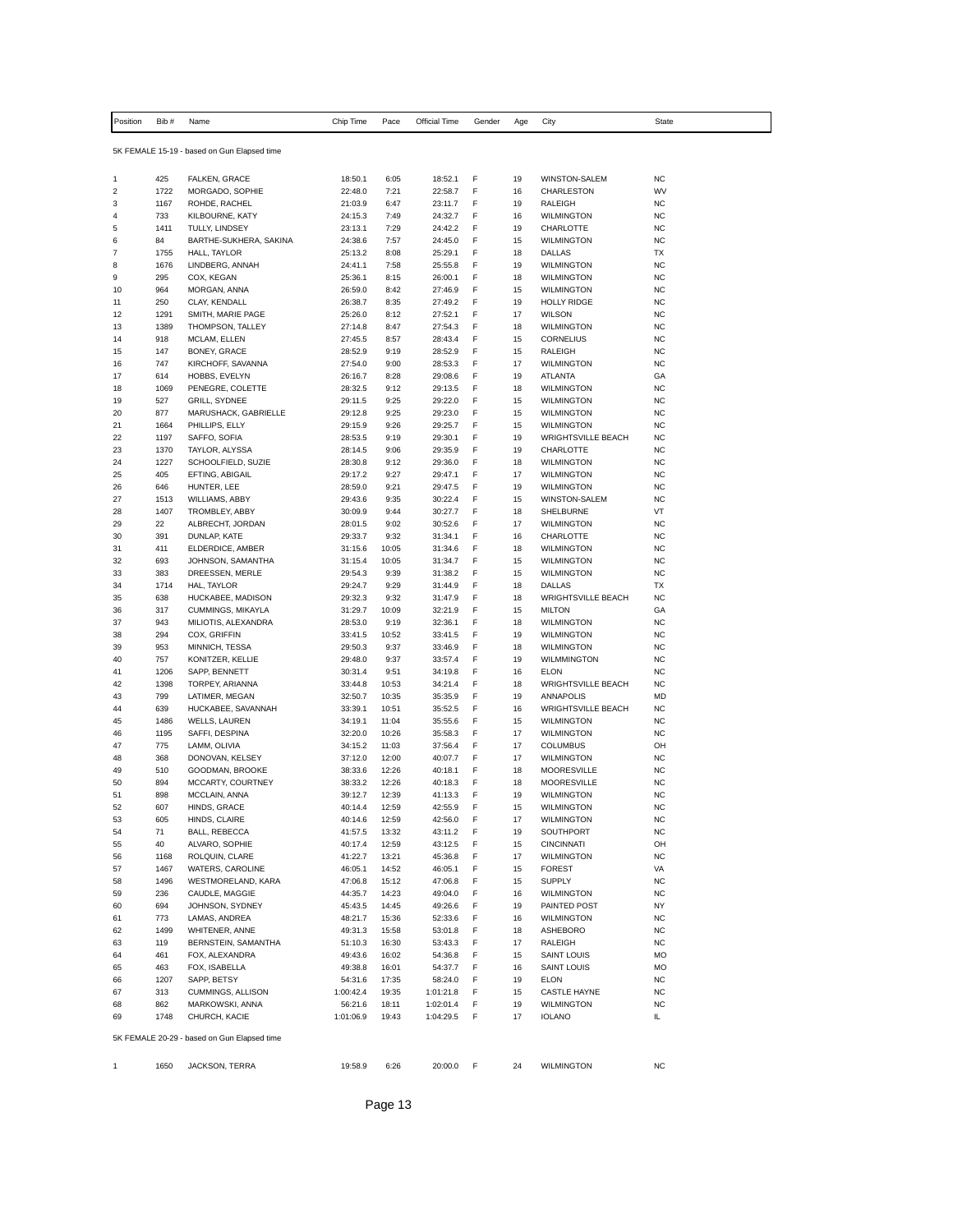| Position            | Bib #          | Name                                 | Chip Time          | Pace         | Official Time      | Gender | Age      | City                                      | <b>State</b>           |
|---------------------|----------------|--------------------------------------|--------------------|--------------|--------------------|--------|----------|-------------------------------------------|------------------------|
| $\boldsymbol{2}$    | 451            | FONVIELLE, CATHERINE                 | 20:00.6            | 6:27         | 20:20.9            | F      | 20       | ALEXANDRIA                                | VA                     |
| 3                   | $\overline{7}$ | ADAMS, BRITTANY L.                   | 20:07.2            | 6:29         | 20:51.1            | F      | 25       | <b>ATHENS</b>                             | GA                     |
| 4                   | 924            | MCNERNEY, TARA                       | 21:12.9            | 6:50         | 21:30.8            | F      | 28       | WA                                        | DE                     |
| 5                   | 1031           | O'NEIL, SHANNON                      | 21:28.5            | 6:55         | 21:40.5            | F      | 23       | <b>WILMINGTON</b>                         | <b>NC</b>              |
| 6<br>$\overline{7}$ | 1140<br>1342   | RICHARDS, MORGAN                     | 21:44.5<br>22:01.9 | 7:01<br>7:06 | 21:44.5<br>22:01.9 | F<br>F | 21<br>27 | <b>HERMITAGE</b>                          | PA<br><b>NC</b>        |
| 8                   | 177            | STRANGE, JENNINE<br>BRIDGER, LESLIE  | 22:08.6            | 7:08         | 22:16.1            | F      | 27       | <b>WILMINGTON</b><br>CHARLOTTE            | <b>NC</b>              |
| 9                   | 1555           | YARBOROUGH, KATHRYN                  | 22:02.2            | 7:06         | 22:36.9            | F      | 24       | <b>WRIGHTSVILLE BEACH</b>                 | <b>NC</b>              |
| 10                  | 839            | LOVETT, KATIE                        | 22:38.4            | 7:18         | 22:42.6            | F      | 25       | <b>WILMINGTON</b>                         | <b>NC</b>              |
| 11                  | 353            | DENNIS, CHRISTINA                    | 22:49.9            | 7:22         | 22:58.5            | F      | 29       | <b>WILMINGTON</b>                         | <b>NC</b>              |
| 12                  | 729            | <b>KENT, ASHLEY</b>                  | 23:07.2            | 7:27         | 23:14.5            | F      | 25       | <b>WILMINGTON</b>                         | <b>NC</b>              |
| 13                  | 622            | HOGAN, ANNE                          | 16:41.0            | 5:23         | 23:23.2            | F      | 27       | <b>WILMINGTON</b>                         | <b>NC</b>              |
| 14<br>15            | 790<br>1153    | LANGFORD, KATIE<br>ROBBINS, LINDSAY  | 23:20.0<br>23:20.5 | 7:32<br>7:32 | 23:28.0<br>23:53.6 | F<br>F | 29<br>24 | <b>WILMINGTON</b><br><b>WEST SIMSBURY</b> | <b>NC</b><br>СT        |
| 16                  | 114            | <b>BENSON, ERICA</b>                 | 23:03.2            | 7:26         | 24:18.4            | F      | 28       | CHARLESTON                                | SC                     |
| 17                  | 706            | KANE, LIBBY                          | 23:43.6            | 7:39         | 24:20.9            | F      | 23       | <b>WILMINGTON</b>                         | <b>NC</b>              |
| 18                  | 274            | COOK, ALLISON                        | 23:22.5            | 7:32         | 24:22.4            | F      | 28       | <b>RICHMOND</b>                           | VA                     |
| 19                  | 335            | DAUGHTRY, CAITLIN                    | 24:10.2            | 7:48         | 24:25.0            | F      | 23       | <b>WILMINGTON</b>                         | <b>NC</b>              |
| 20                  | 1553           | YANG, JAMIE                          | 24:37.7            | 7:56         | 25:08.9            | F      | 27       | <b>WILMINGTON</b>                         | <b>NC</b>              |
| 21                  | 1507           | WILEY, KELLY                         | 24:25.9            | 7:53         | 25:28.3            | F      | 28       | <b>WILMINGTON</b>                         | <b>NC</b>              |
| 22<br>23            | 4<br>966       | ACEVEDO, JULIANNA<br>MORGAN, SUSAN   | 25:16.8<br>25:45.7 | 8:09<br>8:18 | 25:38.8<br>25:45.7 | F<br>F | 29<br>29 | <b>FOREST</b><br><b>EVINGTON</b>          | VA<br>VA               |
| 24                  | 881            | MASICH, ANNE                         | 24:51.0            | 8:01         | 26:18.3            | F      | 25       | <b>RICHMOND</b>                           | VA                     |
| 25                  | 407            | EFTING, ALLIE                        | 25:54.2            | 8:21         | 26:24.0            | F      | 23       | <b>WILMINGTON</b>                         | <b>NC</b>              |
| 26                  | 654            | <b>ISENHOUR, LAUREN</b>              | 26:16.0            | 8:28         | 26:26.0            | F      | 28       | <b>WILMINGTON</b>                         | <b>NC</b>              |
| 27                  | 823            | LEVINTOW, SARA                       | 25:46.1            | 8:19         | 26:27.2            | F      | 26       | LELAND                                    | <b>NC</b>              |
| 28                  | 925            | MCNERNEY, TARA                       | 26:12.0            | 8:27         | 26:30.2            | F      | 28       | <b>WA</b>                                 | DE                     |
| 29                  | 324            | DAIL, SARAH                          | 26:31.7            | 8:33         | 26:31.7            | F      | 24       | <b>WATHA</b>                              | <b>NC</b>              |
| 30<br>31            | 1636<br>1064   | PAWLOWSKI, MEGAN<br>PEDERSON, NICOLE | 24:07.8<br>24:43.3 | 7:47<br>7:58 | 26:32.1<br>26:36.4 | F<br>F | 20<br>29 | <b>WILMINGTON</b><br>SPOKANE              | <b>NC</b><br>WA        |
| 32                  | 8              | ADAMS, BROOKE                        | 25:43.2            | 8:18         | 26:39.1            | F      | 25       | <b>DUBLIN</b>                             | OH                     |
| 33                  | 996            | MYLES, ABBY                          | 26:15.4            | 8:28         | 26:50.5            | F      | 25       | <b>WILMINGTON</b>                         | <b>NC</b>              |
| 34                  | 1287           | SMITH, MAGGIE                        | 26:25.7            | 8:31         | 26:51.0            | F      | 26       | <b>WILMINGTON</b>                         | <b>NC</b>              |
| 35                  | 291            | COWAN, MEGHAN                        | 26:54.5            | 8:41         | 26:54.5            | F      | 25       | <b>WILMINGTON</b>                         | <b>NC</b>              |
| 36                  | 1672           | VOLLMIN, LINDSAY                     | 26:30.4            | 8:33         | 26:55.2            | F      | 23       | RALEIGH                                   | <b>NC</b>              |
| 37                  | 1279           | SMILEY, CHELSEA                      | 26:15.2            | 8:28         | 26:58.2            | F      | 26       | <b>WILMINGTON</b>                         | <b>NC</b>              |
| 38<br>39            | 337<br>11      | DAUGHTRY, REGAN<br>ADAMS, JORDAN     | 26:50.3<br>25:15.0 | 8:39<br>8:09 | 27:05.6<br>27:09.8 | F<br>F | 20<br>24 | WILMINGRON<br>CHARLOTTE                   | <b>NC</b><br><b>NC</b> |
| 40                  | 552            | HANSROTE, STEPHANIE                  | 25:02.3            | 8:05         | 27:10.8            | F      | 26       | RALEIGH                                   | <b>NC</b>              |
| 41                  | 832            | LOOMIS, KATHERINE                    | 26:31.8            | 8:33         | 27:13.7            | F      | 26       | TAMPA                                     | FL                     |
| 42                  | 1667           | CONNETT, TRISTAN                     | 26:06.9            | 8:25         | 27:17.1            | F      | 29       | <b>DENVER</b>                             | CO                     |
| 43                  | 825            | LINETT, EMILY                        | 25:37.1            | 8:16         | 27:23.6            | F      | 24       | <b>WILMINGTON</b>                         | <b>NC</b>              |
| 44                  | 538            | HAGG, CARLY                          | 27:01.0            | 8:43         | 27:26.9            | F      | 26       | LELAND                                    | <b>NC</b>              |
| 45                  | 569            | HAVRILA, CHRISTINA                   | 25:50.3            | 8:20         | 27:32.0            | F      | 20       | <b>RUCKERSVILLE</b>                       | DE                     |
| 46<br>47            | 1258<br>833    | SHEATS, BAILEY<br>LOSO, HILARY       | 27:17.8<br>26:41.1 | 8:48<br>8:36 | 27:32.3<br>27:39.7 | F<br>F | 26<br>28 | CENTER TUFTONBORO<br><b>WILMINGTON</b>    | NH<br><b>NC</b>        |
| 48                  | 447            | FLEMING, DEVON                       | 27:41.8            | 8:56         | 27:41.8            | F      | 29       | <b>WILMINGTON</b>                         | <b>NC</b>              |
| 49                  | 558            | HASKINS, PAIGE                       | 26:03.7            | 8:24         | 27:46.1            | F      | 24       | ATLANTA                                   | GA                     |
| 50                  | 1699           | SCOTT, MONICA                        | 27:52.0            | 8:59         | 28:10.5            | F      | 23       | <b>WILMINGTON</b>                         | <b>NC</b>              |
| 51                  | 571            | HAWKINS, CAMERON                     | 26:03.9            | 8:24         | 28:14.7            | F      | 24       | STEAMBOAT SPRINGS                         | CO                     |
| 52                  | 1359           | SWANEY, JESSICA                      | 26:56.0            | 8:41         | 28:16.3            | F      | 29       | <b>RALEIGH</b>                            | <b>NC</b>              |
| 53<br>54            | 665<br>608     | JACKWAY, BRITTANY<br>HINDS, JULIA    | 26:07.1<br>26:42.5 | 8:25<br>8:37 | 28:20.1<br>28:30.4 | F<br>F | 26<br>20 | <b>WILMINGTON</b><br><b>WILMINGTON</b>    | <b>NC</b><br><b>NC</b> |
| 55                  | 1462           | WARREN, JENNIFER                     | 25:18.6            | 8:10         | 28:32.2            | F      | 24       | <b>GREENVILLE</b>                         | <b>NC</b>              |
| 56                  | 1372           | TAYLOR, LINDSEY                      | 26:31.2            | 8:33         | 28:36.0            | F      | 23       | CHARI OTTF                                | NC.                    |
| 57                  | 1449           | VIELE, ALLIE                         | 26:23.1            | 8:31         | 28:49.9            | F      | 29       | <b>WILMINGTON</b>                         | NC                     |
| 58                  | 753            | KNAPP, KYLIE                         | 28:00.4            | 9:02         | 28:54.1            | F      | 28       | <b>WILMINGTON</b>                         | NC                     |
| 59                  | 1733           | ESQUIRE, NOELLE                      | 28:02.4            | 9:03         | 28:58.9            | F      | 28       | BROOKLYN                                  | NY                     |
| 60                  | 1006           | NIEMANN, CORINNE                     | 26:45.1            | 8:38         | 29:03.9            | F      | 26       | <b>WILMINGTON</b>                         | NC                     |
| 61<br>62            | 1004<br>514    | NICHOLSON, INGRAM<br>GORE, CAITLIN   | 28:21.5<br>29:01.0 | 9:09<br>9:22 | 29:11.2            | F<br>F | 28<br>22 | <b>WILMINGTON</b><br><b>HAMILTON</b>      | NC<br>VA               |
| 63                  | 647            | HURT, HANNAH                         | 27:05.9            | 8:44         | 29:16.7<br>29:30.8 | F      | 21       | <b>WILMINGTON</b>                         | NC                     |
| 64                  | 1139           | RICHARDS, MADISEN                    | 29:10.7            | 9:25         | 29:36.8            | F      | 23       | <b>HERMITAGE</b>                          | PA                     |
| 65                  | 232            | CASEY, MATNEY                        | 28:53.6            | 9:19         | 29:42.7            | F      | 26       | NEW ORLEANS                               | LA                     |
| 66                  | 231            | CASEY, ERIN                          | 28:54.3            | 9:19         | 29:43.2            | F      | 28       | <b>LEXINGTON</b>                          | KY                     |
| 67                  | 852            | MAARSCHALK, KYLEE                    | 29:14.8            | 9:26         | 29:48.1            | F      | 28       | <b>WILMINGTON</b>                         | NC                     |
| 68                  | 1078           | PHILLIPS, MORGAN                     | 28:33.3            | 9:13         | 29:49.1            | F      | 22       | <b>WILMINGTON</b>                         | NC                     |
| 69                  | 643            | HUNT, JORDAN                         | 28:31.7            | 9:12         | 29:51.7            | F      | 25       | <b>WILMINGTON</b>                         | NC                     |
| 70<br>71            | 926<br>124     | MEARNS, KRYSTAL<br>BEUCHER, CHELSEA  | 29:18.4<br>29:00.7 | 9:27<br>9:21 | 29:55.8<br>29:58.1 | F<br>F | 25<br>24 | <b>WILMINGTON</b><br><b>WILMINGTON</b>    | NC<br>NC               |
| 72                  | 1377           | TEGELER, PARKER                      | 28:52.0            | 9:19         | 30:00.7            | F      | 28       | WINSTON-SALEM                             | NC                     |
| 73                  | 572            | HAWKINS, JULIA                       | 27:49.9            | 8:58         | 30:02.2            | F      | 26       | <b>DURHAM</b>                             | NC                     |
| 74                  | 234            | CAUDILL, HOLLY                       | 27:39.4            | 8:55         | 30:04.7            | F      | 22       | <b>WILMINGTON</b>                         | NC                     |
| 75                  | 323            | DABNEY, VICTORIA                     | 27:45.0            | 8:57         | 30:15.9            | F      | 20       | <b>WILMINGTON</b>                         | <b>NC</b>              |
| 76                  | 328            | DALY, KARA                           | 27:32.1            | 8:53         | 30:25.8            | F      | 24       | <b>BALTIMORE</b>                          | MD                     |
| 77                  | 542            | HAIST, CHANTELLE                     | 30:16.9            | 9:46         | 30:51.8            | F      | 25       | <b>WILMINGTON</b>                         | NC                     |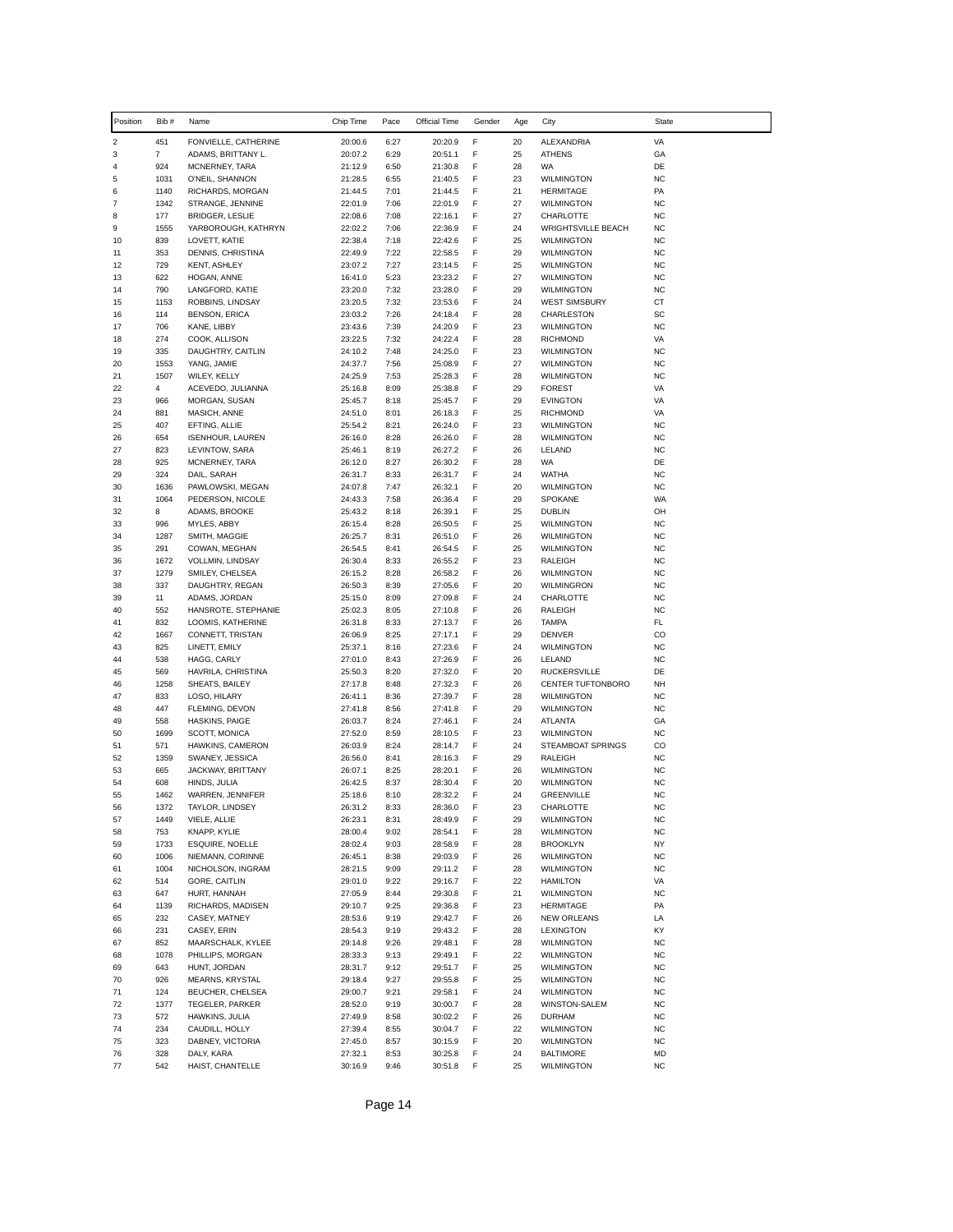| Position   | Bib#        | Name                                        | Chip Time          | Pace           | Official Time      | Gender | Age      | City                                   | State                  |
|------------|-------------|---------------------------------------------|--------------------|----------------|--------------------|--------|----------|----------------------------------------|------------------------|
| 78         | 1666        | BEALL, CASSIDY                              | 29:45.5            | 9:36           | 30:56.8            | F      | 29       | DENVER                                 | CO                     |
| 79         | 722         | <b>KELLY, HOPE</b>                          | 29:53.7            | 9:38           | 31:03.7            | F      | 20       | <b>WINSTON-SALEM</b>                   | <b>NC</b>              |
| 80         | 984         | MULHERIN, MEGAN                             | 30:07.4            | 9:43           | 31:04.6            | F      | 22       | <b>WILMINGTON</b>                      | <b>NC</b>              |
| 81         | 242         | CHAMBERS, COURTNEY                          | 29:59.5            | 9:40           | 31:04.9            | F      | 22       | <b>WILMINGTON</b>                      | <b>NC</b>              |
| 82         | 992         | MURRAY, SHEA                                | 30:37.0            | 9:53           | 31:06.4            | F      | 20       | <b>WILMINGTON</b>                      | <b>NC</b>              |
| 83<br>84   | 531<br>669  | HAAG, KRISTEN<br>JARMAN, SABRINA            | 30:43.5<br>30:03.7 | 9:55<br>9:42   | 31:12.3<br>31:13.6 | F<br>F | 24<br>28 | LEXINGTON<br><b>WILMINGTON</b>         | KY<br><b>NC</b>        |
| 85         | 260         | COLBERT, SARA                               | 30:33.1            | 9:51           | 31:31.9            | F      | 29       | MT. PLEASANT                           | SC                     |
| 86         | 866         | MARQUINO, GRACE                             | 29:55.8            | 9:39           | 31:40.1            | F      | 21       | <b>WILMINGTON</b>                      | <b>NC</b>              |
| 87         | 703         | KALIL, RACHEL                               | 28:16.0            | 9:07           | 31:55.7            | F      | 26       | SNEADS FERRY                           | <b>NC</b>              |
| 88         | 868         | MARRESE, KATHLEEN                           | 28:14.4            | 9:06           | 32:01.2            | F      | 23       | <b>WILMINGTON</b>                      | <b>NC</b>              |
| 89         | 652         | ICARD, CARRIE                               | 29:13.0            | 9:25           | 32:01.8            | F      | 24       | <b>WILMINGTON</b>                      | <b>NC</b>              |
| 90         | 1405        | TRAINA, EMILY                               | 31:29.2            | 10:09          | 32:04.6            | F      | 23       | <b>WRIGHTSVILLE BEACH</b>              | <b>NC</b>              |
| 91         | 1689        | JARMIER, ALEXANDER                          | 28:32.2            | 9:12           | 32:18.3            | F      | 22       | <b>WASHINGTON DC</b>                   | MD                     |
| 92         | 1505        | WIGHT, COURTNEY                             | 28:12.1            | 9:06           | 32:19.3            | F      | 25       | <b>WILMINGTON</b>                      | NY                     |
| 93<br>94   | 88<br>596   | BAXTER, HANNAH<br>HERLAND, ALLIE            | 30:35.4<br>32:06.5 | 9:52<br>10:21  | 32:27.3<br>32:33.3 | F<br>F | 28<br>22 | LELAND<br>LELAND                       | <b>NC</b><br><b>NC</b> |
| 95         | 1576        | JACARUSO, TATUM                             | 29:10.0            | 9:25           | 32:36.5            | F      | 20       | <b>WILMINGTON</b>                      | <b>NC</b>              |
| 96         | 1452        | WADSON, ELIZA                               | 28:39.7            | 9:15           | 32:40.6            | F      | 27       | <b>WILMINGTON</b>                      | <b>NC</b>              |
| 97         | 98          | BEASON, SHELLEY                             | 31:09.7            | 10:03          | 32:48.4            | F      | 28       | CHARLOTTE                              | <b>NC</b>              |
| 98         | 1351        | STURM, RACHEL                               | 32:04.6            | 10:21          | 32:54.9            | F      | 29       | GREENSBORO                             | <b>NC</b>              |
| 99         | 1690        | VION, JULIA                                 | 29:09.8            | 9:24           | 32:57.0            | F      | 23       | COLUMBIA                               | MD                     |
| 100        | 1100        | POSTON, MONICA                              | 31:03.7            | 10:01          | 33:21.2            | F      | 20       | <b>WILMINGTON</b>                      | <b>NC</b>              |
| 101        | 845         | LUST, KATELYN                               | 32:25.1            | 10:27          | 33:24.9            | F      | 29       | <b>HIGH POINT</b>                      | <b>NC</b>              |
| 102        | 769         | LAIL, KATHRYN                               | 30:57.9            | 9:59           | 33:26.7            | F      | 27       | CHARLOTTE                              | <b>NC</b>              |
| 103        | 1251        | SELLERS, CATHERINE                          | 31:00.4            | 10:00          | 33:49.7            | F      | 25       | <b>WILMINGTON</b>                      | <b>NC</b>              |
| 104        | 1038        | OSBORNE, MEGHAN                             | 33:04.3            | 10:40          | 33:55.2            | F<br>F | 24       | <b>WILMINGTON</b>                      | <b>NC</b>              |
| 105<br>106 | 226<br>1754 | CARPENITO, RACHAEL<br><b>BRADLEY, KATIE</b> | 32:34.1<br>29:54.9 | 10:30<br>9:39  | 34:05.6<br>34:24.8 | F      | 25<br>23 | <b>WILMINGTON</b><br><b>WILMINGTON</b> | <b>NC</b><br><b>NC</b> |
| 107        | 768         | LACY, JESSICA                               | 30:31.7            | 9:51           | 34:28.5            | F      | 21       | <b>WILMINGTON</b>                      | <b>NC</b>              |
| 108        | 1230        | SCHROEDER, MEGAN                            | 30:37.8            | 9:53           | 34:38.6            | F      | 26       | <b>WILMINGTON</b>                      | <b>NC</b>              |
| 109        | 102         | BEERS, MEGAN                                | 32:31.4            | 10:29          | 34:40.3            | F      | 29       | ORLANDO                                | FL                     |
| 110        | 111         | BENNETT, MARGARET                           | 31:52.3            | 10:17          | 34:48.1            | F      | 22       | <b>WILMINGTON</b>                      | <b>NC</b>              |
| 111        | 1477        | WAYNE, STEPHANIE                            | 32:13.4            | 10:24          | 34:53.6            | F      | 20       | <b>WILMINGTON</b>                      | <b>NC</b>              |
| 112        | 1204        | SANTOS, AMANDA                              | 34:38.8            | 11:10          | 34:55.2            | F      | 26       | LELAND                                 | <b>NC</b>              |
| 113        | 612         | HINKS, CAITLIN                              | 34:38.3            | 11:10          | 34:55.2            | F      | 22       | <b>WILMINGTON</b>                      | <b>NC</b>              |
| 114        | 1337        | STILLMAN, ERICA                             | 34:39.2            | 11:11          | 34:55.2            | F      | 23       | <b>WILMINGTON</b>                      | <b>NC</b>              |
| 115        | 1084        | PITTMAN, ELISE                              | 31:16.6            | 10:05          | 35:04.3            | F<br>F | 29<br>25 | <b>WILMINGTON</b>                      | <b>NC</b>              |
| 116<br>117 | 83<br>82    | BARTELS, ELIZABETH<br>BARTELS, ANNE         | 33:51.8<br>33:52.1 | 10:55<br>10:55 | 35:09.5<br>35:09.9 | F      | 29       | <b>WILMINGTON</b><br>SNEADS FERRY      | <b>NC</b><br><b>NC</b> |
| 118        | 1476        | WAYNE, ELIZABETH                            | 32:29.8            | 10:29          | 35:10.0            | F      | 23       | <b>WILMINGTON</b>                      | <b>NC</b>              |
| 119        | 1680        | <b>BOBWIN, LEA</b>                          | 31:28.6            | 10:09          | 35:16.2            | F      | 21       | <b>WILMINGTON</b>                      | <b>NC</b>              |
| 120        | 252         | CLEARY, OLIVIA                              | 34:02.1            | 10:59          | 35:23.9            | F      | 24       | <b>WILMINGTON</b>                      | <b>NC</b>              |
| 121        | 200         | <b>BURKE, SHANNON</b>                       | 30:51.0            | 9:57           | 35:25.2            | F      | 23       | <b>RALEIGH</b>                         | <b>NC</b>              |
| 122        | 1392        | TIMBERLAKE, EVANNE                          | 35:11.2            | 11:21          | 35:42.3            | F      | 20       | <b>WINSTON SALEM</b>                   | <b>NC</b>              |
| 123        | 880         | MASI, DESTINEE                              | 32:25.0            | 10:27          | 35:43.4            | F      | 21       | SHALLOTTE                              | <b>NC</b>              |
| 124        | 1012        | NUGENT, MOLLY                               | 35:07.0            | 11:20          | 35:51.0            | F      | 24       | <b>WILMINGTON</b>                      | <b>NC</b>              |
| 125        | 1071        | PEREIRA, STEPHANIE                          | 35:06.4            | 11:19          | 35:51.1            | F      | 23       | <b>WILMINGTON</b>                      | <b>NC</b>              |
| 126<br>127 | 904<br>908  | MCGARY, MELISSA<br>MCHALE, BARBARA          | 34:27.4<br>33:37.7 | 11:07<br>10:51 | 35:56.2<br>36:01.0 | F<br>F | 26<br>27 | 158<br><b>GREENWICH</b>                | <b>NC</b><br>СT        |
| 128        | 969         | MORRIS, EMILY                               | 33:49.0            | 10:55          | 36:23.3            | F      | 27       | <b>NORFOLK</b>                         | VA                     |
| 129        | 479         | GAMO, AI                                    | 32:30.3            | 10:29          | 36:25.8            | F      | 25       | <b>WILMINGTON</b>                      | <b>NC</b>              |
| 130        | 1289        | SMITH, KARI-ANN                             | 31:59.4            | 10:19          | 36:43.8            | F      | 29       | <b>WILMINGTON</b>                      | <b>NC</b>              |
| 131        | 1106        | PRICE, SYDNEY                               | 33:40.4            | 10:52          | 36:46.0            | F      | 21       | SHENANDOAH JUNCTION                    | WV                     |
| 132        | 1299        | SMITH, TORY                                 | 33:38.9            | 10:51          | 36:46.7            | F      | 26       | ALEXANDRIA                             | <b>NC</b>              |
| 133        | 157         | BOULIER, LAUREN                             | 31:32.2            | 10:10          | 36:50.8            | F      | 29       | ATLANTA                                | GA                     |
| 134        | 1397        | TORPEY, AMANDA                              | 36:13.7            | 11:41          | 36:50.8            | F      | 25       | <b>WRIGHTSVILLE BEACH</b>              | <b>NC</b>              |
| 135        | 838         | LOVETT, JULIA                               | 34:43.7            | 11:12          | 37:17.8            | F      | 21       | <b>WILMINGTON</b>                      | <b>NC</b>              |
| 136        | 1176        | ROSE, ERIN                                  | 34:04.2            | 10:59          | 37:28.2            | F      | 24       | <b>WILMINGTON</b>                      | <b>NC</b>              |
| 137<br>138 | 938<br>2011 | MEYER, NIKKI<br>KOGAN, ANYA                 | 34:20.8<br>37:20.1 | 11:05<br>12:03 | 37:31.9<br>37:49.9 | F<br>F | 23<br>21 | WILMINGTON<br><b>WILMINGTON</b>        | <b>NC</b><br>NC        |
| 139        | 935         | MEYER, DANIELLA                             | 34:43.3            | 11:12          | 37:53.6            | F      | 21       | WILMINGTON                             | <b>NC</b>              |
| 140        | 331         | DANIEL, HOLLY                               | 33:30.4            | 10:48          | 37:56.1            | F      | 28       | <b>WILMINGTON</b>                      | <b>NC</b>              |
| 141        | 168         | BRADLEY, KATIE                              | 34:28.6            | 11:07          | 38:42.1            | F      | 23       | <b>WILMINGTON</b>                      | <b>NC</b>              |
| 142        | 1646        | MCCLURE, CAROLINE                           | 36:16.1            | 11:42          | 38:42.2            | F      | 23       | <b>WILMINGTON</b>                      | NC                     |
| 143        | 1659        | FREY, TRACY                                 | 36:44.5            | 11:51          | 38:44.4            | F      | 20       | CHARLOTTE                              | <b>NC</b>              |
| 144        | 1154        | ROBERTS, CARRIE                             | 34:22.4            | 11:05          | 38:47.0            | F      | 26       | CHARLOTTE                              | <b>NC</b>              |
| 145        | 403         | EDWARDS, KAYLEIGH                           | 34:23.6            | 11:05          | 38:49.9            | F      | 25       | <b>WILMINGTON</b>                      | NC                     |
| 146        | 869         | MARRESE, KRISTIN                            | 35:27.2            | 11:26          | 39:13.5            | F      | 25       | <b>WILMINGTON</b>                      | <b>NC</b>              |
| 147        | 1645        | BUONGIORNO, JESSICA                         | 39:14.8            | 12:39          | 39:14.8            | F      | 25       | <b>WILMINGTON</b>                      | <b>NC</b>              |
| 148        | 927         | MEDINA, ANGELA                              | 37:06.8            | 11:58          | 39:51.3            | F<br>F | 26       | WILMINGTON                             | <b>NC</b>              |
| 149<br>150 | 469<br>156  | FREIBERT, ERIN<br><b>BOULIER, EMILY</b>     | 34:46.5<br>34:46.9 | 11:13<br>11:13 | 40:05.4<br>40:06.1 | F      | 27<br>29 | LEXINGTON<br>WILMINGTON                | KY<br><b>NC</b>        |
| 151        | 806         | LEE, NICHOLE                                | 35:31.8            | 11:27          | 40:30.1            | F      | 27       | GREENVILLE                             | <b>NC</b>              |
| 152        | 1762        | WOODS, ELLE                                 | 35:33.1            | 11:28          | 41:04.7            | F      | 24       | WILMINGTON                             | <b>NC</b>              |
| 153        | 134         | BISSELINK, SHANNON                          | 39:48.6            | 12:50          | 42:12.7            | F      | 23       | <b>WILMINGTON</b>                      | <b>NC</b>              |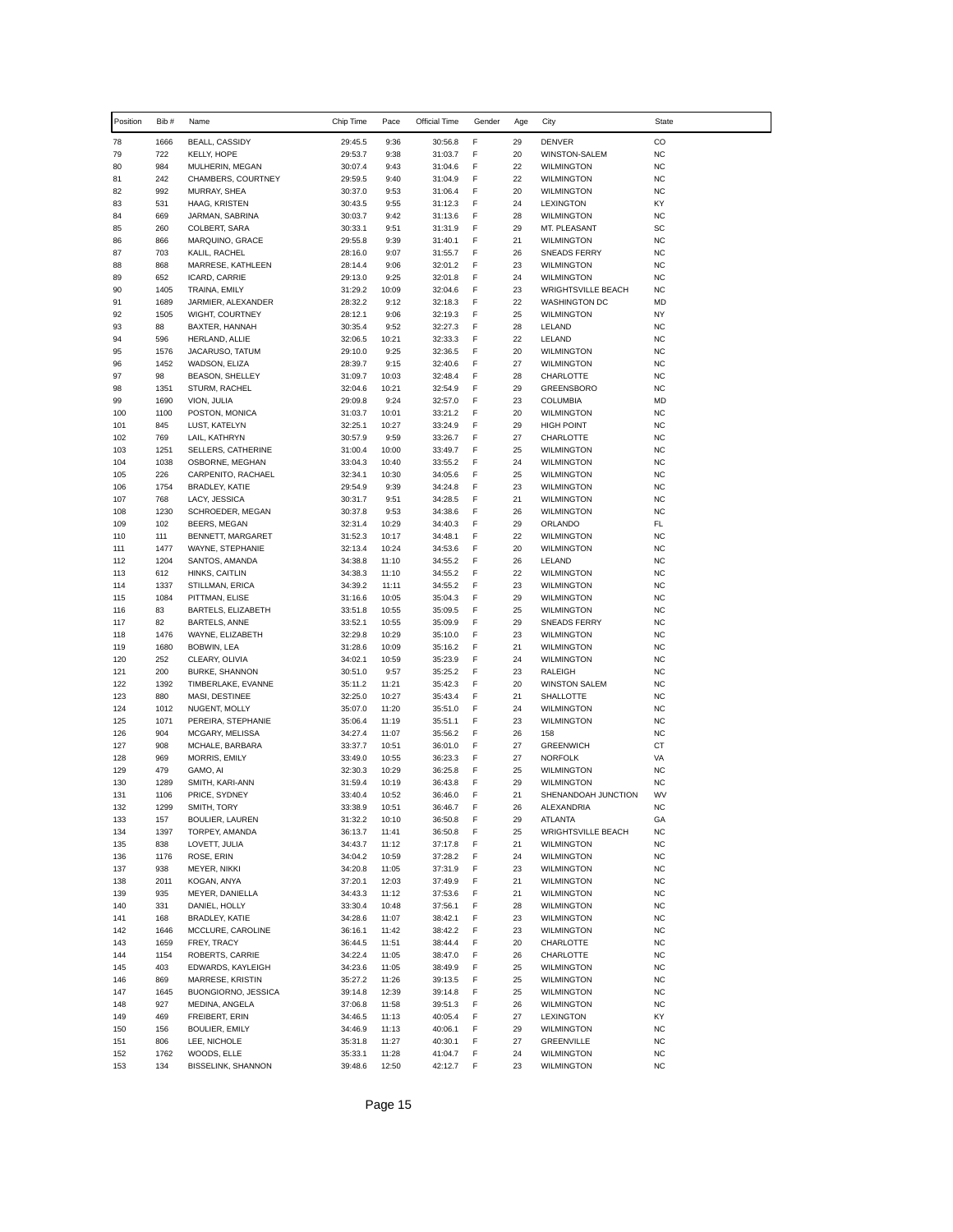| Position       | Bib #       | Name                                        | Chip Time          | Pace           | Official Time        | Gender | Age      | City                                           | <b>State</b>           |
|----------------|-------------|---------------------------------------------|--------------------|----------------|----------------------|--------|----------|------------------------------------------------|------------------------|
| 154            | 512         | GOODWIN, MARY                               | 37:27.5            | 12:05          | 42:28.1              | F      | 25       | RALEGH                                         | <b>NC</b>              |
| 155            | 131         | <b>BIRD, ASHLEY</b>                         | 37:55.0            | 12:14          | 42:39.9              | F      | 26       | <b>WILMINGTON</b>                              | <b>NC</b>              |
| 156            | 1305        | SOUDER, ELIZABETH                           | 40:05.0            | 12:56          | 42:54.9              | F      | 29       | <b>WILMINGTON</b>                              | <b>NC</b>              |
| 157            | 584         | HAYWOOD, LILLIAN                            | 38:17.1            | 12:21          | 42:55.4              | F      | 29       | <b>LEXINGTON</b>                               | KY                     |
| 158            | 686         | JOHNSON, KAYLA                              | 39:36.2            | 12:46          | 43:10.5              | F      | 23       | <b>WILMINGTON</b>                              | <b>NC</b>              |
| 159            | 1501        | WHITENER, ELISABETH                         | 39:50.1            | 12:51          | 43:19.4              | F      | 22       | CHARLESTON                                     | SC                     |
| 160<br>161     | 865         | MARLES, MEGAN                               | 43:04.4            | 13:54<br>12:35 | 43:38.2              | F<br>F | 26<br>24 | <b>WILMINGTON</b>                              | <b>NC</b><br><b>NC</b> |
| 162            | 1598<br>429 | <b>WELLS, STEPHANIE</b><br>FERRETTI, JACKIE | 39:00.5<br>44:06.6 | 14:14          | 44:06.7<br>44:50.9   | F      | 23       | <b>WILMINGTON</b><br><b>FREDERICK</b>          | <b>MD</b>              |
| 163            | 97          | BEASLEY, MISSY                              | 40:31.4            | 13:04          | 45:20.0              | F      | 25       | <b>WILMINGTON</b>                              | <b>NC</b>              |
| 164            | 16          | ADDISON, LA TASHA                           | 43:53.3            | 14:09          | 46:08.9              | F      | 23       | <b>ROCKY POINT</b>                             | <b>NC</b>              |
| 165            | 1558        | ZAMBRANO, KRYSTINA                          | 42:03.7            | 13:34          | 46:12.2              | F      | 27       | <b>HAMPSTEAD</b>                               | <b>NC</b>              |
| 166            | 1276        | SIMPSON, SARAH                              | 43:52.0            | 14:09          | 46:17.6              | F      | 20       | <b>HAMPSTEAD</b>                               | <b>NC</b>              |
| 167            | 1275        | SIMPSON, HANNAH                             | 43:53.4            | 14:09          | 46:18.1              | F      | 22       | <b>HAMPSTEAD</b>                               | <b>NC</b>              |
| 168            | 468         | FREEMAN, KAITLYN                            | 45:37.7            | 14:43          | 47:55.1              | F      | 27       | <b>WILMINGTON</b>                              | <b>NC</b>              |
| 169            | 380         | DOWNING, CRAVEN                             | 44:48.1            | 14:27          | 49:38.1              | F      | 22       | <b>WILMINGTON</b>                              | <b>NC</b>              |
| 170            | 382         | DOWNING, KATHERINE                          | 44:48.4            | 14:27          | 49:38.1              | F      | 21       | <b>WILMINGTON</b>                              | <b>NC</b>              |
| 171            | 500         | GOLDMAN, HANNAH                             | 44:35.7            | 14:23          | 50:01.1              | F      | 25       | <b>ASTORIA</b>                                 | <b>NY</b>              |
| 172<br>173     | 553         | HARDIN, JESSE                               | 44:43.6            | 14:25          | 50:14.8              | F<br>F | 26<br>25 | <b>HAMPSTEAD</b>                               | <b>NC</b><br><b>NC</b> |
| 174            | 426<br>298  | FENNELL, BRITTANY<br>COX, VICTORIA          | 46:27.9<br>46:46.3 | 14:59<br>15:05 | 51:46.9<br>51:48.0   | F      | 21       | <b>WILMINGTON</b><br><b>WILMINGTON</b>         | <b>NC</b>              |
| 175            | 1217        | SCHAEFFER, SARAH                            | 46:32.5            | 15:01          | 51:54.5              | F      | 29       | <b>WILMINGTON</b>                              | <b>NC</b>              |
| 176            | 493         | <b>GERDES, ASHLEY</b>                       | 49:01.9            | 15:49          | 52:09.1              | F      | 26       | <b>WILMINGTON</b>                              | <b>NC</b>              |
| 177            | 2032        | MONTANEZ, MELISSA                           | 51:07.7            | 16:29          | 52:25.9              | F      | 24       | <b>WILMINGTON</b>                              | <b>NC</b>              |
| 178            | 567         | HAUSER, JACQUELYN                           | 51:19.4            | 16:33          | 55:14.2              | F      | 24       | <b>WILMINGTON</b>                              | <b>NC</b>              |
| 179            | 660         | JACKSON, JILL                               | 51:50.7            | 16:43          | 57:06.1              | F      | 29       | <b>CORNELIUS</b>                               | <b>NC</b>              |
| 180            | 261         | COLBERT, SHEA                               | 52:19.0            | 16:53          | 57:24.6              | F      | 21       | <b>WILMINGTON</b>                              | <b>NC</b>              |
| 181            | 1470        | WATKINS, KELSEY                             | 53:04.1            | 17:07          | 57:47.6              | F      | 26       | <b>WILMINGTON</b>                              | <b>NC</b>              |
| 182            | 906         | MCGINNIS, LEE ANN                           | 57:54.1            | 18:41          | 57:54.1              | F      | 29       | <b>WILMINGTON</b>                              | <b>NC</b>              |
| 183            | 1619        | WEIVELL, LAUREN                             | 57:55.9            | 18:41          | 57:55.9              | F      | 26       | <b>WILMINGTON</b>                              | <b>NC</b>              |
| 184            | 1181        | ROSEMOND-HOERR, ELENA                       | 57:01.4            | 18:24          | 59:46.4              | F      | 29       | <b>WILMINGTON</b>                              | <b>NC</b>              |
| 185<br>186     | 997<br>1308 | NARCISSE, LAUREN<br>SOUTHERLAND, KATIE      | 57:04.4<br>56:32.8 | 18:25<br>18:14 | 59:46.5<br>1:01:58.6 | F<br>F | 29<br>24 | <b>NEW ORLEANS</b><br><b>WILMINGTON</b>        | LA<br><b>NC</b>        |
| 187            | 1752        | KELLIUM, LAURA                              | 57:00.6            | 18:23          | 1:02:12.2            | F      | 26       | <b>WILMINGTON</b>                              | <b>NC</b>              |
| 188            | 255         | CLEVELAND, REBECCA                          | 1:02:42.9          | 20:14          | 1:05:59.8            | F      | 28       | HILLSBOROUGH                                   | CA                     |
|                |             | 5K FEMALE 30-39 - based on Gun Elapsed time |                    |                |                      |        |          |                                                |                        |
| 1              | 1592        | RAMOS, LAURA                                | 18:50.9            | 6:05           | 18:52.4              | F      | 36       | <b>SILVER SPRING</b>                           | MD                     |
| 2              | 1076        | PHILLIPS, BRIDGET                           | 19:00.1            | 6:08           | 19:03.0              | F      | 39       | <b>WILMINGTON</b>                              | <b>NC</b>              |
| 3              | 625         | HOGSTON, ERIN                               | 19:02.4            | 6:08           | 19:05.4              | F      | 35       | <b>WILMINGTON</b>                              | <b>NC</b>              |
| 4<br>5         | 1072<br>848 | MARTIN, KATE                                | 19:39.5            | 6:20           | 19:43.4              | F<br>F | 31       | <b>WILMINGTON</b><br><b>HAMPSTEAD</b>          | <b>NC</b>              |
| 6              | 666         | LYNCH, ELEANOR<br>JACOBS, AMANDA            | 20:18.6<br>20:30.6 | 6:33<br>6:37   | 20:25.4<br>20:38.2   | F      | 33<br>38 | <b>WRIGHTSVILLE BEACH</b>                      | <b>NC</b><br><b>NC</b> |
| $\overline{7}$ | 1482        | WEIMERT, COURTNEY                           | 20:37.5            | 6:39           | 20:46.2              | F      | 37       | <b>GASTONIA NC</b>                             | <b>NC</b>              |
| 8              | 1586        | HOFFMAN, CODY                               | 20:42.1            | 6:41           | 20:47.2              | F      | 39       | <b>WILMINGTON</b>                              | <b>NC</b>              |
| 9              | 1669        | CAMPBELL, CHRISTEN                          | 20:54.3            | 6:45           | 20:55.6              | F      | 31       | CARRBORO                                       | <b>NC</b>              |
| 10             | 1655        | HESS, LINDSEY                               | 20:48.5            | 6:43           | 20:55.6              | F      | 31       | <b>WILMINGTON</b>                              | <b>NC</b>              |
| 11             | 310         | CRIDER, LEAH                                | 20:58.0            | 6:46           | 20:58.0              | F      | 34       | <b>WILMINGTON</b>                              | <b>NC</b>              |
| 12             | 1216        | SAWYKO, KATHRYN                             | 15:54.8            | 5:08           | 22:02.5              | F      | 32       | <b>WILMINGTON</b>                              | <b>NC</b>              |
| 13             | 671         | <b>JESSUP, LAUREN</b>                       | 22:13.2            | 7:10           | 22:13.2              | F      | 31       | OAK ISLAND                                     | <b>NC</b>              |
| 14             | 1323        | STARLING, SARAH                             | 22:15.1            | 7:11           | 22:32.4              | F      | 33       | <b>WILMINGTON</b>                              | <b>NC</b>              |
| 15             | 963<br>47   | MOORE, TANYA                                | 16:20.5<br>22:41.3 | 5:16           | 22:56.2              | F<br>F | 38       | <b>DURHAM</b>                                  | <b>NC</b>              |
| 16<br>17       | 1697        | ANTHONY, HEATHER<br>CARPENTER, SARAH        | 16:11.8            | 7:19<br>5:13   | 23:04.6<br>23:29.0   | F      | 31<br>35 | <b>JACKSON</b><br><b>RICHMOND</b>              | <b>NJ</b><br>VA        |
| 18             | 433         | FIELDS, EMMA                                | 23:16.4            | 7:30           | 23:30.2              | F      | 35       | <b>WILMINGTON</b>                              | <b>NC</b>              |
| 19             | 1812        | FEW, LINDSAY                                | 22:07.7            | 7:08           | 23:32.2              | F      | 34       | <b>WILMINGTON</b>                              | <b>NC</b>              |
| 20             | 1201        | SALLING, BLAIR                              | 23:14.0            | 7:30           | 23:32.7              | F      | 37       | WILMINGTON                                     | NC                     |
| 21             | 77          | <b>BARKER, JENNIFER</b>                     | 23:24.6            | 7:33           | 23:33.9              | F      | 39       | RALEIGH                                        | <b>NC</b>              |
| 22             | 187         | <b>BROWN, NICOLE</b>                        | 23:03.5            | 7:26           | 23:35.4              | F      | 37       | <b>BETHESDA</b>                                | MD                     |
| 23             | 991         | MURRAY, ALISHA                              | 23:56.4            | 7:43           | 23:56.4              | F      | 35       | <b>WILMINGTON</b>                              | <b>NC</b>              |
| 24             | 1641        | WEST, KATE                                  | 23:24.9            | 7:33           | 24:26.1              | F      | 31       | OAKLAND                                        | CA                     |
| 25             | 1075        | PHERSON, AMANDA                             | 23:35.6            | 7:36           | 24:57.2              | F      | 36       | <b>ELON</b>                                    | <b>NC</b>              |
| 26             | 473         | FURMICK, CHRISTINE                          | 24:26.9            | 7:53           | 24:57.4              | F      | 36       | <b>WILMINGTON</b>                              | <b>NC</b>              |
| 27             | 1457        | <b>WALTON, BLAIR</b>                        | 23:01.4            | 7:25           | 25:11.6              | F      | 34       | <b>WILMINGTON</b>                              | <b>NC</b>              |
| 28             | 1226        | SCHMITT, JESSICA                            | 25:17.9            | 8:09           | 25:17.9              | F      | 31       | <b>VERO BEACH</b>                              | FL                     |
| 29<br>30       | 1331<br>273 | STEVENS, LAURA<br>CONNETT, JESSICA          | 24:56.1<br>24:26.9 | 8:03<br>7:53   | 25:31.3              | F<br>F | 36<br>31 | <b>WILMINGTON</b><br><b>WRIGHTSVILLE BEACH</b> | <b>NC</b><br><b>NC</b> |
| 31             | 1475        | WATTS, HANNAH                               | 23:39.9            | 7:38           | 25:36.3<br>25:39.3   | F      | 30       | <b>ROCKY POINT</b>                             | <b>NC</b>              |
| 32             | 287         | COVIL, BETH                                 | 25:40.3            | 8:17           | 25:40.3              | F      | 38       | CARY                                           | <b>NC</b>              |
| 33             | 1179        | ROSEMAN, ELIZABETH                          | 24:27.1            | 7:53           | 25:43.3              | F      | 33       | CHARLOTTE                                      | <b>NC</b>              |
| 34             | 941         | MIDGETT, JOCELYN                            | 25:28.4            | 8:13           | 25:51.9              | F      | 30       | FUQUAY VARINA                                  | <b>NC</b>              |
| 35             | 670         | JEFFREY, ENGLISH                            | 25:38.3            | 8:16           | 25:53.7              | F      | 32       | <b>WILMINGTON</b>                              | <b>NC</b>              |
| 36             | 141         | BODINE, JENNIFER                            | 25:05.7            | 8:05           | 25:56.8              | F      | 32       | <b>ROCHESTER</b>                               | NY                     |
| 37             | 322         | CZESNOWSKI, JULIE                           | 24:39.7            | 7:57           | 25:59.8              | F      | 31       | WILMINGTON                                     | <b>NC</b>              |
| 38             | 268         | COLLINS, ERIN                               | 25:34.8            | 8:15           | 26:01.2              | F      | 36       | <b>WILMINGTON</b>                              | <b>NC</b>              |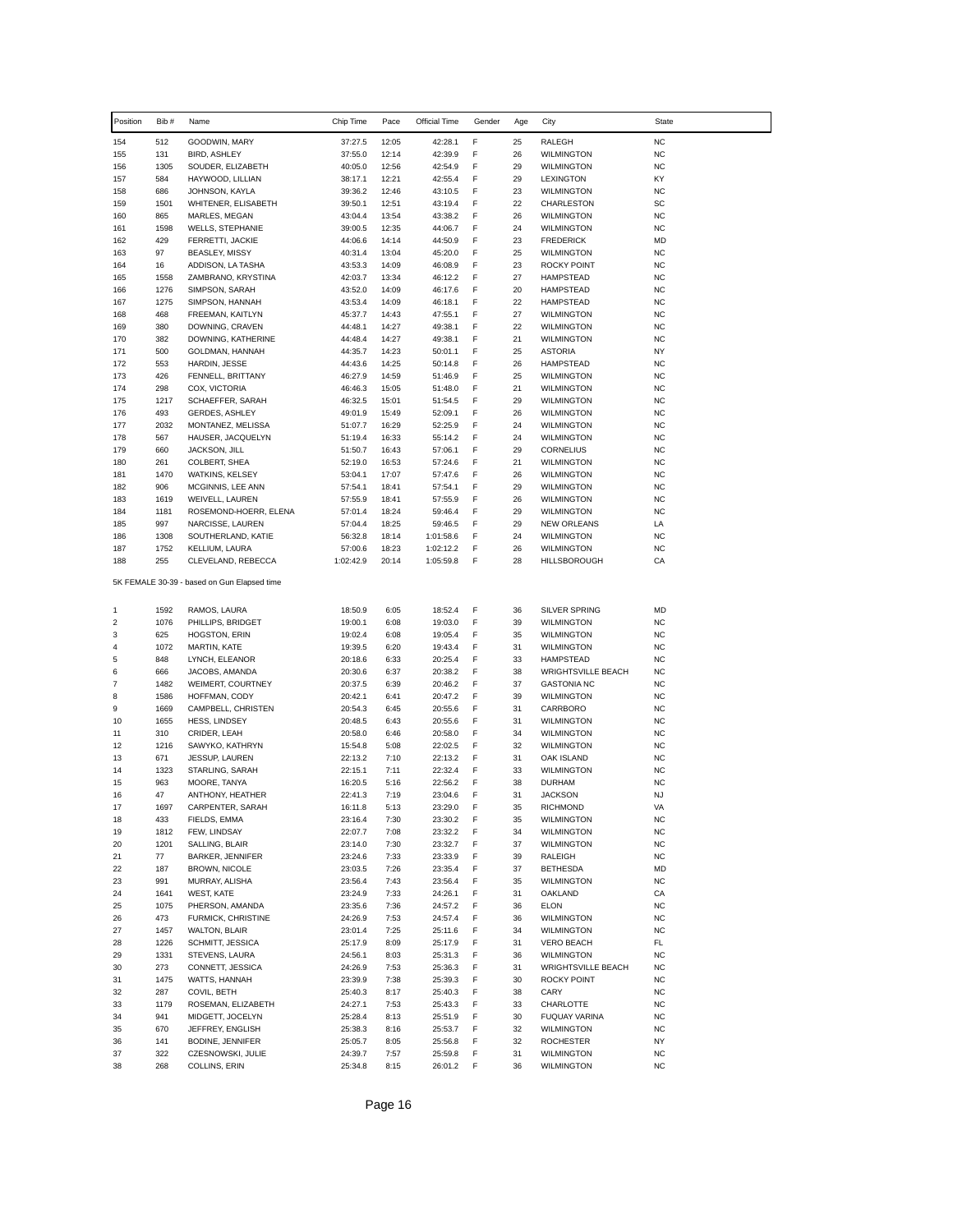| Position   | Bib#         | Name                                    | Chip Time          | Pace          | Official Time      | Gender | Age      | City                                             | <b>State</b>           |
|------------|--------------|-----------------------------------------|--------------------|---------------|--------------------|--------|----------|--------------------------------------------------|------------------------|
| 39         | 1374         | TAYLOR, PAMELA                          | 25:20.6            | 8:10          | 26:08.3            | F      | 36       | <b>WRIGHTSVILLE BEACH</b>                        | <b>NC</b>              |
| 40         | 194          | BURGAMY SOSA, AGNIESZKA                 | 25:56.8            | 8:22          | 26:46.7            | F      | 34       | <b>WILMINGTON</b>                                | <b>NC</b>              |
| 41         | 1539         | WINSTEAD, KIM                           | 24:59.6            | 8:04          | 26:51.8            | F      | 30       | <b>WILMINGTON</b>                                | <b>NC</b>              |
| 42         | 188          | BRUMSEY, KIMBERLY                       | 26:51.4            | 8:40          | 26:55.2            | F      | 37       | <b>WILMINGTON</b>                                | <b>NC</b>              |
| 43<br>44   | 520<br>26    | <b>GRAY, NICOLE</b><br>ALEXOUDIS, KALLI | 26:46.4<br>24:20.7 | 8:38<br>7:51  | 26:58.3<br>27:03.2 | F<br>F | 39<br>30 | CAROLINA BEACH<br><b>WILMINGTON</b>              | <b>NC</b><br><b>NC</b> |
| 45         | 1613         | SPAZIANI, KATE                          | 24:52.6            | 8:01          | 27:05.3            | F      | 38       | <b>NEW YORK</b>                                  | <b>NY</b>              |
| 46         | 1417         | TUMOLO, MALEIA                          | 26:01.1            | 8:24          | 27:19.5            | F      | 35       | <b>WILMINGTON</b>                                | <b>NC</b>              |
| 47         | 659          | JACKSON, ERIN                           | 23:44.1            | 7:39          | 27:23.8            | F      | 35       | <b>WILMINGTON</b>                                | <b>NC</b>              |
| 48         | 2004         | LEWIS, JESSICA                          | 25:44.2            | 8:18          | 27:24.7            | F      | 33       | <b>WILMINGTON</b>                                | <b>NC</b>              |
| 49         | 496          | GILLEY, SARAH                           | 26:03.8            | 8:24          | 27:27.9            | F      | 35       | <b>GREENVILLE</b>                                | SC                     |
| 50         | 223          | CARIGNAN, MAILYN                        | 26:59.7            | 8:42          | 27:28.1            | F      | 39       | <b>WILMINGTON</b>                                | <b>NC</b>              |
| 51<br>52   | 320<br>1545  | CURRIE, ELIZABETH<br>WOOD, JOANNA       | 27:32.1<br>21:38.1 | 8:53<br>6:59  | 27:32.1<br>27:56.3 | F<br>F | 33<br>36 | <b>WRIGHTSVILLE BEACH</b><br><b>MARTINSVILLE</b> | <b>NC</b><br>VA        |
| 53         | 1625         | MINCEY, LAUREN                          | 26:48.1            | 8:39          | 27:59.8            | F      | 31       | <b>WRIGHTSVILLE BEACH</b>                        | <b>NC</b>              |
| 54         | 87           | BAUMAN, DANIELLE                        | 27:48.8            | 8:58          | 28:00.2            | F      | 39       | <b>WILMINGTON</b>                                | <b>NC</b>              |
| 55         | 1614         | CARROLL, SARAH                          | 26:43.1            | 8:37          | 28:07.3            | F      | 37       | <b>WILMINGTON</b>                                | <b>NC</b>              |
| 56         | 1127         | REDD, RYAN                              | 24:29.7            | 7:54          | 28:10.4            | F      | 33       | <b>WILMINGTON</b>                                | <b>NC</b>              |
| 57         | 1446         | <b>VERNIERI, PENNEY</b>                 | 28:15.0            | 9:07          | 28:43.3            | F      | 35       | MOUNT PLEASANT                                   | SC                     |
| 58         | 911          | MCINNIS, MEREDITH                       | 25:42.0            | 8:17          | 28:59.0            | F<br>F | 33       | <b>WILMINGTON</b>                                | <b>NC</b>              |
| 59<br>60   | 1047<br>1014 | PAPST, KELLY<br>NUNALEE, CARLY          | 26:51.5<br>28:50.5 | 8:40<br>9:18  | 29:00.8<br>29:04.1 | F      | 39<br>34 | <b>CLINTON</b><br><b>WILMINGTON</b>              | PA<br><b>NC</b>        |
| 61         | 876          | MARTINI, LINDSAY                        | 28:52.9            | 9:19          | 29:04.4            | F      | 31       | <b>WILMINGTON</b>                                | <b>NC</b>              |
| 62         | 6            | <b>ACKERSON, KIM</b>                    | 26:58.1            | 8:42          | 29:05.6            | F      | 32       | <b>WILMINGTON</b>                                | <b>NC</b>              |
| 63         | 1366         | TALLEY, ANDREA                          | 28:57.6            | 9:20          | 29:09.8            | F      | 39       | <b>WILMINGTON</b>                                | <b>NC</b>              |
| 64         | 819          | LESESKY, ERIN                           | 25:07.0            | 8:06          | 29:23.2            | F      | 38       | <b>DURHAM</b>                                    | <b>NC</b>              |
| 65         | 1301         | SMOKER, CORINNE                         | 28:46.5            | 9:17          | 29:38.8            | F      | 37       | <b>WILMINGTON</b>                                | <b>NC</b>              |
| 66         | 1245         | SCOUTELAS, GRETCHEN                     | 27:50.8            | 8:59          | 29:46.6            | F<br>F | 38       | <b>WILMINGTON</b>                                | <b>NC</b>              |
| 67<br>68   | 1438<br>1113 | VAUGHAN, ADRIENNE<br>PUGH, MISSY        | 27:40.7<br>28:17.4 | 8:55<br>9:07  | 29:47.0<br>29:49.8 | F      | 39<br>38 | <b>WILMINGTON</b><br><b>WILMINGTON</b>           | <b>NC</b><br><b>NC</b> |
| 69         | 1319         | STADY, ASHLEY                           | 28:30.8            | 9:12          | 29:51.5            | F      | 31       | <b>WILMINGTON</b>                                | <b>NC</b>              |
| 70         | 1288         | SMITH, JENNIFER                         | 29:05.0            | 9:23          | 29:52.2            | F      | 36       | ARLINGTON                                        | DE                     |
| 71         | 402          | EDWARDS, JENNIFER                       | 28:34.1            | 9:13          | 29:56.9            | F      | 39       | <b>WILMINGTON</b>                                | <b>NC</b>              |
| 72         | 416          | ERGAS, JAMIE                            | 26:31.3            | 8:33          | 29:59.2            | F      | 30       | <b>FAIRFAX</b>                                   | VA                     |
| 73         | 1380         | THADEN, LISA                            | 29:23.8            | 9:29          | 30:16.9            | F      | 32       | <b>WILMINGTON</b>                                | <b>NC</b>              |
| 74<br>75   | 700<br>907   | JONES, LARA<br>MCGLYNN, TINA            | 29:51.7<br>26:47.4 | 9:38<br>8:38  | 30:20.3<br>30:27.9 | F<br>F | 31<br>30 | <b>WILMINGTON</b><br><b>ATLANTA</b>              | <b>NC</b><br>GA        |
| 76         | 352          | DEMATTEIS, CASSANDRA                    | 26:44.8            | 8:37          | 30:28.6            | F      | 31       | <b>WILMINGTON</b>                                | <b>NC</b>              |
| 77         | 1809         | LESESKY, JESSICA                        | 26:08.8            | 8:26          | 30:30.3            | F      | 34       | RALEGH                                           | <b>NC</b>              |
| 78         | 1011         | NORTHCUTT, GRETCHEN                     | 29:25.5            | 9:29          | 30:34.0            | F      | 31       | LELAND                                           | <b>NC</b>              |
| 79         | 1541         | WITZENMAN, EMILY                        | 30:23.0            | 9:48          | 30:47.8            | F      | 36       | <b>WILMINGTON</b>                                | <b>NC</b>              |
| 80         | 130          | BIGGS, MELISSA                          | 28:14.9            | 9:06          | 30:48.7            | F      | 37       | <b>ATLANTA</b>                                   | GA                     |
| 81<br>82   | 830<br>691   | LOESCH, CRYSTAL<br>JOHNSON, MARY        | 28:00.5<br>29:25.0 | 9:02<br>9:29  | 30:56.3<br>31:11.8 | F<br>F | 34<br>33 | <b>WILMINGTON</b><br>DELRAY BEACH                | <b>NC</b><br>FL        |
| 83         | 1327         | STEPHENSON, LAUREN                      | 31:13.0            | 10:04         | 31:13.0            | F      | 32       | <b>WILMINGTON</b>                                | <b>NC</b>              |
| 84         | 1473         | WATSON, JOY                             | 30:52.9            | 9:57          | 31:19.6            | F      | 32       | <b>HAMPSTEAD</b>                                 | <b>NC</b>              |
| 85         | 277          | COOK, NICOLE                            | 27:49.2            | 8:58          | 31:25.6            | F      | 35       | <b>HAMPSTEAD</b>                                 | <b>NC</b>              |
| 86         | 1493         | WESSELL, ANDREA                         | 29:07.9            | 9:24          | 31:28.8            | F      | 39       | CHARLESTON                                       | SC                     |
| 87         | 1726         | PATERSON, JULIA                         | 30:05.1            | 9:42          | 31:32.7            | F      | 35       | <b>WILMINGTON</b>                                | <b>NC</b>              |
| 88         | 1419         | TUREK, JENNY                            | 30:04.4            | 9:42          | 31:33.3            | F      | 37       | <b>WILMINGTON</b>                                | <b>NC</b>              |
| 89<br>90   | 1535<br>1310 | WILSON, LINDSAY<br>SOUTHERLAND, WENDY   | 31:40.3<br>27:56.0 | 10:13<br>9:01 | 31:56.8<br>31:59.2 | F<br>F | 30<br>39 | <b>WILMINGTON</b><br><b>WILMINGTON</b>           | <b>NC</b><br><b>NC</b> |
| 91         | 414          | ELWOOD, ASHLEY                          | 30:44.6            | 9:55          | 32:11.6            | F      | 34       | SOUTHPORT                                        | <b>NC</b>              |
| 92         | 1481         | WEEKS, MALLORY                          | 30:04.0            | 9:42          | 32:16.5            | F      | 30       | <b>WILMINGTON</b>                                | <b>NC</b>              |
| 93         | 1081         | PINSON, DENISE                          | 31:17.8            | 10:05         | 32:47.0            | F      | 34       | <b>WILMINGTON</b>                                | <b>NC</b>              |
| 94         | 44           | ANDERSON, JOANNA                        | 29:34.6            | 9:32          | 32:48.4            | F      | 30       | ABINGDON                                         | VA                     |
| 95         | 89           | <b>BAZIN, APRIL</b>                     | 31:02.8            | 10:01         | 33:23.2            | F      | 35       | <b>WILMINGTON</b>                                | <b>NC</b>              |
| 96         | 719          | KELLS, LAUREN                           | 31:27.2            | 10:09         | 33:25.3            | F      | 30       | WA                                               | DE                     |
| 97<br>98   | 1578<br>1490 | KORNEGAY, BARBARA<br>WENNERBERG, HEIDI  | 31:00.3<br>30:43.0 | 10:00<br>9:55 | 33:28.2<br>33:29.5 | F<br>F | 38<br>33 | <b>WILMINGTON</b><br>LOMA LINDA                  | NC<br>CA               |
| 99         | 191          | BRUNO, JILL                             | 31:02.9            | 10:01         | 33:34.2            | F      | 36       | <b>WILMINGTON</b>                                | <b>NC</b>              |
| 100        | 611          | HINELY, KATIE                           | 30:54.7            | 9:58          | 33:36.6            | F      | 34       | <b>WILMINGTON</b>                                | <b>NC</b>              |
| 101        | 385          | DRESERIS, DIANA                         | 29:37.8            | 9:33          | 33:37.9            | F      | 30       | MIAMI                                            | FL                     |
| 102        | 751          | KLOTZ, ERIN                             | 33:38.7            | 10:51         | 33:38.7            | F      | 38       | <b>ASHBURN</b>                                   | DE                     |
| 103        | 1220         | SCHAUDT, KELLY                          | 31:56.3            | 10:18         | 33:40.4            | F      | 38       | <b>WILMINGTON</b>                                | <b>NC</b>              |
| 104<br>105 | 1192<br>60   | RUTT, SHANNON                           | 32:07.5            | 10:22         | 34:04.5            | F<br>F | 31       | LELAND                                           | <b>NC</b><br><b>NC</b> |
| 106        | 699          | BAILEY, MEGAN<br>JONES, KELLY           | 30:14.1<br>31:14.6 | 9:45<br>10:05 | 34:06.4<br>34:16.1 | F      | 31<br>35 | <b>WILMINGTON</b><br><b>CASTLE HAYNE</b>         | <b>NC</b>              |
| 107        | 523          | GREEN, LEAH                             | 31:33.4            | 10:11         | 34:20.7            | F      | 31       | <b>ATLANTA</b>                                   | GA                     |
| 108        | 96           | <b>BEAN, CHRISTY</b>                    | 33:29.0            | 10:48         | 34:30.7            | F      | 38       | HAMPSTED                                         | <b>NC</b>              |
| 109        | 243          | CHANDLER, CHRISTINA                     | 29:30.5            | 9:31          | 34:42.7            | F      | 36       | CHARLOTTE                                        | <b>NC</b>              |
| 110        | 939          | MICHAEL, ELENA                          | 34:18.7            | 11:04         | 34:47.7            | F      | 30       | CHARLOTTE                                        | <b>NC</b>              |
| 111        | 1495         | WESSELL, JULIA                          | 31:11.6            | 10:04         | 34:51.4            | F      | 30       | <b>WILMINGTON</b>                                | <b>NC</b>              |
| 112        | 1554         | YANG, VIRGINIA                          | 34:23.9            | 11:05         | 34:56.1            | F      | 36       | <b>WILMINGTON</b>                                | <b>NC</b>              |
| 113        | 1559         | ZIMMERMANN, LEIGH                       | 31:01.6            | 10:00         | 35:10.0            | F      | 34       | WA                                               | DE                     |
| 114        | 427          | FERGUSON, CATHERINE                     | 32:26.5            | 10:28         | 35:11.6            | F      | 32       | <b>WILMINGTON</b>                                | <b>NC</b>              |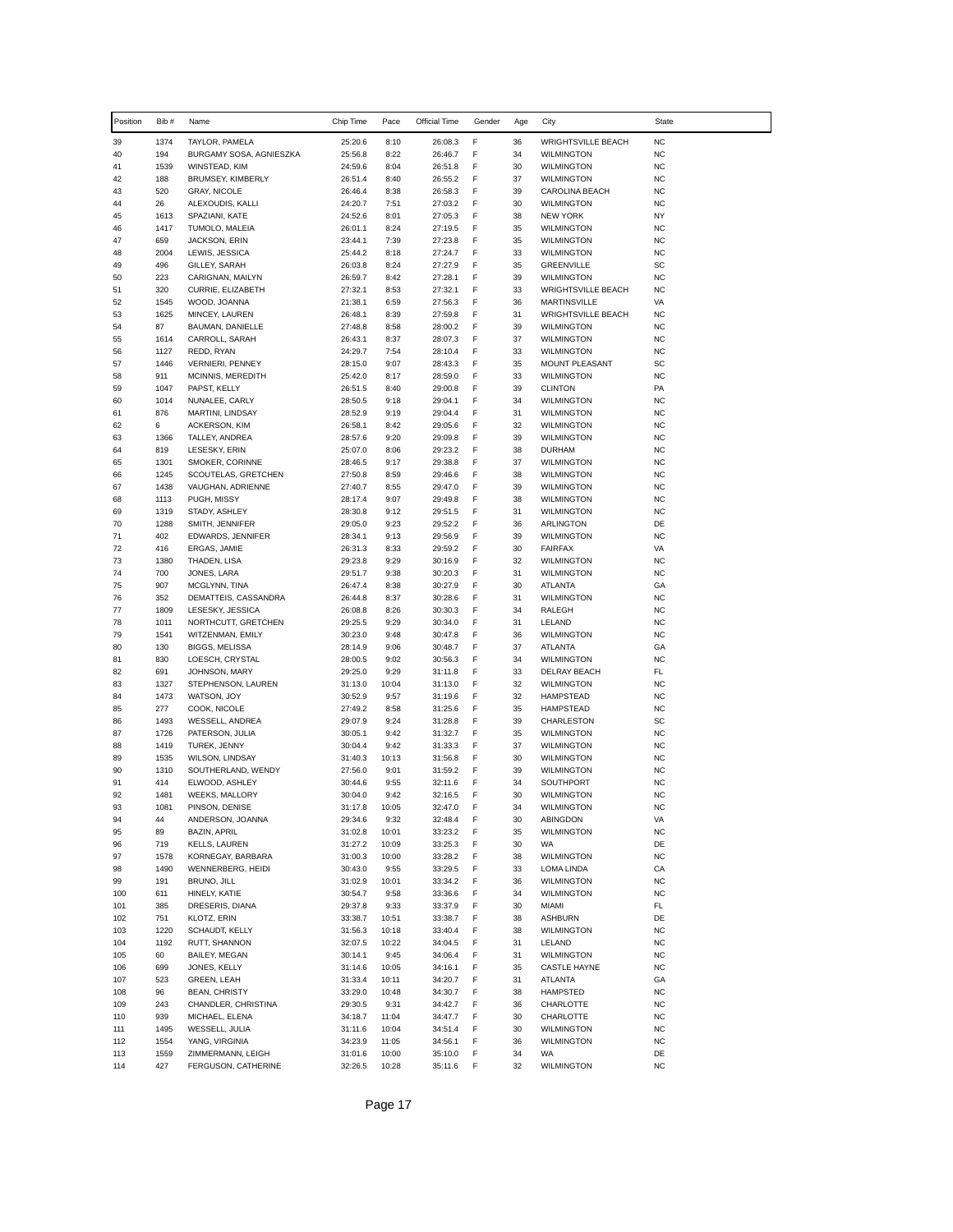| Position   | Bib #        | Name                                           | Chip Time          | Pace           | Official Time      | Gender | Age      | City                                     | <b>State</b>           |
|------------|--------------|------------------------------------------------|--------------------|----------------|--------------------|--------|----------|------------------------------------------|------------------------|
| 115        | 1472         | WATKINS, PATTIE                                | 33:35.7            | 10:50          | 35:12.6            | F      | 39       | LELAND                                   | <b>NC</b>              |
| 116        | 332          | DANIEL, KATHERINE                              | 32:31.8            | 10:29          | 35:18.7            | F      | 33       | <b>WILMINGTON</b>                        | <b>NC</b>              |
| 117        | 325          | D'ALESSANDRO, ELLEN                            | 34:10.1            | 11:01          | 35:24.5            | F      | 37       | <b>WILMINGTON</b>                        | <b>NC</b>              |
| 118        | 764          | LACOE, RACHEL                                  | 31:57.4            | 10:18          | 35:31.4            | F      | 30       | <b>WILMINGTON</b>                        | <b>NC</b>              |
| 119<br>120 | 309<br>977   | CREWS, STEPHANIE<br>MORROW, CATHERINE          | 35:33.3<br>31:08.2 | 11:28<br>10:03 | 35:33.3<br>35:53.2 | F<br>F | 35<br>32 | <b>CASTLE HAYNE</b><br><b>WILMINGTON</b> | <b>NC</b><br><b>NC</b> |
| 121        | 360          | DIONESOTES, MELLISSA                           | 32:14.4            | 10:24          | 35:58.3            | F      | 33       | <b>WILMINGTON</b>                        | <b>NC</b>              |
| 122        | 359          | DIETZ, MICHELLE                                | 34:45.4            | 11:13          | 36:04.7            | F      | 37       | LELAND                                   | <b>NC</b>              |
| 123        | 946          | MILLER, BRANDY                                 | 34:09.9            | 11:01          | 36:19.4            | F      | 38       | <b>HAMPSTEAD</b>                         | <b>NC</b>              |
| 124        | 1635         | ILLESCAS, KELLY                                | 33:58.6            | 10:57          | 36:26.8            | F      | 36       | <b>FAYETTEVILLE</b>                      | <b>NC</b>              |
| 125        | 269          | COLLINS, KRISTEN                               | 31:08.6            | 10:03          | 36:29.2            | F      | 34       | <b>WILMINGTON</b>                        | <b>NC</b>              |
| 126<br>127 | 884<br>993   | MATHEWS, KATIE<br>MUSSER, BROOKES              | 36:37.8<br>34:38.1 | 11:49<br>11:10 | 36:37.8<br>36:37.8 | F<br>F | 39<br>31 | <b>WILMINGTON</b><br><b>WILMINGTON</b>   | <b>NC</b><br><b>NC</b> |
| 128        | 203          | BURNETT, ELIZABETH                             | 35:15.3            | 11:22          | 36:40.9            | F      | 39       | ZIONSVILLE                               | IN                     |
| 129        | 471          | FRENCH, CLARY                                  | 32:56.1            | 10:37          | 36:43.4            | F      | 38       | <b>WILMINGTON</b>                        | <b>NC</b>              |
| 130        | 1590         | NEWTON, JENNIFER                               | 34:29.7            | 11:07          | 36:55.0            | F      | 39       | CHARLOTTE                                | <b>NC</b>              |
| 131        | 1341         | STONE, NICOLE                                  | 37:01.2            | 11:56          | 37:01.2            | F      | 39       | <b>WILMINGTON</b>                        | <b>NC</b>              |
| 132        | 886          | MAYEW, STEPHANIE                               | 36:11.8            | 11:40          | 37:01.4            | F      | 34       | <b>WILMINGTON</b>                        | <b>NC</b>              |
| 133<br>134 | 1292<br>624  | SMITH, MELISSA                                 | 33:25.3            | 10:47          | 37:09.1            | F<br>F | 39<br>37 | <b>WILMINGTON</b>                        | <b>NC</b><br><b>NC</b> |
| 135        | 395          | HOGENMILLER, TRACY<br>EDGERTON, LISA           | 34:57.3<br>33:10.0 | 11:16<br>10:42 | 37:20.7<br>37:35.8 | F      | 39       | <b>JACKSONVILLE</b><br><b>WILMINGTON</b> | <b>NC</b>              |
| 136        | 211          | <b>BUSH, STEPHANIE</b>                         | 31:21.7            | 10:07          | 38:16.0            | F      | 32       | <b>KURE BEACH</b>                        | <b>NC</b>              |
| 137        | 934          | METCALFE, TARA                                 | 32:50.5            | 10:35          | 38:30.6            | F      | 32       | LELAND                                   | <b>NC</b>              |
| 138        | 593          | HENLEY, MERRIE                                 | 36:16.3            | 11:42          | 38:59.5            | F      | 36       | <b>ASHEVILLE</b>                         | <b>NC</b>              |
| 139        | 522          | <b>GREEN, BRANDY</b>                           | 37:12.2            | 12:00          | 39:11.6            | F      | 36       | <b>WILMINGTON</b>                        | <b>NC</b>              |
| 140        | 1137         | RHODES, GINGER                                 | 36:08.3            | 11:39          | 39:37.2            | F      | 39       | <b>WILMINGTON</b>                        | <b>NC</b>              |
| 141        | 998<br>259   | NEAL, AMY                                      | 36:08.4            | 11:39<br>13:09 | 39:37.5            | F<br>F | 35       | <b>GIBSONVILLE</b>                       | <b>NC</b><br><b>NC</b> |
| 142<br>143 | 540          | COFININ, AMELITA<br>HAIGNERE, JENNIFER         | 40:47.4<br>37:49.8 | 12:12          | 40:47.4<br>41:15.0 | F      | 36<br>39 | RALEIGH<br>RALEIGH                       | <b>NC</b>              |
| 144        | 1678         | RIGGS, CARA                                    | 39:25.3            | 12:43          | 41:15.6            | F      | 33       | LELAND                                   | <b>NC</b>              |
| 145        | 847          | LYLES, MELISSA                                 | 37:07.3            | 11:58          | 41:24.9            | F      | 38       | <b>WILMINGTON</b>                        | <b>NC</b>              |
| 146        | 1518         | WILLIAMS, JESSICA                              | 38:55.0            | 12:33          | 41:33.9            | F      | 32       | <b>WILMINGTON</b>                        | <b>NC</b>              |
| 147        | 99           | BECHARD, NICOLE                                | 41:36.1            | 13:25          | 41:36.1            | F      | 35       | <b>KANSAS CITY</b>                       | MO                     |
| 148        | 1464         | WARREN, KATIE                                  | 38:28.5            | 12:25          | 41:50.5            | F      | 39       | CHARLOTTE                                | <b>NC</b>              |
| 149<br>150 | 45<br>377    | ANDREWS-SMITH, CARRIE<br>DOVE, CHRISTINA MARIE | 41:09.6<br>38:33.7 | 13:16<br>12:26 | 42:19.4<br>42:28.9 | F<br>F | 34<br>35 | <b>WILMINGTON</b><br><b>VALRICO</b>      | <b>NC</b><br>FL        |
| 151        | 165          | BOYD, SUSAN                                    | 37:16.2            | 12:01          | 42:49.2            | F      | 35       | <b>HOLLY SPRINGS</b>                     | <b>NC</b>              |
| 152        | 238          | CHALK, BROOKE                                  | 37:29.5            | 12:05          | 42:51.5            | F      | 31       | <b>WRIGHTSVILLE BEACH</b>                | <b>NC</b>              |
| 153        | 1632         | REED, MILVSHKA                                 | 40:50.7            | 13:10          | 43:18.4            | F      | 36       | <b>HAMPSTEAD</b>                         | <b>NC</b>              |
| 154        | 1437         | VARNER, DEBBY                                  | 40:23.9            | 13:02          | 43:37.0            | F      | 38       | <b>WILMINGTON</b>                        | <b>NC</b>              |
| 155        | 1537         | <b>WILSON, SARAH</b>                           | 43:03.4            | 13:53          | 43:37.7            | F      | 32       | <b>WILMINGTON</b>                        | <b>NC</b>              |
| 156<br>157 | 1249<br>1808 | SEAY, CAROLINE<br>MORRIS, CRYSTAL              | 38:49.1<br>39:53.3 | 12:31<br>12:52 | 44:04.7<br>44:09.9 | F<br>F | 35<br>37 | WILMINGTON<br><b>WILMINGTON</b>          | <b>NC</b><br><b>NC</b> |
| 158        | 705          | KANE, CASSIE                                   | 44:11.6            | 14:15          | 44:11.6            | F      | 32       | <b>WILMINGTON</b>                        | <b>NC</b>              |
| 159        | 1235         | SCIORTINO, ANNIE                               | 43:09.2            | 13:55          | 44:25.4            | F      | 31       | <b>WILMINGTON</b>                        | <b>NC</b>              |
| 160        | 57           | <b>BADROCK, KIM</b>                            | 40:27.2            | 13:03          | 44:56.0            | F      | 35       | <b>WILMINGTON</b>                        | <b>NC</b>              |
| 161        | 1162         | ROCKWOOD, JENNIFER                             | 43:25.5            | 14:00          | 45:04.2            | F      | 35       | <b>HOUSTON</b>                           | ТX                     |
| 162        | 1171         | RONNER, CONNIE                                 | 43:52.2            | 14:09          | 45:07.8            | F      | 39       | <b>WILM</b>                              | <b>NC</b>              |
| 163<br>164 | 903<br>369   | MCGAHA, LAURA<br>DONOVAN, KRISTIN              | 43:53.8<br>42:20.3 | 14:09<br>13:39 | 45:22.1<br>45:30.2 | F<br>F | 30<br>31 | RALEIGH<br><b>WILMINGTON</b>             | <b>NC</b><br><b>NC</b> |
| 165        | 486          | GASSNER, MORGAN                                | 43:26.8            | 14:01          | 45:31.6            | F      | 32       | <b>ARLINGTON</b>                         | <b>NC</b>              |
| 166        | 804          | LEE, LOREN                                     | 40:46.7            | 13:09          | 45:46.1            | F      | 31       | <b>WILMINGTON</b>                        | <b>NC</b>              |
| 167        | 302          | CRECELIUS, LINDSAY                             | 39:28.7            | 12:44          | 45:54.7            | F      | 33       | <b>WILMINGTON</b>                        | <b>NC</b>              |
| 168        | 2037         | LEWIS, KATIE                                   | 39:35.4            | 12:46          | 45:59.6            | F      | 38       | <b>WILMINGTON</b>                        | <b>NC</b>              |
| 169        | 350          | DEBERRY, STEPHANIE                             | 44:24.7            | 14:19          | 46:23.2            | F      | 35       | CASTLEY HAYNE                            | <b>NC</b>              |
| 170        | 713          | KEEFER, HEATHER                                | 42:59.7            | 13:52          | 46:59.5            | F      | 38       | RALEIGH                                  | <b>NC</b>              |
| 171<br>172 | 1334<br>123  | STEWART, SARAH<br>BETTS, DIANA                 | 42:57.1<br>46:35.5 | 13:51<br>15:02 | 47:30.8<br>47:48.5 | F<br>F | 37<br>32 | <b>WILMINGTON</b><br><b>HAMPSTEAD</b>    | <b>NC</b><br><b>NC</b> |
| 173        | 1178         | ROSE, KIMBERLY                                 | 45:12.6            | 14:35          | 47:49.1            | F      | 36       | <b>HAMPSTEAD</b>                         | <b>NC</b>              |
| 174        | 1556         | YOUNG, AMANDA                                  | 42:10.7            | 13:36          | 47:52.5            | F      | 35       | <b>WILMINGTON</b>                        | <b>NC</b>              |
| 175        | 393          | EASON, KIMBERLY                                | 43:52.8            | 14:09          | 47:59.7            | F      | 34       | <b>WILMINGTON</b>                        | <b>NC</b>              |
| 176        | 502          | GOLDMAN, MAUREEN                               | 44:36.5            | 14:23          | 50:00.6            | F      | 30       | ARLINGTON                                | VA                     |
| 177        | 389          | DUCHARME, NICOLE                               | 44:43.7            | 14:25          | 50:15.0            | F      | 35       | <b>WILMINGTON</b>                        | <b>NC</b>              |
| 178        | 760          | KRISANDA, KARA                                 | 45:59.4            | 14:50          | 50:28.2            | F      | 37       | <b>WILMINGTON</b>                        | <b>NC</b>              |
| 179<br>180 | 1426<br>548  | TYNDALL, JULIE<br>HALLENBECK, TAYLOR           | 51:43.1<br>48:21.5 | 16:41<br>15:36 | 51:43.1<br>52:53.3 | F<br>F | 36<br>30 | <b>WILMINGTON</b><br><b>WILMINGTON</b>   | <b>NC</b><br><b>NC</b> |
| 181        | 483          | GARNER, MEGHAN                                 | 48:51.2            | 15:45          | 53:58.1            | F      | 32       | <b>WILMINGTON</b>                        | <b>NC</b>              |
| 182        | 1611         | CARTER, LISA                                   | 51:45.3            | 16:42          | 55:04.3            | F      | 38       | <b>WILMINGTON</b>                        | <b>NC</b>              |
| 183        | 547          | HALLENBECK, SARAH                              | 50:45.1            | 16:22          | 55:16.6            | F      | 39       | <b>WILMINGTON</b>                        | <b>NC</b>              |
| 184        | 174          | <b>BRANCH, ERIN</b>                            | 47:26.3            | 15:18          | 55:16.8            | F      | 38       | CHAPEL HILL                              | <b>NC</b>              |
| 185        | 720          | <b>KELLS, MEREDITH</b>                         | 52:09.2            | 16:49          | 56:15.7            | F      | 32       | <b>WENHAM</b>                            | МA                     |
| 186        | 718          | <b>KELLS, KATHRYN</b>                          | 52:12.8            | 16:50          | 56:17.5            | F      | 32       | <b>HOBOKEN</b>                           | <b>NJ</b>              |
| 187        | 1451         | VILKY, ELIZABETH                               | 54:15.7            | 17:30          | 56:48.3            | F      | 37       | SILVER SPRING                            | MD                     |
| 188<br>189 | 297<br>1151  | COX, MELODY<br>ROBBINS, CHRISTINE              | 52:01.2<br>53:04.2 | 16:47<br>17:07 | 56:56.7<br>57:47.4 | F<br>F | 31<br>36 | <b>WILMINGTON</b><br><b>STEELTON</b>     | <b>NC</b><br>PA        |
| 190        | 364          | DONOHOE, ERIN                                  | 50:31.5            | 16:18          | 57:50.1            | F      | 36       | <b>WILMINGTON</b>                        | <b>NC</b>              |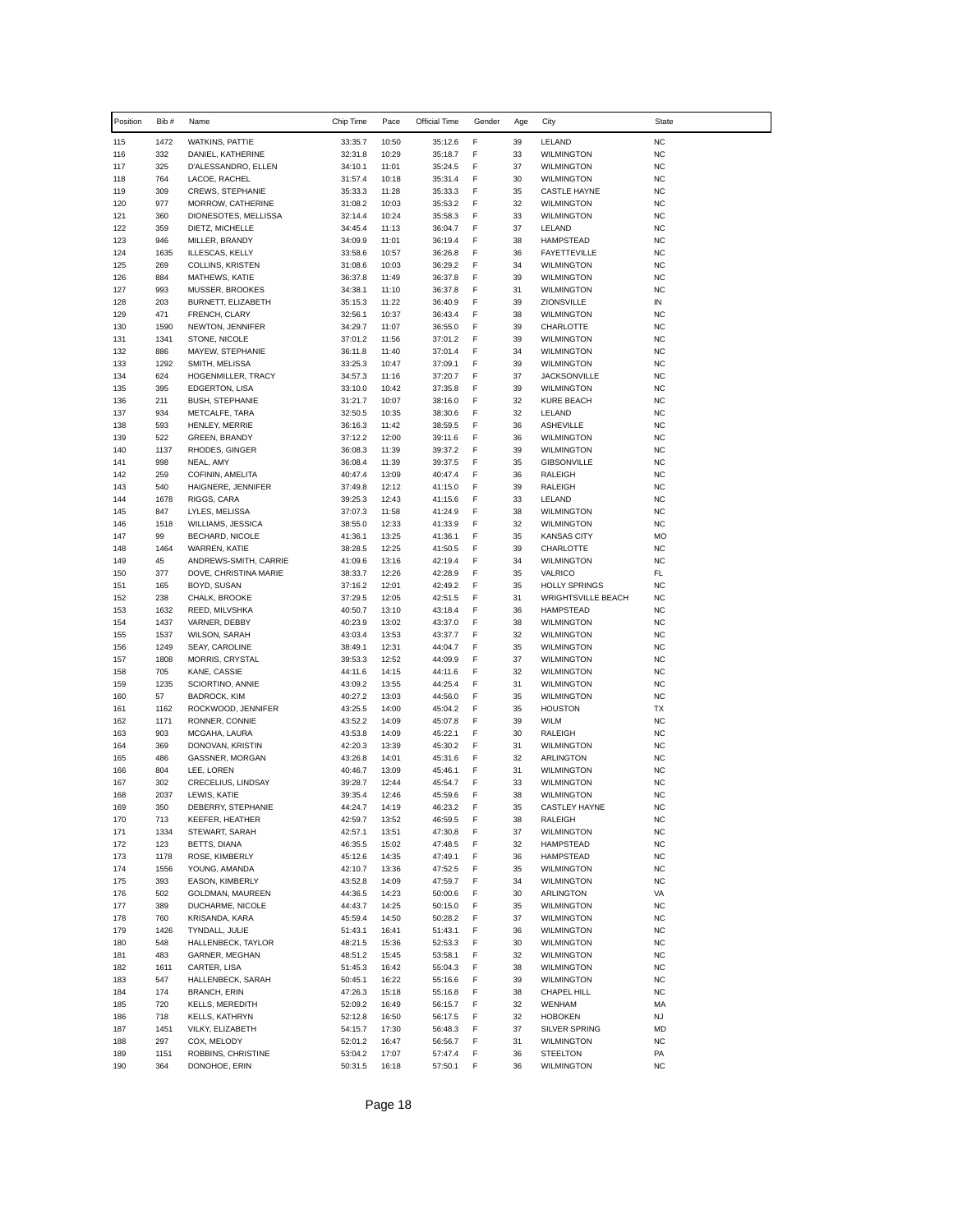| Position         | Bib#         | Name                                                | Chip Time            | Pace           | Official Time          | Gender | Age      | City                                    | <b>State</b>           |
|------------------|--------------|-----------------------------------------------------|----------------------|----------------|------------------------|--------|----------|-----------------------------------------|------------------------|
| 191              | 1266         | SILVER, WINDY                                       | 53:54.9              | 17:23          | 58:12.3                | F      | 37       | CAROLINA BEACH                          | <b>NC</b>              |
| 192              | 1265         | SILVER, IAN                                         | 53:57.9              | 17:24          | 58:15.2                | F      | 39       | CAROLINA BEACH                          | <b>NC</b>              |
| 193              | 43           | AMATO, RACHEL                                       | 58:26.8              | 18:51          | 58:26.8                | F      | 32       | <b>WILMINGTON</b>                       | <b>NC</b>              |
| 194              | 61           | <b>BAILLARGEON, ERICA</b>                           | 55:54.0              | 18:02          | 58:55.2                | F      | 32       | <b>WILMINGTON</b>                       | <b>NC</b>              |
| 195              | 1751         | JONES, LAUREN                                       | 57:06.3              | 18:25          | 59:49.5                | F      | 34       | <b>WILMINGTON</b>                       | <b>NC</b>              |
| 196              | 1001<br>1136 | NELSON, SARAH                                       | 57:29.4              | 18:33          | 1:01:18.4              | F<br>F | 31       | <b>WILMINGTON</b><br><b>CHARLOTTE</b>   | <b>NC</b><br><b>NC</b> |
| 197<br>198       | 835          | RHAME, PATTIE<br>LOVE, MELANIE                      | 56:22.3<br>1:03:04.4 | 18:11<br>20:21 | 1:01:26.2<br>1:03:04.4 | F      | 31<br>35 | <b>WILMINGTON</b>                       | <b>NC</b>              |
| 199              | 688          | JOHNSON, KERRY BETH                                 | 58:09.0              | 18:45          | 1:03:11.0              | F      | 31       | ANNAPOLIS                               | MD                     |
| 200              | 976          | MORRISON, MOLLY                                     | 1:02:47.0            | 20:15          | 1:06:50.9              | F      | 35       | FORT WALTON BEACH                       | FL                     |
|                  |              | 5K FEMALE 40-49 - based on Gun Elapsed time         |                      |                |                        |        |          |                                         |                        |
| 1                | 2038         | WILLIAMS, STEPHANIE                                 | 21:58.3              | 7:05           | 22:33.9                | F      | 46       | <b>WILMINGTON</b>                       | <b>NC</b>              |
| $\boldsymbol{2}$ | 159          | <b>BOURGEOIS, SHANA</b>                             | 22:54.1              | 7:23           | 23:06.0                | F      | 40       | <b>WRIGHTSVILLE BEACH</b>               | <b>NC</b>              |
| 3                | 1326         | STEPHANY, DANELLA                                   | 16:37.6              | 5:22           | 23:22.1                | F      | 41       | <b>WILMINGTON</b>                       | <b>NC</b>              |
| 4                | 1105         | PRICE, MISSY                                        | 23:34.7              | 7:36           | 23:34.7                | F      | 47       | SHENANDOAH JUNCTION                     | WV                     |
| 5                | 1211         | SAUNDERS, MIRIAM                                    | 24:07.9              | 7:47           | 24:28.9                | F      | 43       | CONCORD                                 | <b>NC</b>              |
| 6                | 1157         | ROCCOS-HOOPER, MELISSA                              | 24:23.3              | 7:52           | 24:37.6                | F      | 43       | CLAYTON                                 | <b>NC</b>              |
| 7<br>8           | 1805<br>1158 | OTTINA, THERESA<br>ROCHE, NICOLE                    | 23:50.9<br>24:14.8   | 7:41<br>7:49   | 24:41.7<br>25:10.0     | F<br>F | 48<br>43 | ALEXANDRIA<br><b>WILMINGTON</b>         | VA<br><b>NC</b>        |
| 9                | 979          | MORROW-TROMBLEY, SHANA                              | 25:13.1              | 8:08           | 25:31.3                | F      | 45       | SHELBURNE                               | VT                     |
| 10               | 453          | FONVIELLE, LEE                                      | 25:19.2              | 8:10           | 25:40.2                | F      | 48       | ALEXANDRIA                              | VA                     |
| 11               | 1759         | NIXON, KATHRYN                                      | 25:26.3              | 8:12           | 26:05.2                | F      | 45       | <b>WILMINGTON</b>                       | <b>NC</b>              |
| 12               | 1813         | DIEFFENBAUCH, PAM                                   | 25:51.3              | 8:20           | 26:23.7                | F      | 41       | <b>WILMINGTON</b>                       | <b>NC</b>              |
| 13               | 1045         | PAIGE, CRISTEN                                      | 26:12.3              | 8:27           | 26:29.4                | F      | 42       | NASHVILLE                               | TN                     |
| 14               | 1717         | TAYLOR, DANA                                        | 26:33.6              | 8:34           | 26:42.4                | F      | 45       | <b>WILMINGTON</b>                       | <b>NC</b>              |
| 15               | 750          | KITTINGER, KRISTY                                   | 26:23.1              | 8:31           | 27:08.9                | F      | 41       | <b>HAMPSTEAD</b>                        | <b>NC</b>              |
| 16               | 1148         | RIOUX, BRANDY                                       | 26:59.9              | 8:42           | 27:10.5                | F      | 41       | <b>WILMINGTON</b>                       | <b>NC</b>              |
| 17               | 1063         | PATZ, NANCY                                         | 27:24.4              | 8:50           | 27:24.4                | F      | 46       | <b>WILMINGTON</b>                       | <b>NC</b>              |
| 18               | 355          | DEVLIN, JULIE                                       | 27:17.1              | 8:48           | 27:39.9                | F      | 45       | CAROLINA BEACH                          | <b>NC</b>              |
| 19<br>20         | 1395<br>1735 | TISON, KELLY                                        | 26:37.7              | 8:35<br>8:54   | 27:40.6                | F<br>F | 41<br>43 | <b>WILMINGTON</b>                       | <b>NC</b><br><b>NC</b> |
| 21               | 448          | HANCOCK, JULIE<br>FLETCHER, BRENDA                  | 27:36.4<br>27:40.5   | 8:55           | 27:55.4<br>28:12.5     | F      | 47       | RALEGH<br>MORRISVILLE                   | <b>NC</b>              |
| 22               | 971          | MORRIS, HANNAH                                      | 26:55.7              | 8:41           | 28:16.0                | F      | 43       | <b>ATLANTA</b>                          | GA                     |
| 23               | 1290         | SMITH, KRISTINE                                     | 27:06.3              | 8:45           | 28:32.2                | F      | 44       | <b>WILMINGTON</b>                       | <b>NC</b>              |
| 24               | 387          | DRIVER, CHARMAN                                     | 26:00.1              | 8:23           | 28:52.2                | F      | 44       | RALEIGH                                 | <b>NC</b>              |
| 25               | 1079         | PHILLIPS, WENDY                                     | 27:09.0              | 8:45           | 29:01.8                | F      | 41       | <b>BRIARCLIFF MANOR</b>                 | NY                     |
| 26               | 1396         | TOMPKINS, ASHLEY                                    | 28:10.8              | 9:05           | 29:06.1                | F      | 40       | <b>WILMINGTON</b>                       | <b>NC</b>              |
| 27               | 1353         | SULT, JENNIFER                                      | 27:18.4              | 8:48           | 29:07.6                | F      | 45       | <b>WILMINGTON</b>                       | <b>NC</b>              |
| 28               | 738          | KING, KAREN                                         | 28:12.0              | 9:06           | 29:18.8                | F      | 44       | <b>WILMINGTON</b>                       | <b>NC</b>              |
| 29               | 138          | BLOECH, JENNIFER                                    | 28:32.4              | 9:12           | 29:30.2                | F      | 44       | <b>WILMINGTON</b>                       | <b>NC</b>              |
| 30               | 401          | EDRINGTON, TISHA                                    | 28:09.4              | 9:05           | 29:33.8                | F<br>F | 43       | PINEHURST                               | <b>NC</b>              |
| 31<br>32         | 590<br>79    | <b>HEGARTY, MELISSA</b><br><b>BARNES, PRISCILLA</b> | 28:35.4<br>25:49.7   | 9:13<br>8:20   | 29:38.3<br>29:42.5     | F      | 40<br>40 | <b>WILMINGTON</b><br><b>BLOOMINGTON</b> | <b>NC</b><br>IN        |
| 33               | 858          | MANDELL, MELISSA                                    | 27:31.0              | 8:53           | 29:44.2                | F      | 44       | <b>WILMINGTON</b>                       | <b>NC</b>              |
| 34               | 1027         | OLSON, MELISSA                                      | 29:14.4              | 9:26           | 29:48.1                | F      | 42       | <b>WATHA</b>                            | <b>NC</b>              |
| 35               | 284          | CORRIGAN, KAT                                       | 28:09.5              | 9:05           | 29:49.4                | F      | 44       | <b>WILMINGTON</b>                       | <b>NC</b>              |
| 36               | 1719         | WECKEL, KIM                                         | 29:23.3              | 9:29           | 29:50.0                | F      | 42       | <b>WILMINGTON</b>                       | <b>NC</b>              |
| 37               | 183          | BROUHARD, SHARON                                    | 29:34.1              | 9:32           | 29:54.8                | F      | 41       | <b>WILMINGTON</b>                       | <b>NC</b>              |
| 38               | 1701         | HUNDLEY, CATHERINE                                  | 30:15.1              | 9:45           | 30:15.1                | F      | 43       | <b>WILMINGTON</b>                       | <b>NC</b>              |
| 39               | 1519         | WILLIAMS, JULIE                                     | 29:40.4              | 9:34           | 30:23.2                | F      | 48       | WINSTON-SALEM                           | <b>NC</b>              |
| 40               | 1715         | RAVEN, BARB                                         | 27:43.1              | 8:56           | 30:47.2                | F      | 46       | LAKELAND                                | MN                     |
| 41               | 1034         | ORTIZ, AMY                                          | 29:01.5              | 9:22           | 30:48.9                | F      | 45       | <b>WILMINGTON</b>                       | <b>NC</b>              |
| 42               | 179          | BROOKMAN, LISA                                      | 30:15.8              | 9:45           | 30:50.1                | F      | 48       | <b>WRIGHTSVILLE BEACH</b>               | $_{\rm NC}$            |
| 43               | 122          | <b>BESTE, JANALYNN</b>                              | 30:18.8              | 9:46           | 30:56.8                | F      | 46       | <b>WILMINGTON</b>                       | <b>NC</b>              |
| 44<br>45         | 1607<br>509  | JOHNSTON, ELIZABETH<br>GOODGION, FELICIA            | 28:57.3<br>28:16.8   | 9:20<br>9:07   | 31:05.8                | F<br>F | 48<br>46 | <b>WILMINGTON</b><br>ARDEN              | <b>NC</b><br>NC        |
| 46               | 626          | HOLIBAUGH, JENNIFER                                 | 29:22.2              | 9:28           | 31:06.8<br>31:20.9     | F      | 43       | <b>WILMINGTON</b>                       | <b>NC</b>              |
| 47               | 988          | MULLIGAN, ELISABETH                                 | 28:08.2              | 9:05           | 31:23.1                | F      | 40       | <b>WRIGHTSVILLE BEACH</b>               | <b>NC</b>              |
| 48               | 748          | KIRSTEIN, GINA                                      | 30:36.9              | 9:52           | 31:32.3                | F      | 40       | <b>WILMINGTON</b>                       | <b>NC</b>              |
| 49               | 1005         | NICHOLSON, STACI                                    | 31:33.2              | 10:11          | 31:33.2                | F      | 41       | <b>WILMINGTON</b>                       | <b>NC</b>              |
| 50               | 831          | LONG, MARY                                          | 29:27.5              | 9:30           | 31:36.8                | F      | 49       | <b>WILMINGTON</b>                       | <b>NC</b>              |
| 51               | 929          | MEINECKE, TIFFANY                                   | 31:23.1              | 10:07          | 31:39.0                | F      | 42       | <b>WILMINGTON</b>                       | <b>NC</b>              |
| 52               | 1053         | PARKER, KIMBERLY                                    | 29:05.9              | 9:23           | 31:40.6                | F      | 43       | SIMPSONVILLE                            | SC                     |
| 53               | 1091         | POPAJOHN, CINDY                                     | 31:51.8              | 10:16          | 31:51.8                | F      | 47       | <b>WILMINGTON</b>                       | <b>NC</b>              |
| 54               | 1723         | MORGADO, JULIE                                      | 31:48.7              | 10:15          | 32:06.1                | F      | 44       | CHARLESTON                              | WV                     |
| 55               | 1524         | <b>WILLIAMS, PATRICIA</b>                           | 30:28.7              | 9:50           | 32:09.8                | F      | 44       | <b>WILMINGTON</b>                       | <b>NC</b>              |
| 56               | 1649         | FARRELL, CHRISSY                                    | 32:39.8              | 10:32          | 33:22.7                | F      | 40       | <b>WILMINGTON</b>                       | <b>NC</b>              |
| 57               | 1268         | SIMMONS, KAREN                                      | 30:49.0              | 9:56           | 33:27.3                | F      | 49       | <b>WILMINGTON</b>                       | <b>NC</b>              |
| 58<br>59         | 1711<br>1160 | SIKES, KIMBERLY                                     | 31:16.0<br>29:48.3   | 10:05          | 33:35.8                | F<br>F | 40<br>43 | <b>BERNARDSVILLE</b>                    | <b>NJ</b><br><b>NC</b> |
| 60               | 887          | ROCK, PAULA<br>MCCARTER, CARA                       | 30:47.5              | 9:37<br>9:56   | 33:37.5<br>33:51.1     | F      | 40       | HAMPSTEAD<br>WAXHAW                     | <b>NC</b>              |
| 61               | 1749         | ROBERTS, VIC                                        | 32:30.7              | 10:29          | 33:53.3                | F      | 46       | <b>WRIGHTSVILLE BEACH</b>               | IL.                    |
| 62               | 1616         | DAVIS, JENNIFER                                     | 30:41.6              | 9:54           | 34:09.6                | F      | 46       | <b>WILMINGTON</b>                       | <b>NC</b>              |
| 63               | 1534         | <b>WILSON, KRIS</b>                                 | 30:44.1              | 9:55           | 34:10.6                | F      | 48       | <b>WILMINGTON</b>                       | NC                     |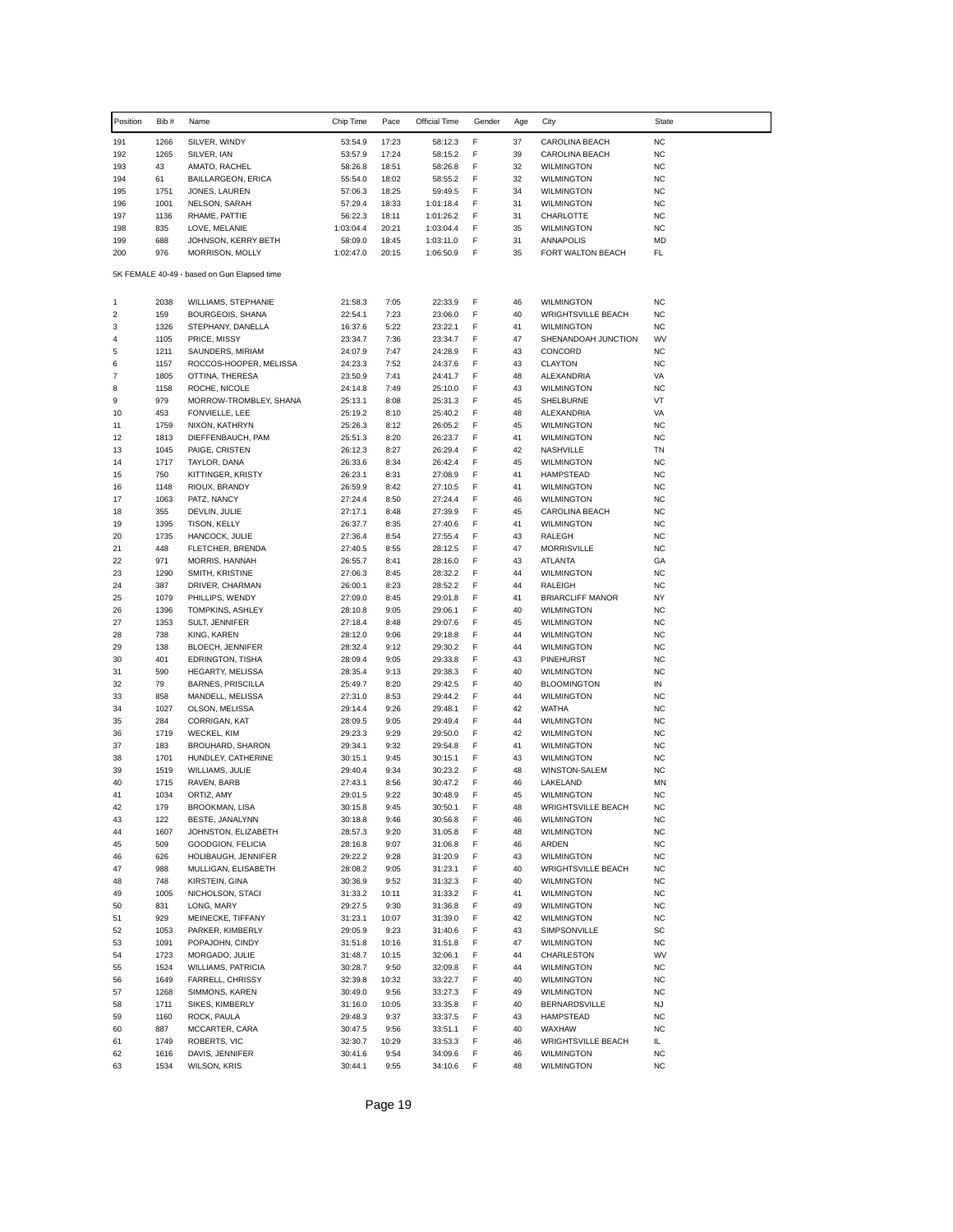| Position   | Bib #        | Name                                | Chip Time          | Pace           | Official Time      | Gender | Age      | City                                            | <b>State</b>           |
|------------|--------------|-------------------------------------|--------------------|----------------|--------------------|--------|----------|-------------------------------------------------|------------------------|
| 64         | 730          | KESTNER, ELLEN                      | 33:20.6            | 10:45          | 34:17.2            | F      | 45       | <b>WILMINGTON</b>                               | <b>NC</b>              |
| 65         | 1639         | ALBRITTON, REBECCA                  | 30:09.8            | 9:44           | 34:19.7            | F      | 41       | <b>MATTHEWS</b>                                 | <b>NC</b>              |
| 66         | 1020         | OLATIDOYE, CONSTANCE                | 32:05.5            | 10:21          | 34:35.9            | F      | 49       | <b>WILMINGTON</b>                               | <b>NC</b>              |
| 67         | 1132         | REHFELDT, JESSICA                   | 33:49.1            | 10:55          | 34:42.2            | F      | 42       | <b>WILMINGTON</b>                               | <b>NC</b>              |
| 68<br>69   | 916<br>1205  | MCINTYRE, STACIE<br>SAPP, ASHLEY    | 33:49.4<br>31:47.2 | 10:55<br>10:15 | 34:53.7<br>35:35.4 | F<br>F | 41<br>48 | <b>WILMINGTON</b><br><b>ELON</b>                | <b>NC</b><br><b>NC</b> |
| 70         | 600          | HILL, JODY                          | 31:58.1            | 10:19          | 35:39.0            | F      | 48       | RALEIGH                                         | <b>NC</b>              |
| 71         | 20           | ALBRECHT, DENISE                    | 32:47.1            | 10:35          | 35:39.7            | F      | 49       | <b>WILMINGTON</b>                               | <b>NC</b>              |
| 72         | 1700         | WARD, NICOLE                        | 34:20.5            | 11:05          | 35:40.3            | F      | 41       | <b>WILMINGTON</b>                               | <b>NC</b>              |
| 73         | 743          | KINGSLEY, NAAREN                    | 33:34.7            | 10:50          | 35:51.2            | F      | 41       | CALEDONIA                                       | MN                     |
| 74         | 744          | KINGSLEY, NAAREN                    | 33:35.9            | 10:50          | 35:52.0            | F      | 41       | CALEDONIA                                       | MN                     |
| 75<br>76   | 909<br>1054  | MCHALE, MICHELLE<br>PARKS, FLOSSIE  | 33:37.2<br>33:15.0 | 10:51<br>10:44 | 36:01.1<br>36:03.0 | F<br>F | 48<br>45 | PHILADELPHIA<br>PINEHURST                       | PA<br><b>NC</b>        |
| 77         | 920          | MCLAM, KATIE                        | 35:06.6            | 11:19          | 36:44.4            | F      | 41       | CORNELIUS                                       | <b>NC</b>              |
| 78         | 843          | LUND, TIFFANY                       | 34:36.0            | 11:10          | 36:47.3            | F      | 40       | RALEIGH                                         | <b>NC</b>              |
| 79         | 1479         | <b>WEAVER, MARTHA</b>               | 33:20.6            | 10:45          | 36:57.9            | F      | 44       | <b>WILMINGTON</b>                               | <b>NC</b>              |
| 80         | 245          | CHEATHAM, CARRIE                    | 35:53.6            | 11:35          | 37:00.9            | F      | 47       | <b>WILMINGTON</b>                               | <b>NC</b>              |
| 81         | 1060         | PATTERSON, HEATHER                  | 34:10.4            | 11:01          | 37:07.0            | F      | 41       | <b>WILMINGTON</b>                               | <b>NC</b>              |
| 82         | 1130         | REGAN, EILEEN                       | 37:12.1            | 12:00          | 37:12.1            | F      | 40       | <b>WILMINGTON</b>                               | <b>NC</b>              |
| 83<br>84   | 195<br>386   | BURGEE, BETH<br>DRISCOLL, ANNE      | 35:55.3<br>34:57.6 | 11:35<br>11:16 | 37:17.3<br>37:24.6 | F<br>F | 47<br>40 | <b>WRIGHTSVILLE BEACH</b><br><b>NEW ORLEANS</b> | <b>NC</b><br>LA        |
| 85         | 961          | MOORE, LYNN                         | 33:43.4            | 10:53          | 37:25.2            | F      | 48       | CHARLOTTE                                       | <b>NC</b>              |
| 86         | 418          | EVANS, DENISE                       | 34:15.5            | 11:03          | 37:40.9            | F      | 49       | <b>WILMINGTON</b>                               | <b>NC</b>              |
| 87         | 2010         | KOGAN, OLGA                         | 37:19.6            | 12:02          | 37:49.7            | F      | 49       | <b>WILMINGTON</b>                               | <b>NC</b>              |
| 88         | 1568         | HOBBS, DIANE                        | 34:55.3            | 11:16          | 37:49.9            | F      | 48       | <b>NEW CANAAN</b>                               | CT                     |
| 89         | 347          | DAY, GILLIAN                        | 33:58.9            | 10:57          | 38:08.7            | F      | 48       | <b>WILMINGTON</b>                               | <b>NC</b>              |
| 90         | 1274         | SIMON, CARLA                        | 36:08.9            | 11:39          | 38:16.3            | F<br>F | 44       | <b>WILMINGTON</b>                               | <b>NC</b>              |
| 91<br>92   | 860<br>989   | MAREK, JULIE<br>MULVEY, TARA        | 35:06.2<br>34:28.1 | 11:19<br>11:07 | 38:36.0<br>38:36.6 | F      | 47<br>41 | <b>WILMINGTON</b><br><b>WILMINGTON</b>          | <b>NC</b><br><b>NC</b> |
| 93         | 1424         | TYLER, LESLIE                       | 34:21.6            | 11:05          | 38:47.0            | F      | 49       | <b>WILMINGTON</b>                               | <b>NC</b>              |
| 94         | 794          | LARKINS, CYNDE                      | 35:52.6            | 11:34          | 38:49.3            | F      | 44       | <b>WILMINGTON</b>                               | <b>NC</b>              |
| 95         | 1285         | SMITH, IMER                         | 35:04.4            | 11:19          | 38:50.5            | F      | 46       | <b>WILMINGTON</b>                               | <b>NC</b>              |
| 96         | 554          | HARRIS, ELLEN                       | 35:10.7            | 11:21          | 38:53.9            | F      | 46       | RALEIGH                                         | <b>NC</b>              |
| 97         | 1300         | SMITH, TRICIA                       | 35:08.4            | 11:20          | 38:56.7            | F      | 45       | <b>HOLLY SPRINGS</b>                            | <b>NC</b>              |
| 98<br>99   | 1670<br>240  | JOHNSON, KONNI<br>CHAMBERS, BARBARA | 37:38.1<br>38:12.7 | 12:08<br>12:19 | 38:57.9<br>39:19.0 | F<br>F | 43<br>48 | <b>WILMINGTON</b><br><b>WILMINGTON</b>          | <b>NC</b><br><b>NC</b> |
| 100        | 339          | DAVIS, AMY                          | 37:46.4            | 12:11          | 39:56.3            | F      | 40       | GARNER                                          | <b>NC</b>              |
| 101        | 1361         | SYRIA, LAURA                        | 38:20.8            | 12:22          | 39:57.1            | F      | 47       | <b>CORNELIUS</b>                                | <b>NC</b>              |
| 102        | 1692         | TOPPIN, NAN                         | 36:48.7            | 11:52          | 40:02.7            | F      | 46       | CAROLINA BEACH                                  | <b>NC</b>              |
| 103        | 1198         | SAFFO, STAMATIA                     | 37:07.7            | 11:58          | 40:52.2            | F      | 45       | <b>WILMINGTON</b>                               | <b>NC</b>              |
| 104        | 589          | HEANEY, STEPHANIE                   | 37:06.7            | 11:58          | 41:06.1            | F      | 41       | <b>WILMINGTON</b>                               | <b>NC</b>              |
| 105<br>106 | 1527<br>105  | WILLIAMS, VICKI<br>BEISTEL, RHONDA  | 38:37.9<br>41:45.1 | 12:27<br>13:28 | 41:07.7<br>41:45.1 | F<br>F | 46<br>40 | <b>HEDGESVILLE</b><br><b>WILMINGTON</b>         | <b>MD</b><br><b>NC</b> |
| 107        | 1118         | RANDALL, DEBBIE                     | 37:48.9            | 12:12          | 41:45.2            | F      | 47       | <b>WILMINGTON</b>                               | <b>NC</b>              |
| 108        | 1378         | TERAULT, MARTHA                     | 39:17.9            | 12:40          | 41:51.2            | F      | 46       | <b>WILMINGTON</b>                               | <b>NC</b>              |
| 109        | 1349         | STURKEY, PIPPA                      | 39:45.2            | 12:49          | 41:52.0            | F      | 49       | <b>FORT MILL</b>                                | SC                     |
| 110        | 76           | <b>BARKENTIN, TASHA</b>             | 37:32.3            | 12:06          | 41:53.7            | F      | 40       | <b>WAKE FOREST</b>                              | <b>NC</b>              |
| 111        | 1403         | TOURVILLE, MONICA                   | 39:46.6            | 12:50          | 41:55.1            | F      | 48       | <b>FORT MILL</b>                                | SC                     |
| 112<br>113 | 216<br>30    | CAISON, ANGELA<br>ALLISON, CARRIE   | 36:55.4<br>40:24.4 | 11:55<br>13:02 | 42:05.0<br>42:36.5 | F<br>F | 45<br>41 | CHARLOTTE<br>CHARLOTTE                          | <b>NC</b><br><b>NC</b> |
| 114        | 80           | BARNETT, JENNY                      | 38:50.1            | 12:32          | 42:41.1            | F      | 40       | PALMDALE                                        | CA                     |
| 115        | 148          | BONEY, RET                          | 38:19.5            | 12:22          | 42:58.3            | F      | 48       | RALEIGH                                         | <b>NC</b>              |
| 116        | 357          | DIAZ, REBECCA                       | 39:11.6            | 12:38          | 43:00.9            | F      | 42       | PASS CHRISTIAN                                  | MS                     |
| 117        | 70           | <b>BALL, DANNETTE</b>               | 41:58.3            | 13:32          | 43:11.5            | F      | 43       | SOUTHPORT                                       | <b>NC</b>              |
| 118        | 783          | LANCASTER, MELISSA                  | 41:53.4            | 13:31          | 43:27.7            | F      | 42       | RALEIGH                                         | <b>NC</b>              |
| 119        | 711          | KAYLER, MARY K                      | 38:58.1            | 12:34          | 43:43.8            | F      | 44       | LELAND                                          | <b>NC</b>              |
| 120<br>121 | 161<br>1055  | BOWERSOX, BROOKE<br>PARKS, KRIS     | 41:55.3<br>38:49.9 | 13:31<br>12:31 | 43:45.4<br>44:05.3 | F<br>F | 44<br>46 | CARY<br>CARRBORO                                | <b>NC</b><br><b>NC</b> |
| 122        | 1213         | SAURAGE, ANDREA                     | 40:49.4            | 13:10          | 44:33.9            | F      | 44       | <b>ELON</b>                                     | <b>NC</b>              |
| 123        | 230          | CARROLL, TINA                       | 44:37.3            | 14:24          | 44:37.3            | F      | 45       | DERWOOD                                         | MD                     |
| 124        | 178          | <b>BROCK, JULIA</b>                 | 40:18.9            | 13:00          | 44:49.5            | F      | 45       | <b>LEXINGTON</b>                                | KY                     |
| 125        | 1254         | SEUFERT, SHANNON                    | 40:27.3            | 13:03          | 44:56.4            | F      | 45       | WILMINGTON                                      | <b>NC</b>              |
| 126        | 424          | FAGAN, STEPHANIE                    | 40:28.7            | 13:03          | 45:15.7            | F      | 42       | RALEIGH                                         | <b>NC</b>              |
| 127        | 476<br>172   | GALATRO, JENNIFER                   | 43:54.7<br>42:12.4 | 14:10          | 45:22.2            | F<br>F | 43<br>42 | <b>FREDERICKSBURG</b>                           | VA<br><b>NC</b>        |
| 128<br>129 | 166          | BRADY, COLLEEN<br>BOYER, CARRIE     | 41:28.2            | 13:37<br>13:23 | 45:25.3<br>45:26.3 | F      | 46       | <b>WILMINGTON</b><br>CAROLINA BEACH             | <b>NC</b>              |
| 130        | 1415         | TULLY, TRISHA                       | 41:21.7            | 13:20          | 45:48.6            | F      | 41       | <b>SUN PRAIRIE</b>                              | WS                     |
| 131        | 1394         | TIPPETT, OVELLA                     | 42:28.6            | 13:42          | 46:07.3            | F      | 49       | <b>WILMINGTON</b>                               | <b>NC</b>              |
| 132        | 630          | HOMER, MELODIE                      | 43:14.6            | 13:57          | 46:21.3            | F      | 40       | <b>WILMINGTON</b>                               | <b>NC</b>              |
| 133        | 52           | ATENTO, JULIE                       | 41:43.4            | 13:27          | 46:32.7            | F      | 45       | <b>WILMINGTON</b>                               | <b>NC</b>              |
| 134        | 1622         | <b>KEENER, MELISSA</b>              | 41:48.9            | 13:29          | 46:33.8            | F      | 40       | RALEIGH                                         | <b>NC</b>              |
| 135        | 895          | MCCARTY, SHEILA                     | 45:09.9            | 14:34          | 46:56.9            | F      | 48       | <b>MOORESVILLE</b>                              | <b>NC</b>              |
| 136<br>137 | 1760<br>1552 | LATIMER, JULIE<br>YAMANO, WENDY     | 44:09.6<br>44:14.8 | 14:15<br>14:16 | 46:57.0<br>47:48.4 | F<br>F | 49<br>47 | GREENSBORO<br>WILMINGTON                        | <b>NC</b><br><b>NC</b> |
| 138        | 435          | FINELLI, AMY                        | 44:15.7            | 14:16          | 47:48.9            | F      | 46       | <b>WILMINGTON</b>                               | <b>NC</b>              |
| 139        | 1573         | KORNEGAY, MICHELLE                  | 43:08.8            | 13:55          | 48:39.0            | F      | 42       | <b>WILMINGTON</b>                               | <b>NC</b>              |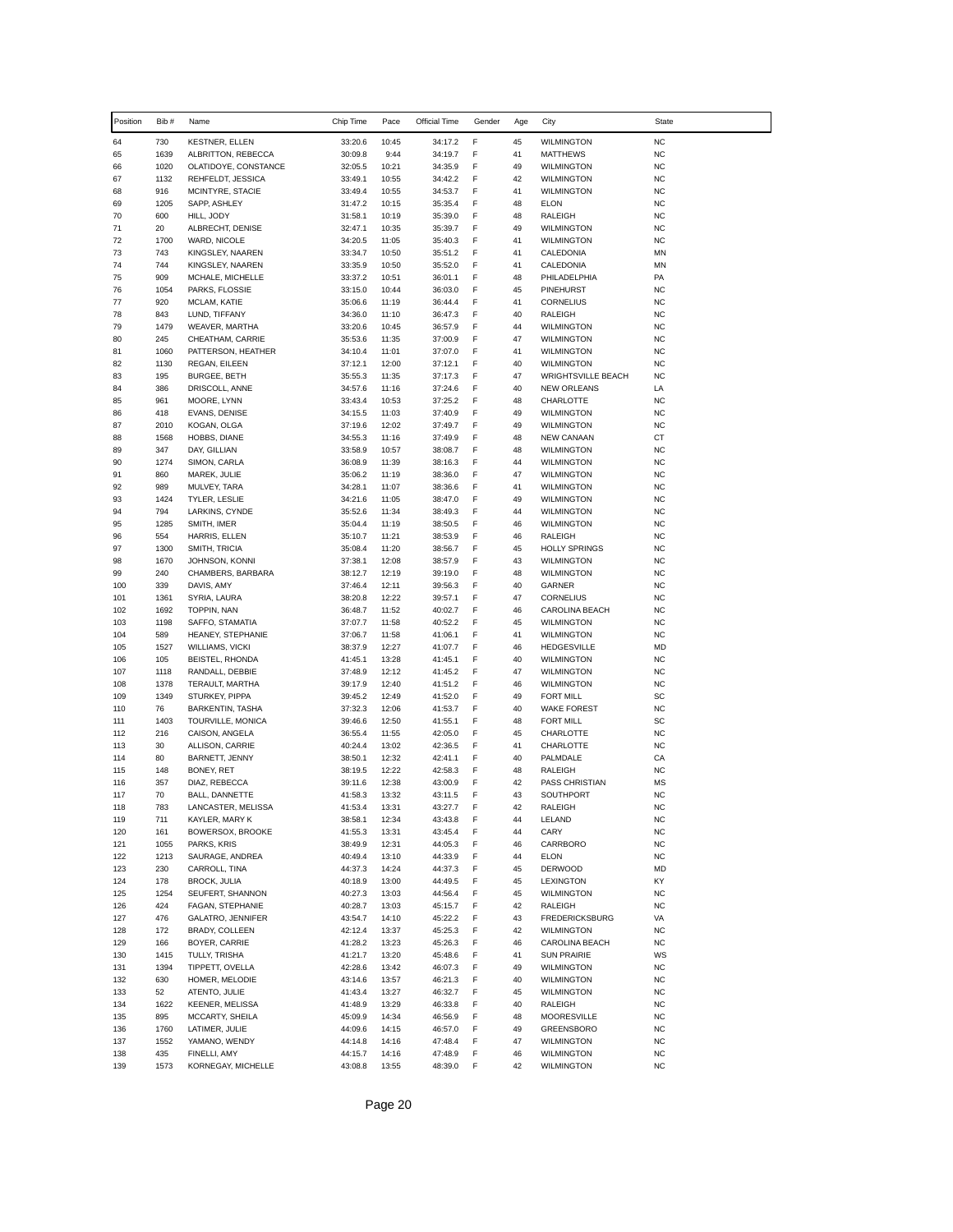| Position       | Bib #        | Name                                        | Chip Time              | Pace           | Official Time          | Gender | Age      | City                                       | <b>State</b>           |
|----------------|--------------|---------------------------------------------|------------------------|----------------|------------------------|--------|----------|--------------------------------------------|------------------------|
| 140            | 530          | <b>GUNTHER, KAREN</b>                       | 45:49.7                | 14:47          | 49:32.0                | F      | 46       | PAINTED POST                               | <b>NY</b>              |
| 141            | 1596         | HILDRETH, LYNN                              | 47:38.8                | 15:22          | 49:40.4                | F      | 42       | <b>WILMINGTON</b>                          | <b>NC</b>              |
| 142            | 1536         | WILSON, MEGAN                               | 49:43.4                | 16:02          | 51:27.2                | F      | 42       | <b>RICHMOND</b>                            | VA                     |
| 143            | 1048         | PARISI, MARY                                | 48:20.8                | 15:35          | 51:32.5                | F      | 48       | <b>WILMINGTON</b><br><b>WILMINGTON</b>     | <b>NC</b>              |
| 144<br>145     | 1082<br>1057 | PIPER, ANNA<br>PATE, JENNIFER               | 51:35.3<br>49:22.9     | 16:38<br>15:55 | 51:35.3<br>52:13.6     | F<br>F | 41<br>44 | <b>WILMINGTON</b>                          | <b>NC</b><br><b>NC</b> |
| 146            | 1119         | RATLIFF, ALLANA                             | 47:47.1                | 15:25          | 52:23.4                | F      | 42       | <b>WILMINGTON</b>                          | <b>NC</b>              |
| 147            | 2033         | MONTANEZ, SHIRLEY                           | 51:09.5                | 16:30          | 52:27.8                | F      | 45       | GILROY                                     | CA                     |
| 148            | 930          | MELENDEZ-VASQUEZ, CARMEN                    | 48:23.5                | 15:36          | 52:33.4                | F      | 48       | <b>NEW YORK</b>                            | NY                     |
| 149            | 1362         | SYRIA, LEE                                  | 51:27.1                | 16:36          | 53:05.5                | F      | 40       | CORNELIUS                                  | <b>NC</b>              |
| 150            | 1278         | SMALL, JACQUI                               | 50:01.7                | 16:08          | 53:38.4                | F      | 48       | CHARLOTTE                                  | <b>NC</b>              |
| 151            | 437          | FINELLI, KATHERINE                          | 50:02.7                | 16:08          | 53:40.5                | F      | 47       | <b>MIDDLETOWN</b>                          | DE                     |
| 152            | 1763<br>465  | MUNNA, SHAWNNA                              | 49:18.9                | 15:54          | 54:27.4                | F<br>F | 45<br>47 | <b>SUPPLY</b>                              | <b>NC</b><br>MO        |
| 153<br>154     | 13           | FOX, SUSAN<br>ADAMS, MICHELLE               | 50:16.0<br>50:05.8     | 16:13<br>16:09 | 55:09.0<br>55:15.6     | F      | 48       | <b>SAINT LOUIS</b><br>CONCORD              | <b>NC</b>              |
| 155            | 108          | <b>BEMIS, CYNTHIA</b>                       | 51:58.3                | 16:46          | 55:44.1                | F      | 45       | <b>WILMINGTON</b>                          | <b>NC</b>              |
| 156            | 798          | LATIMER, IRFAN                              | 50:20.0                | 16:14          | 56:55.6                | F      | 47       | ANNAPOLIS                                  | <b>MD</b>              |
| 157            | 1657         | HAL, JENNIFER                               | 53:14.8                | 17:10          | 59:00.7                | F      | 44       | <b>WILMINGTON</b>                          | <b>NC</b>              |
| 158            | 578          | HAWTHORNE, JENNIFER                         | 56:03.1                | 18:05          | 59:04.6                | F      | 45       | <b>COLUMBUS</b>                            | OH                     |
| 159            | 1025         | OLSCHESKY, KARYN                            | 57:47.1                | 18:38          | 59:36.9                | F      | 45       | DALLAS                                     | TX                     |
| 160            | 680          | JOHNSEN, C.                                 | 55:23.6                | 17:52          | 1:00:57.7              | F<br>F | 41       | <b>WILMINGTON</b>                          | <b>NC</b><br><b>NC</b> |
| 161<br>162     | 1144<br>656  | RICHARDSON, LAUREL<br>JACKS, KAREN          | 55:24.7<br>56:45.7     | 17:52<br>18:18 | 1:00:59.1<br>1:01:28.0 | F      | 44<br>42 | <b>WILMINGTON</b><br><b>HENDERSON</b>      | <b>NV</b>              |
| 163            | 561          | <b>HASTINGS, CHRISTY</b>                    | 58:01.3                | 18:43          | 1:02:12.4              | F      | 42       | HAYMARKET                                  | VA                     |
| 164            | 812          | LENNON, BETH                                | 59:02.7                | 19:03          | 1:02:15.7              | F      | 49       | <b>WILMINGTON</b>                          | <b>NC</b>              |
| 165            | 695          | JOHNSON, TRACI                              | 59:02.2                | 19:03          | 1:02:15.9              | F      | 45       | N. CHARLESTON                              | SC                     |
| 166            | 209          | <b>BUSCH, MELISSA</b>                       | 58:05.4                | 18:44          | 1:02:19.2              | F      | 47       | <b>CHICAGO</b>                             | IL.                    |
| 167            | 863          | MARKOWSKI, CAROLYN                          | 57:38.8                | 18:35          | 1:03:19.5              | F      | 49       | <b>WILMINGTON</b>                          | <b>NC</b>              |
| 168            | 1051         | COSIO, CHRIS                                | 59:30.2                | 19:12          | 1:04:22.6              | F      | 47       | <b>WILMINGTON</b>                          | <b>NC</b>              |
| 169<br>170     | 248<br>410   | CINCOTTA, JANE<br>EGAN, KENDALL             | 1:03:36.0<br>1:10:23.4 | 20:31<br>22:42 | 1:08:46.2<br>1:16:55.9 | F<br>F | 46<br>40 | YARDVILLE                                  | <b>NJ</b><br><b>NC</b> |
|                |              |                                             |                        |                |                        |        |          | <b>WILMINGTON</b>                          |                        |
|                |              | 5K FEMALE 50-59 - based on Gun Elapsed time |                        |                |                        |        |          |                                            |                        |
| 1              | 1679         | BOURGEOIS, PAMELA                           | 26:41.2                | 8:36           | 26:41.2                | F      | 53       | <b>WILMINGTON</b>                          | <b>NC</b>              |
| 2              | 822          | LEVINTOW, KATHY                             | 26:07.5                | 8:25           | 26:48.6                | F      | 59       | LELAND                                     | <b>NC</b>              |
| 3              | 873          | MARSHALL, SUSAN                             | 26:27.1                | 8:32           | 27:00.1                | F      | 51       | <b>WILMINGTON</b>                          | <b>NC</b>              |
| 4              | 1320         | STANCILL, TINA                              | 26:11.0                | 8:27           | 27:07.0                | F      | 56       | <b>WILMINGTON</b>                          | <b>NC</b>              |
| 5<br>6         | 867<br>1673  | MARRESE, CECELIA<br>VOLLMIN, LAUREN         | 26:42.0<br>27:01.0     | 8:37<br>8:43   | 27:14.4<br>27:26.0     | F<br>F | 52<br>52 | <b>WILMINGTON</b><br><b>WILMINGTON</b>     | <b>NC</b><br><b>NC</b> |
| $\overline{7}$ | 1043         | PADEZANIN, SUSIE                            | 27:30.7                | 8:52           | 27:53.0                | F      | 50       | <b>WILMINGTON</b>                          | <b>NC</b>              |
| 8              | 902          | MCDONALD, JAN                               | 27:24.9                | 8:50           | 28:04.0                | F      | 50       | <b>FAYETTEVILLE</b>                        | <b>NC</b>              |
| 9              | 809          | LEICHTMAN, CHERYL                           | 28:07.1                | 9:04           | 28:07.1                | F      | 53       | <b>MILLTOWN</b>                            | <b>NJ</b>              |
| 10             | 336          | DAUGHTRY, MITZI                             | 28:34.8                | 9:13           | 28:34.8                | F      | 50       | <b>WILMINGTON</b>                          | <b>NC</b>              |
| 11             | 1560         | ZUMPE, REBECCA                              | 27:59.9                | 9:02           | 28:50.4                | F      | 51       | <b>WILMINGTON</b>                          | <b>NC</b>              |
| 12             | 537          | HADEL, TRACI                                | 27:30.9                | 8:52           | 28:50.8                | F<br>F | 50       | <b>WILMINGTON</b>                          | <b>NC</b><br>DE        |
| 13<br>14       | 568<br>311   | HAVRILA, CAROLE<br>CRUSE, JACKIE            | 27:26.7<br>27:27.1     | 8:51<br>8:51   | 29:08.5<br>29:58.5     | F      | 52<br>50 | <b>RUCKERSVILLE</b><br><b>CASTLE HAYNE</b> | <b>NC</b>              |
| 15             | 315          | CUMMINGS, JILL                              | 29:55.3                | 9:39           | 30:06.6                | F      | 50       | <b>CASTLE HAYNE</b>                        | <b>NC</b>              |
| 16             | 1677         | LINDBERG, AMY                               | 29:03.1                | 9:22           | 30:18.0                | F      | 55       | <b>WILMINGTON</b>                          | <b>NC</b>              |
| 17             | 636          | HOYT, DEBRA                                 | 29:02.6                | 9:22           | 30:26.0                | F      | 56       | <b>ROCHESTER</b>                           | NH                     |
| 18             | 415          | ERGAS, HEIDI                                | 28:22.4                | 9:09           | 31:50.1                | F      | 57       | LELAND                                     | <b>NC</b>              |
| 19             | 732          | KHAGHANI, NANCY                             | 28:42.6                | 9:15           | 31:52.2                | F      | 53       | <b>BETHESDA</b>                            | MD                     |
| 20             | 771          | LAIL, SUZANNE                               | 29:24.2                | 9:29           | 31:52.3                | F      | 56       | CHARLOTTE                                  | <b>NC</b>              |
| 21<br>22       | 1066<br>1024 | PENDSE, LYNNE<br>OLIVA, KATHY               | 31:33.7<br>31:01.0     | 10:11<br>10:00 | 31:57.1<br>32:00.2     | F<br>F | 58<br>51 | <b>WILMINGTON</b><br>RALEIGH               | NC<br><b>NC</b>        |
| 23             | 648          | HUTSELL, PAM                                | 28:01.1                | 9:02           | 32:08.8                | F      | 51       | <b>WILMINGTON</b>                          | <b>NC</b>              |
| 24             | 276          | COOK, LYNN                                  | 31:14.1                | 10:05          | 32:16.0                | F      | 58       | <b>RICHMOND</b>                            | VA                     |
| 25             | 492          | GEE, LUCY                                   | 31:36.2                | 10:12          | 32:32.4                | F      | 55       | <b>WRIGHTSVILLE BEACH</b>                  | <b>NC</b>              |
| 26             | 818          | LEONG, GINA                                 | 32:23.6                | 10:27          | 32:58.2                | F      | 54       | <b>WILMINGTON</b>                          | <b>NC</b>              |
| 27             | 281          | COONCE, CARRIE                              | 29:48.1                | 9:37           | 33:57.4                | F      | 54       | WILMMINGTON                                | <b>NC</b>              |
| 28             | 1443         | VAUGHAN, RHONDA (BIG BOOTY)                 | 32:33.9                | 10:30          | 34:19.8                | F      | 56       | <b>GREENSBORO</b>                          | <b>NC</b>              |
| 29<br>30       | 2029<br>153  | SCHULTZ, TERRY<br>BOSCH, KIM                | 30:04.7<br>33:29.0     | 9:42<br>10:48  | 34:24.7<br>34:30.9     | F<br>F | 57<br>54 | WAXHAW<br><b>KANSASCITY</b>                | <b>NC</b><br>MO        |
| 31             | 1431         | VAN DER MERWE, JANENE                       | 31:35.8                | 10:11          | 34:34.9                | F      | 54       | <b>WILMINGTON</b>                          | <b>NC</b>              |
| 32             | 466          | FREDERICK, GENA                             | 34:29.3                | 11:07          | 34:55.5                | F      | 52       | <b>WILMINGTON</b>                          | <b>NC</b>              |
| 33             | 816          | LEONARD, LISA                               | 33:17.0                | 10:44          | 35:33.5                | F      | 52       | CAROLINA BEACH                             | <b>NC</b>              |
| 34             | 837          | LOVETT, JEAN                                | 33:00.0                | 10:39          | 35:34.5                | F      | 57       | <b>WILMINGTON</b>                          | <b>NC</b>              |
| 35             | 637          | HUCKABEE, ALIX                              | 33:18.8                | 10:45          | 35:36.0                | F      | 50       | <b>WRIGHTSVILLE BEACH</b>                  | <b>NC</b>              |
| 36             | 792          | WILBUR, AMI                                 | 32:21.4                | 10:26          | 35:52.4                | F      | 53       | <b>WILMINGTON</b>                          | <b>NC</b>              |
| 37             | 631          | HOOD, ASHLEY                                | 33:28.6                | 10:48          | 36:15.0                | F      | 53       | <b>KINSTON</b>                             | <b>NC</b>              |
| 38<br>39       | 676<br>220   | JOACHIM, OLGA<br>CANNON, JESSICA            | 32:31.3<br>33:43.8     | 10:29<br>10:53 | 36:25.7<br>37:20.8     | F<br>F | 53<br>50 | <b>WILMINGTON</b><br><b>WILMINGTON</b>     | <b>NC</b><br><b>NC</b> |
| 40             | 615          | HOBBS, GINNY                                | 34:27.5                | 11:07          | 37:21.6                | F      | 51       | ATLANTA                                    | GA                     |
| 41             | 1687         | BARTON, SALLY                               | 34:35.5                | 11:09          | 37:25.6                | F      | 50       | CHARLESTON                                 | WV                     |
| 42             | 1261         | SHERMAN, KAREN                              | 34:07.2                | 11:00          | 37:55.5                | F      | 56       | <b>WILMINGTON</b>                          | <b>NC</b>              |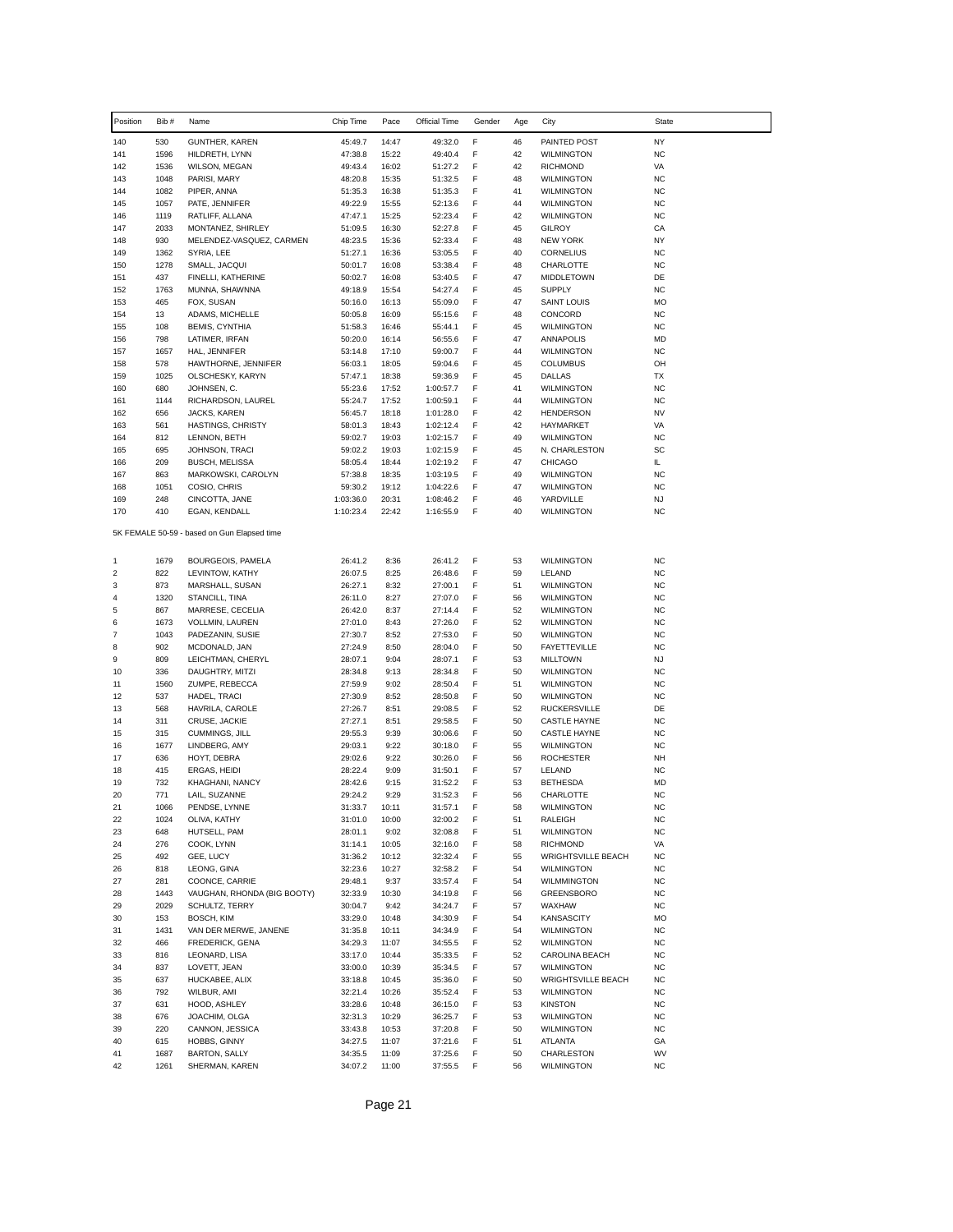| Position         | Bib #        | Name                                          | Chip Time          | Pace           | Official Time          | Gender | Age      | City                                           | State                  |
|------------------|--------------|-----------------------------------------------|--------------------|----------------|------------------------|--------|----------|------------------------------------------------|------------------------|
| 43               | 1253         | SEMKEN, CINDI                                 | 36:04.8            | 11:38          | 38:04.1                | F      | 51       | <b>WILMINGTON</b>                              | <b>NC</b>              |
| 44               | 499          | GOLDMAN, FRANCES                              | 32:52.0            | 10:36          | 38:15.2                | F      | 57       | <b>ALEXANDRIA</b>                              | VA                     |
| 45               | 2013         | FOGLEMAN, MELANIE                             | 34:28.7            | 11:07          | 38:42.2                | F      | 53       | <b>WILMINGTON</b>                              | <b>NC</b>              |
| 46               | 456          | FORESTER, NANCY                               | 38:02.6            | 12:16          | 38:50.2                | F      | 56       | <b>WILMINGTON</b>                              | <b>NC</b>              |
| 47<br>48         | 882<br>1277  | MATHENEY, KIM<br>SLOAN, PEGGY                 | 35:52.6<br>38:05.8 | 11:34<br>12:17 | 39:04.4<br>39:25.9     | F<br>F | 52<br>50 | <b>WRIGHTSVILLE BEACH</b><br><b>WILMINGTON</b> | <b>NC</b><br><b>NC</b> |
| 49               | 949          | MILMAN, ANDREA                                | 38:16.4            | 12:21          | 39:30.1                | F      | 51       | LELAND                                         | <b>NC</b>              |
| 50               | 767          | LACY, DEBBIE                                  | 35:35.7            | 11:29          | 39:33.6                | F      | 51       | <b>WILMINGTON</b>                              | <b>NC</b>              |
| 51               | 1410         | TULLY, LAYNA                                  | 38:09.3            | 12:18          | 39:39.6                | F      | 51       | CHARLOTTE                                      | <b>NC</b>              |
| 52               | 300          | CRATE, CAROL                                  | 35:04.1            | 11:19          | 39:39.6                | F      | 57       | <b>WILMINGTON</b>                              | <b>NC</b>              |
| 53               | 1340         | STONE, JANET                                  | 36:31.7            | 11:47          | 39:41.5                | F      | 57       | LAKE WYLIE                                     | SC                     |
| 54<br>55         | 1329<br>661  | STERNBERGER, SHERRY                           | 36:32.0<br>37:35.7 | 11:47<br>12:07 | 39:44.2<br>39:57.1     | F<br>F | 51<br>57 | <b>WILMINGTON</b><br>CHESAPEAKE BEACH          | <b>NC</b><br><b>MD</b> |
| 56               | 112          | JACKSON, KATHLEEN<br><b>BENNETT, PATRICIA</b> | 37:09.3            | 11:59          | 40:07.9                | F      | 57       | <b>WILMINGTON</b>                              | <b>NC</b>              |
| 57               | 1029         | O'NEIL, JANET                                 | 39:37.4            | 12:47          | 40:19.9                | F      | 59       | <b>WILMINGTON</b>                              | <b>NC</b>              |
| 58               | 1015         | OAKES, LISA                                   | 38:31.0            | 12:25          | 40:39.0                | F      | 51       | <b>WILMINGTON</b>                              | <b>NC</b>              |
| 59               | 1032         | OOTS, AMY                                     | 35:46.7            | 11:32          | 40:41.0                | F      | 51       | <b>WILMINGTON</b>                              | <b>NC</b>              |
| 60               | 1094         | PORCELLI, KRISTIN                             | 38:57.5            | 12:34          | 40:46.0                | F      | 50       | <b>WILMINGTON</b>                              | <b>NC</b>              |
| 61<br>62         | 944<br>326   | MILIOTIS, MARY BETH<br>DALY, DONNA            | 37:07.5<br>38:09.4 | 11:58<br>12:18 | 40:51.9<br>41:04.8     | F<br>F | 53<br>56 | <b>WILMINGTON</b><br><b>WILMINGTON</b>         | <b>NC</b><br><b>NC</b> |
| 63               | 899          | MCCLAIN, MARY                                 | 39:13.0            | 12:39          | 41:13.4                | F      | 57       | <b>WILMINGTON</b>                              | <b>NC</b>              |
| 64               | 1746         | HARTMAN, SUSAN                                | 38:19.9            | 12:22          | 41:34.8                | F      | 54       | <b>SIDNEY</b>                                  | IL                     |
| 65               | 1741         | DIXON, SUZANNE                                | 39:09.9            | 12:38          | 41:40.6                | F      | 52       | GREENVILLE                                     | <b>NC</b>              |
| 66               | 408          | EFTING, JEANNINE                              | 41:34.4            | 13:25          | 42:16.5                | F      | 55       | <b>WILMINGTON</b>                              | <b>NC</b>              |
| 67               | 2030         | JACOBS, FRAN                                  | 38:10.9            | 12:19          | 42:29.9                | F      | 55       | <b>WILMINGTON</b>                              | <b>NC</b>              |
| 68               | 28           | ALLEN, ROBIN                                  | 40:12.1            | 12:58          | 42:35.1                | F      | 56       | <b>WILMINGTON</b>                              | <b>NC</b>              |
| 69<br>70         | 1231<br>421  | SCHROEDER, WENDY<br>EVANS, SHEILA             | 38:43.9<br>37:53.9 | 12:29<br>12:13 | 42:45.0<br>42:55.9     | F<br>F | 58<br>52 | <b>ROSWELL</b><br><b>WILMINGTON</b>            | GA<br><b>NC</b>        |
| 71               | 1375         | TAYLOR, TINA                                  | 41:38.4            | 13:26          | 43:01.1                | F      | 58       | CHARLOTTE                                      | <b>NC</b>              |
| 72               | 1511         | WILLFORD, KIM                                 | 39:38.2            | 12:47          | 43:10.5                | F      | 51       | <b>WILMINGTON</b>                              | <b>NC</b>              |
| 73               | 1612         | LLLY, LINDA                                   | 39:23.9            | 12:42          | 43:24.6                | F      | 56       | PLAFFTOWN                                      | <b>NC</b>              |
| 74               | 739          | KING, KIMBERLY                                | 42:16.7            | 13:38          | 43:39.4                | F      | 54       | <b>WILMINGTON</b>                              | <b>NC</b>              |
| 75               | 1455         | <b>WALTERS, BETH</b>                          | 41:59.2            | 13:33          | 44:03.7                | F      | 53       | <b>WILMINGTON</b>                              | <b>NC</b>              |
| 76               | 559          | HASKINS, TRINA                                | 42:18.7            | 13:39          | 44:04.6                | F      | 55       | <b>WRIGHTSVILLE BEACH</b>                      | <b>NC</b>              |
| 77<br>78         | 431<br>802   | FERRETTI, SUSAN<br>LAWSON, KATHRYN            | 44:50.9<br>43:11.6 | 14:28<br>13:56 | 44:50.9<br>44:56.8     | F<br>F | 53<br>57 | <b>FREDERICK</b><br><b>WILMINGTON</b>          | MD<br><b>NC</b>        |
| 79               | 1170         | ROLQUIN, MONICA                               | 41:48.2            | 13:29          | 45:12.5                | F      | 55       | <b>WILMINGTON</b>                              | <b>NC</b>              |
| 80               | 478          | GALLAGHER, KATHLYNN                           | 41:48.2            | 13:29          | 45:12.9                | F      | 57       | <b>WILMINGTON</b>                              | <b>NC</b>              |
| 81               | 170          | BRADLEY, MARY                                 | 41:06.8            | 13:15          | 45:19.5                | F      | 50       | <b>WILMINGTON</b>                              | <b>NC</b>              |
| 82               | 370          | DONOVAN, MAUREEN                              | 42:24.5            | 13:41          | 45:21.2                | F      | 50       | <b>WILMINGTON</b>                              | <b>NC</b>              |
| 83               | 376          | DOUGHERTY, TRICIA                             | 41:02.7            | 13:14          | 45:37.2                | F      | 56       | <b>WILMINGTON</b>                              | <b>NC</b>              |
| 84               | 1705<br>373  | BAGGETT, PAM                                  | 42:31.4<br>42:52.5 | 13:43          | 45:40.2                | F<br>F | 57<br>57 | <b>WILMINGTON</b>                              | <b>NC</b><br><b>NC</b> |
| 85<br>86         | 511          | DONOVAN, SHERI<br>GOODWIN, ANNE               | 41:35.7            | 13:50<br>13:25 | 45:48.5<br>46:37.9     | F      | 56       | <b>WILMINGTON</b><br><b>WILMINGTON</b>         | <b>NC</b>              |
| 87               | 1202         | SANCHEZ KING, MORELLA                         | 42:36.6            | 13:45          | 46:48.8                | F      | 53       | <b>HAMPSTEAD</b>                               | <b>NC</b>              |
| 88               | 840          | LOYD, CHERYL                                  | 42:41.2            | 13:46          | 46:59.6                | F      | 50       | <b>WILMINGTON</b>                              | <b>NC</b>              |
| 89               | 994          | MUSSER, ERIN                                  | 45:38.5            | 14:43          | 47:55.1                | F      | 55       | <b>WILMINGTON</b>                              | <b>NC</b>              |
| 90               | 1485         | WELLS, ANN                                    | 44:14.3            | 14:16          | 49:24.2                | F      | 53       | <b>WILMINGTON</b>                              | <b>NC</b>              |
| 91               | 1604         | RUSTEIKAS, LORI                               | 48:16.1            | 15:34          | 49:50.4                | F      | 52       | MANASSAS                                       | VA                     |
| 92<br>93         | 1099<br>1098 | PORTER, SHARI                                 | 47:32.4<br>47:33.1 | 15:20<br>15:20 | 51:05.0                | F<br>F | 54<br>51 | <b>WILMINGTON</b><br>ALEXANDRIA                | <b>NC</b><br>VA        |
| 94               | 853          | PORTER, MARY<br>MAARSCHALK, SHARON            | 50:47.2            | 16:23          | 51:05.6<br>51:25.4     | F      | 58       | CANTON                                         | OH                     |
| 95               | 494          | <b>GERDES, CINDY</b>                          | 49:01.6            | 15:49          | 52:09.3                | F      | 58       | <b>HAMPSTEAD</b>                               | <b>NC</b>              |
| 96               | 1500         | WHITENER, BETH                                | 49:31.4            | 15:58          | 53:01.6                | F      | 50       | ASHEBORO                                       | <b>NC</b>              |
| 97               | 118          | BERNSTEIN, BETH                               | 51:10.4            | 16:30          | 53:43.3                | F      | 54       | <b>RALEIGH</b>                                 | <b>NC</b>              |
| 98               | 856          | MALONEY, PAMELA                               | 49:01.3            | 15:49          | 54:24.1                | F      | 57       | <b>WILMINGTON</b>                              | <b>NC</b>              |
| 99               | 379          | DOWNING, ANN                                  | 50:06.8            | 16:10          | 54:59.5                | F      | 51       | <b>WILMINGTON</b>                              | <b>NC</b>              |
| 100<br>101       | 504<br>133   | GOMEZ, MARY<br><b>BISSELINK, JEAN</b>         | 51:09.0<br>51:41.3 | 16:30<br>16:40 | 55:02.1<br>57:09.7     | F<br>F | 54<br>58 | GREENSBORO<br><b>WILMINGTON</b>                | <b>NC</b><br><b>NC</b> |
| 102              | 2019         | ROBBINS, VARSHA                               | 55:23.2            | 17:52          | 57:11.1                | F      | 53       | <b>WILMINGTON</b>                              | <b>NC</b>              |
| 103              | 2018         | ROBBISN, JEAN                                 | 55:31.4            | 17:55          | 57:20.5                | F      | 51       | <b>WEST SIMSBURY</b>                           | СT                     |
| 104              | 490          | GAVIGAN, TERESA                               | 53:15.1            | 17:11          | 59:00.3                | F      | 51       | <b>WILMINGTON</b>                              | <b>NC</b>              |
| 105              | 1509         | WILKERSON, SUZANNE                            | 53:15.3            | 17:11          | 59:00.5                | F      | 54       | CHARLOTTE                                      | <b>NC</b>              |
| 106              | 449          | FLEWWELLIN, LYNDA                             | 57:49.3            | 18:39          | 59:38.0                | F      | 55       | CLAYTON                                        | <b>NC</b>              |
| 107              | 1080<br>1125 | PIGEON, JANET                                 | 57:00.7            | 18:23          | 59:46.1                | F<br>F | 53<br>52 | MOREHEAD CITY                                  | <b>NC</b><br>PA        |
| 108<br>109       | 24           | RAUSCH, JAN<br>ALEXANDER, LAURA               | 57:05.2<br>57:41.6 | 18:25<br>18:36 | 1:01:11.2<br>1:01:19.5 | F      | 51       | <b>SCHNECKSVILLE</b><br>LAKE WORTH             | FL                     |
| 110              | 932          | MERKERSON, CAROLE                             | 56:41.9            | 18:17          | 1:01:22.0              | F      | 56       | <b>WILMINGTON</b>                              | NC                     |
| 111              | 1309         | SOUTHERLAND, LISA                             | 56:30.3            | 18:14          | 1:01:57.0              | F      | 54       | <b>WILMINGTON</b>                              | <b>NC</b>              |
|                  |              | 5K FEMALE 60-69 - based on Gun Elapsed time   |                    |                |                        |        |          |                                                |                        |
|                  |              |                                               |                    |                |                        |        |          |                                                |                        |
| 1                | 613          | HITCHCOCK, REMI                               | 27:47.7            | 8:58           | 29:26.5                | F      | 60       | <b>WILMINGTON</b>                              | <b>NC</b>              |
| $\mathbf 2$<br>3 | 1529<br>650  | WILLIAMSON, TINA<br>HYMAN, JANE               | 26:06.4<br>29:23.1 | 8:25<br>9:29   | 29:48.6<br>31:04.1     | F<br>F | 63<br>61 | ATLANTA<br><b>WILMINGTON</b>                   | GA<br><b>NC</b>        |
| 4                | 597          | HERLAND, CHERYL                               | 31:01.9            | 10:00          | 31:29.3                | F      | 65       | LELAND                                         | <b>NC</b>              |
|                  |              |                                               |                    |                |                        |        |          |                                                |                        |